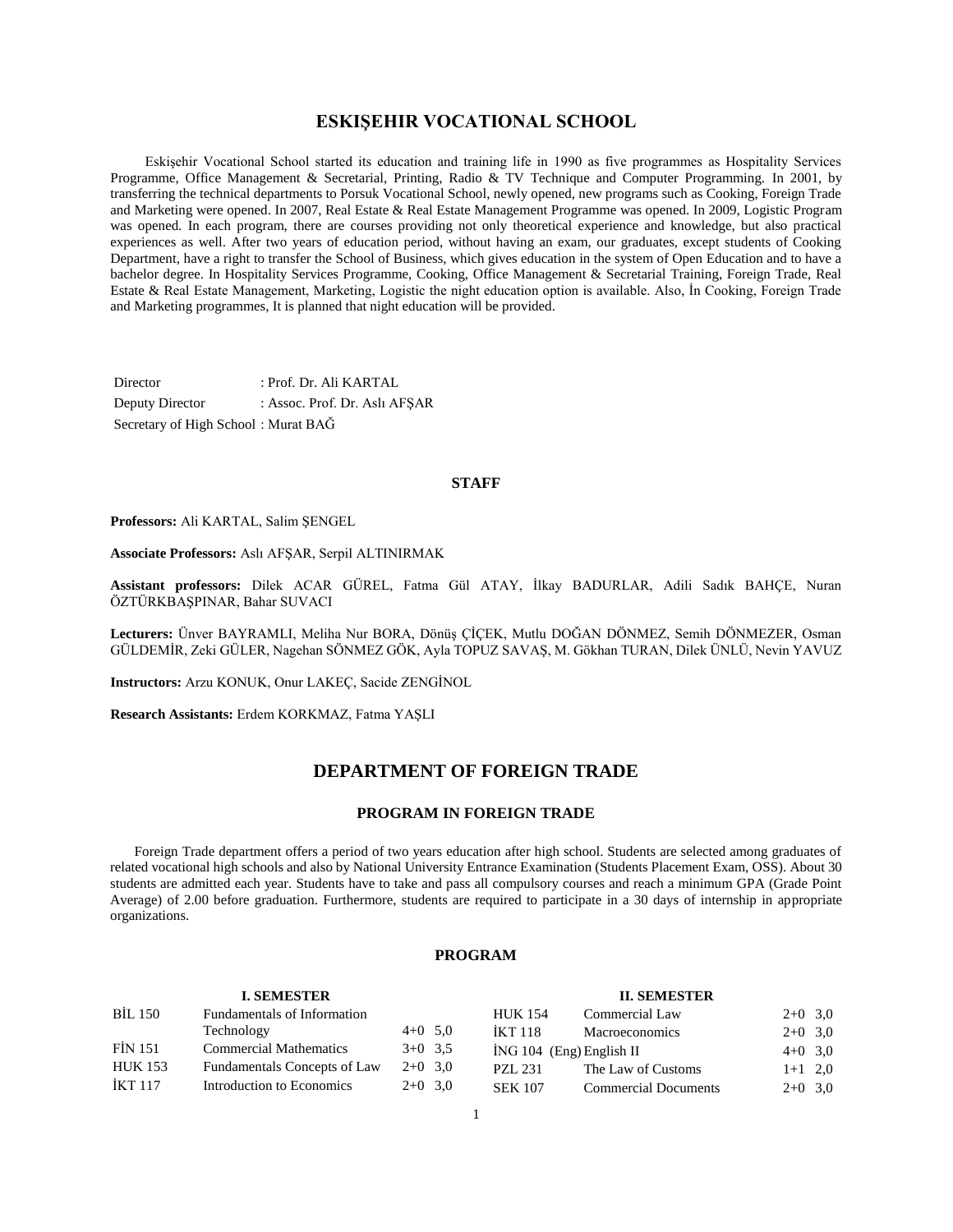| ING 103 (Eng) English I |                                 | $4+0$ 3,0 |  |
|-------------------------|---------------------------------|-----------|--|
| <b>ISL 155</b>          | <b>Introduction to Business</b> | $2+0$ 3,0 |  |
| <b>MUH 151</b>          | Introduction to Accounting      | $3+0$ 4.5 |  |
| <b>PZL 107</b>          | Principles of Marketing         | $2+0$ 3,0 |  |
| <b>TÜR 151</b>          | Turkish Language I              | $2+0$ 2.0 |  |
|                         |                                 |           |  |

#### **III. SEMESTER**

| <b>İKT422</b>  | International Economics Organizations 2+0 |         | 3.0 |
|----------------|-------------------------------------------|---------|-----|
| <b>PZL 405</b> | <b>International Marketing</b>            | $2+0$   | 3.0 |
| <b>TAR 165</b> | Atatürk's Principles and History of       |         |     |
|                | <b>Turkish Revolution I</b>               | $0 + 0$ | 2.0 |
| <b>TİC 201</b> | Accounting in Foreign Trade               | $2+0$   | 4.0 |
| <b>TİC 213</b> | Writing Techniques in Foreign Trade       |         |     |
|                | and Monitory Exchange                     | $3+0$   | 4.0 |
| <b>TİC 215</b> | <b>Export and Import Techniques</b>       | $3+0$   | 5,0 |
|                | Departmental Elective Courses (3)         |         | 9.0 |
|                |                                           |         |     |

#### **DEPARTMENTAL ELECTIVE COURSES**

| <b>BOP 108</b>     | Research Techniques and Seminar | $2 + 1$ | 2,0 |
|--------------------|---------------------------------|---------|-----|
| <b>CEV 204</b>     | <b>Environmental Protection</b> | $2+0$   | 3,0 |
| <b>ETK 203</b>     | <b>Professional Ethics</b>      | $2+0$   | 3,0 |
| <b>FIN 206</b>     | <b>Business Finance</b>         | $2+0$   | 3,0 |
| <b>HUK 223</b>     | Labor and Social Security Law   | $2+0$   | 3,0 |
| <b>IKT406</b>      | Turkish Economy                 | $3+0$   | 4,5 |
| <b>IKT416</b>      | World Economy                   | $2+0$   | 2,5 |
| <b>IKT420</b>      | European Union and Turkey       | $2+0$   | 3,0 |
| IST 317            | <b>Statistics</b>               | $2+0$   | 2.5 |
| ISL216             | <b>Multinational Companies</b>  | $2+0$   | 3,0 |
| ISL <sub>421</sub> | Entrepreneurship                | $2+0$   | 3,0 |
| SAĞ 102            | <b>First Aid</b>                | $2+0$   | 2,5 |
| <b>SEK 108</b>     | Filing and Archives             | $3+0$   | 3,0 |
| SOS 130            | Social Behavior and Protocol    | $2+0$   | 3,0 |
| <b>TİC 207</b>     | Economic Geography              | $3+0$   | 3,0 |
| <b>TİC 209</b>     | <b>Vocational English I</b>     | $3+0$   | 3,0 |

| <b>TİC 106</b> | <b>International Trade Theory</b>   | $3+0$ 4.0 |      |
|----------------|-------------------------------------|-----------|------|
| <b>TÜR 152</b> | Turkish Language II                 | $2+0$ 2,0 |      |
|                | Departmental Elective Courses (4) - |           | 8,0  |
|                | Elective Courses (1)                |           | 2.0  |
|                |                                     |           | 30,0 |

#### **IV. SEMESTER**

|         | IKT 322 International Economics             | $2+0$ 3.0 |      |
|---------|---------------------------------------------|-----------|------|
|         | MLY 254 Turkish Tax System                  | $3+0$ 4.0 |      |
|         | TAR 166 Atatürk's Principles and History of |           |      |
|         | <b>Turkish Revolution II</b>                | $0+0$ 2,0 |      |
| TÌC 211 | Foreign Trade Financing                     | $3+0$ 3.0 |      |
| TİC 212 | Applications of Exporting and               |           |      |
|         | Importing                                   | $0 + 6$   | 6.0  |
|         | Departmental Elective Courses (4)           |           | 12.0 |
|         |                                             |           |      |

30,0

| TİC 210 | Vocational English II            | $3+0$ 3.0 |  |
|---------|----------------------------------|-----------|--|
|         | TİC 216 Sales Techniques         | $2+0$ 3.0 |  |
|         | TKY 204 Total Quality Management | $2+0$ 2.0 |  |

#### **ELECTIVE COURSES**

|                | BEÖ 155 Physical Education            | $2+0$ 2,0 |  |
|----------------|---------------------------------------|-----------|--|
|                | KÜL 199 Cultural Activities           | $0+2$ 2,0 |  |
|                | MÜZ 151 Short History of Music        | $2+0$ 3,0 |  |
|                | MÜZ 155 Turkish Folk Music            | $2+0$ 2,0 |  |
|                | MÜZ 157 Traditional Turkish Art Music | $2+0$ 2,0 |  |
|                | SAN 155 Hall Dances                   | $0+2$ 2,0 |  |
|                | SNT 155 History of Art                | $2+0$ 2,0 |  |
|                | SOS 155 Folkdance                     | $2+0$ 2,0 |  |
|                | THU 201 Community Services            | $0+2$ 2,0 |  |
| <b>TIY 308</b> | Republic Era Turkish Theatre          | $2+0$ 3,0 |  |
|                |                                       |           |  |

# **DEPARTMENT OF HOTEL, RESTAURANT AND CATERING**

30,0

30,0

Head : Asst. Prof. Dr. Adili Sadık BAHÇE

# **PROGRAM IN COOKERY**

 Cooking department offers a period of two years education after high school. Students are selected among graduates of related vocational high schools and also by National University Entrance Examination (Students Placement Exam, OSS). About 30 students are admitted each year. Students have to take and pass all compulsory courses and reach a minimum GPA (Grade Point Average) of 2.00 before gradution. Furthermore, students are required to participate in a 30 days of internship in approprite organizations.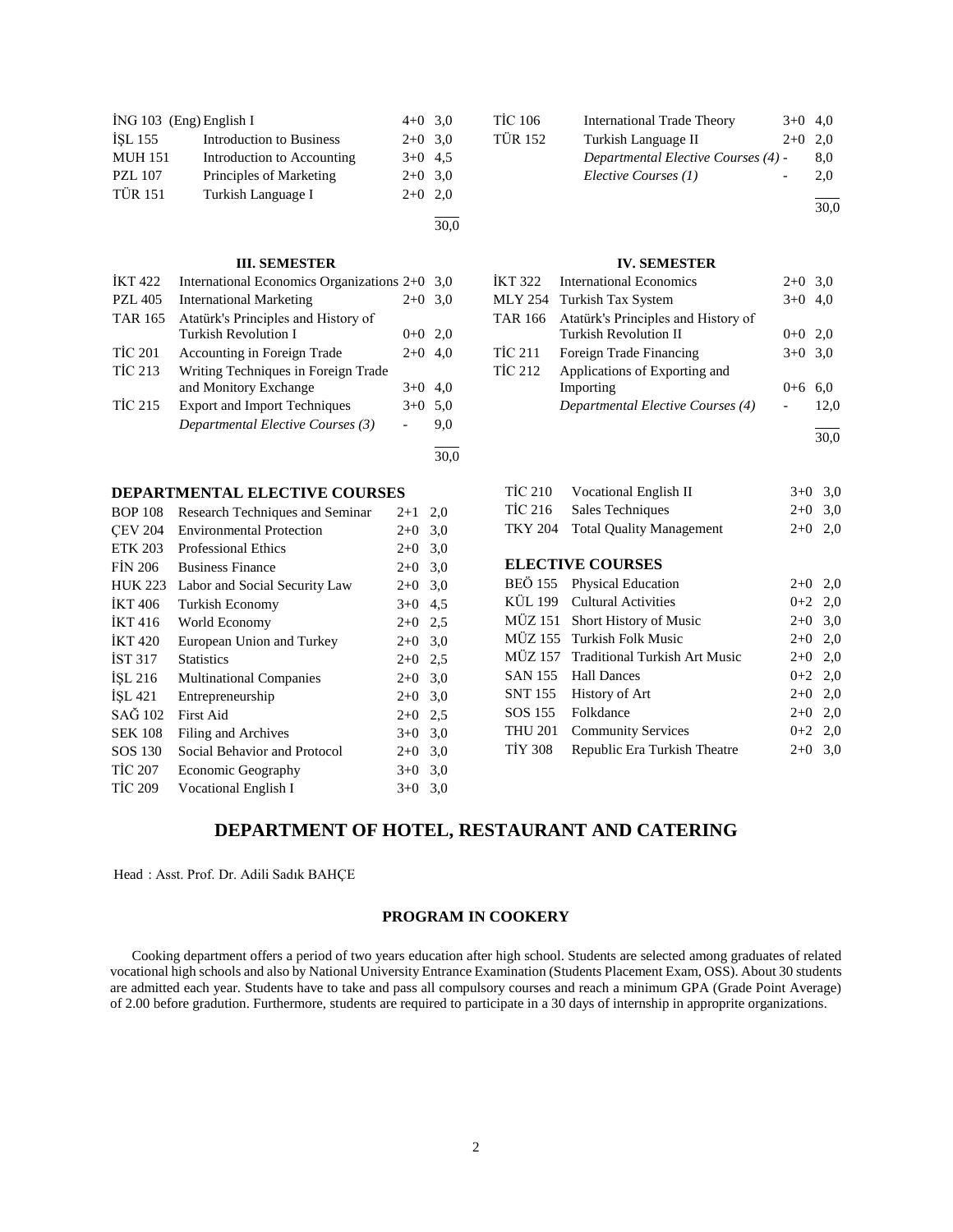# **PROGRAM**

#### **I. SEMESTER**

| <b>ASC 101</b> | Nutrition                       | $3+0$ 4,0 |     |
|----------------|---------------------------------|-----------|-----|
| <b>ASC 107</b> | <b>Hygiene and Sanitation</b>   | $2+0$ 2.5 |     |
| <b>ASC 109</b> | Kitchen Design                  | $3+0$ 3,0 |     |
| <b>ASC 111</b> | Food and Beverage Services      | $0+6$ 6,0 |     |
|                | FRA 153 (Fra) French I          | $4+0$ 3.5 |     |
|                | $ING 103$ (Eng) English I       | $4+0$ 3,0 |     |
| <b>ISL 107</b> | <b>Introduction to Business</b> | $3+1$ 4,0 |     |
| <b>TÜR 151</b> | Turkish Language I              | $2+0$     | 2,0 |
|                | Elective Courses (1)            |           | 2,0 |
|                |                                 |           |     |

30,0

## **III. SEMESTER**

|         | ASC 209 Kitchen Services Management         | $3+0$ 4,0 |      |
|---------|---------------------------------------------|-----------|------|
| ASC 211 | Catering                                    | $3+0$ 3.0 |      |
|         | ASC 217 Cooking Methods II                  | $0+6$ 7.0 |      |
|         | ASC 219 Food and Beverage Cost Control      | $3+0$ 4,0 |      |
|         | TAR 165 Atatürk's Principles and History of |           |      |
|         | <b>Turkish Revolution I</b>                 | $0+0$ 2.0 |      |
|         | Departmental Elective Courses (4)           |           | 10.0 |
|         |                                             |           |      |

#### 30,0

### **DEPARTMENTAL ELECTIVE COURSES**

| ASC 113        | Kitchen Equipment                | $3+0$     | 3,0 |
|----------------|----------------------------------|-----------|-----|
| ASC 205        | Vocational English I             | $3+0$     | 3,0 |
| ASC 206        | <b>Vocational English II</b>     | $3+0$     | 3,0 |
| ASC 213        | (Fra) Vocational French I        | $3+0$     | 3.5 |
| <b>ASC 214</b> | Vocational French II             | $3+0$     | 3,0 |
| <b>ASC 221</b> | Creative Kitchen Applications I  | $2+2$     | 4.0 |
| ASC 222        | Creative Kitchen Applications II | $2+2$ 4,0 |     |
| ASC 223        | World Kitchen                    | $3+0$     | 3,0 |
| <b>ASC 224</b> | Turkish Cuisine                  | $0 + 4$   | 4,0 |
| ASC 226        | The Art of Food Decoration       | $0+2$ 3.0 |     |
| ASC 230        | <b>Wine Service</b>              | $2+0$     | 3,0 |
| ASC 232        | Sauces                           | $2+0$     | 3,0 |
| ASC 236        | Regional Cuisine (Eskişehir)     | $3+0$     | 3,0 |
| <b>BIL 468</b> | Computer Applications in Food    |           |     |
|                | and Beverage Management          | $3+0$     | 4,0 |
| <b>CEK 404</b> | Occupational Health and Safety   | $3+0$     | 4,5 |
| <b>CEV 204</b> | <b>Environmental Protection</b>  | $2+0$     | 3,0 |
| <b>ETK 205</b> | Ethics in Tourism                | $2+0$     | 3,0 |
| <b>FOT 214</b> | Food Photography                 | $1+2$ 3,0 |     |

#### **II. SEMESTER**

| ASC 102        | Cold Kitchen                        | $2+0$ 2,0 |     |
|----------------|-------------------------------------|-----------|-----|
| <b>ASC 110</b> | <b>Technology of Food</b>           | $2+0$ 2.5 |     |
| ASC 116        | Cooking Methods I                   | $0+6$ 7,0 |     |
| <b>BİL 150</b> | Fundamentals of Information         |           |     |
|                | Technology                          | $4+0$ 5.0 |     |
|                | FRA 154 (Fra) French II             | $4+0$ 3.5 |     |
|                | İNG 104 (Eng) English II            | $4+0$ 3,0 |     |
| TÜR 152        | Turkish Language II                 | $2+0$     | 2.0 |
|                | Departmental Elective Courses (3) - |           | 5,0 |

l 30,0

#### **IV. SEMESTER**

| ASC 202 Pastry Products                     | $0+4$ 3.0 |      |
|---------------------------------------------|-----------|------|
| ASC 218 Menu Planning                       | $2+0$ 3.0 |      |
| ASC 220 Kitchen Techniques                  | $0+6$ 7.0 |      |
| TAR 166 Atatürk's Principles and History of |           |      |
| <b>Turkish Revolution II</b>                | $0+0$ 2.0 |      |
| Departmental Elective Courses (5)           |           | 15,0 |

l 30,0

| ISL 224        | <b>Restaurant Management</b>      | $2+0$ 3,0 |  |
|----------------|-----------------------------------|-----------|--|
| <b>RHİ 107</b> | Communicating                     | $1+1$ 2,0 |  |
| SAĞ 102        | <b>First Aid</b>                  | $2+0$ 2.5 |  |
| <b>SEK 108</b> | Filing and Archives               | $3+0$ 3,0 |  |
| <b>TKY 207</b> | <b>Quality Management Systems</b> | $2+0$ 3,0 |  |

#### **ELECTIVE COURSES**

|         | BEÖ 155 Physical Education            | $2+0$ 2,0 |  |
|---------|---------------------------------------|-----------|--|
|         | KÜL 199 Cultural Activities           | $0+2$ 2,0 |  |
|         | MÜZ 151 Short History of Music        | $2+0$ 3,0 |  |
|         | MÜZ 155 Turkish Folk Music            | $2+0$ 2,0 |  |
|         | MÜZ 157 Traditional Turkish Art Music | $2+0$ 2,0 |  |
|         | SAN 155 Hall Dances                   | $0+2$ 2,0 |  |
|         | SNT 155 History of Art                | $2+0$ 2,0 |  |
|         | SOS 155 Folkdance                     | $2+0$ 2,0 |  |
|         | THU 201 Community Services            | $0+2$ 2.0 |  |
| TIY 308 | Republic Era Turkish Theatre          | $2+0$ 3,0 |  |

# **TOURISM AND HOTEL MANAGEMENT**

 Hospitality Services Programme offers a period of two years education after high school. Students are selected among graduates of relateel vocational high schools and also by National University Entrance Examination (Students Placement Exam, OSS). About 50 students are admitted each year. Students have to take and pass all compulsory courses and reach a minimum GPA (Grade Point Average) of 2.00 before graduation Furthermore, students are required to participate in a 30 days of internship in approprıate organizations.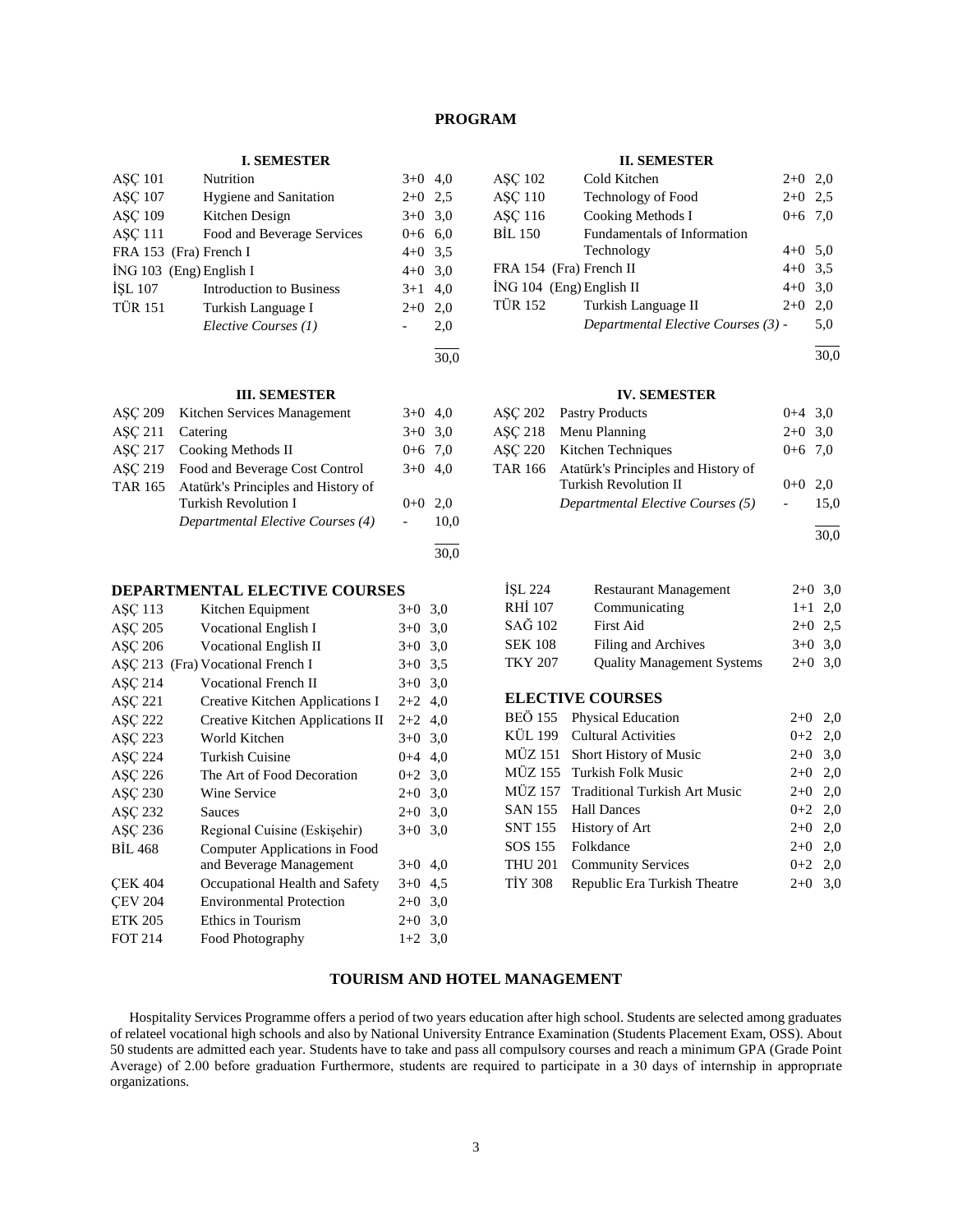# **PROGRAM**

30,0

### **I. SEMESTER**

| <b>BIL 150</b> | <b>Fundamentals of Information</b>  |           |      |
|----------------|-------------------------------------|-----------|------|
|                | Technology                          | $4+0$ 5.0 |      |
|                | $ING 103$ (Eng) English I           | $4+0$ 3,0 |      |
| ISL 155        | Introduction to Business            | $2+0$ 3.0 |      |
| <b>PZL 105</b> | Services Marketing                  | $2+0$ 3.0 |      |
| RHI 107        | Communicating                       | $1+1$ 2,0 |      |
| <b>TAR 165</b> | Atatürk's Principles and History of |           |      |
|                | <b>Turkish Revolution I</b>         | $0+0$ 2,0 |      |
| <b>TRZ 114</b> | Introduction to Tourism             | $2+0$     | 3,0  |
| <b>TRZ 131</b> | Principles of Nutrition and Menu    |           |      |
|                | Planning                            | $2 + 1$   | 3.0  |
| <b>TRZ 141</b> | Housekeeping Management             | $2+0$ 2,0 |      |
| <b>TÜR 151</b> | Turkish Language I                  | $2+0$ 2,0 |      |
|                | Elective Courses (1)                |           | 2,0  |
|                |                                     |           | 30,0 |

# **III. SEMESTER**

| <b>İSL 210</b> | Human Resources Management           | $1+1$ 2,0              |      |
|----------------|--------------------------------------|------------------------|------|
|                | TRZ 217 Tourism Marketing            | $2+1$ 3.0              |      |
| TRZ 223        | Tourism Law                          | $2+0$ 3.0              |      |
|                | TRZ 225 Travel Agencies              | $2+0$ 3.0              |      |
|                | TRZ 263 Food and Beverage Management | $3+0$ 4.0              |      |
|                | Departmental Elective Courses (5)    | $\Delta \sim 10^{-11}$ | 15,0 |
|                |                                      |                        |      |

# **DEPARTMENTAL ELECTIVE COURSES**

| ANI 304        | Animation                           | $1+2$   | 2,0 |
|----------------|-------------------------------------|---------|-----|
| ASC 107        | <b>Hygiene and Sanitation</b>       | $2+0$   | 2,5 |
| <b>ASC 110</b> | Technology of Food                  | $2+0$   | 2,5 |
| ASC 205        | Vocational English I                | $3+0$   | 3,0 |
| ASC 206        | <b>Vocational English II</b>        | $3+0$   | 3,0 |
| ASC 211        | Catering                            | $3+0$   | 3,0 |
| ASC 219        | Food and Beverage Cost Control      | $3+0$   | 4,0 |
| ASC 230        | <b>Wine Service</b>                 | $2+0$   | 3,0 |
| <b>BOP 108</b> | Research Techniques and Seminar     | $2 + 1$ | 2,0 |
| <b>CEK 404</b> | Occupational Health and Safety      | $3+0$   | 4,5 |
| <b>ETK 205</b> | Ethics in Tourism                   | $2+0$   | 3,0 |
| ISL 219        | Work Organization                   | $2+0$   | 3,0 |
| ISL 224        | <b>Restaurant Management</b>        | $2+0$   | 3,0 |
| İŞL 421        | Entrepreneurship                    | $2+0$   | 3,0 |
| <b>MUH 238</b> | Accounting for Hospitality Industry | $2+0$   | 2,0 |
| <b>PZL 114</b> | <b>Brand Management</b>             | $2+0$   | 3,0 |
| SAĞ 102        | First Aid                           | $2+0$   | 2,5 |
| <b>SEK 108</b> | Filing and Archives                 | $3+0$   | 3,0 |
| SOS 130        | Social Behavior and Protocol        | $2+0$   | 3,0 |
| <b>TKY 207</b> | <b>Quality Management Systems</b>   | $2+0$   | 3,0 |
|                |                                     |         |     |

#### **II. SEMESTER**

| İKT 105                  | Tourism Economy                     | $2+0$   | 3,0 |
|--------------------------|-------------------------------------|---------|-----|
| İNG 104 (Eng) English II | $4 + 0$                             | 3,0     |     |
| <b>MUH 114</b>           | Introduction to Accounting          |         |     |
| <b>TAR 166</b>           | Atatürk's Principles and History of |         |     |
|                          | Turkish Revolution II               | $0 + 0$ | 2,0 |
| <b>TRZ 112</b>           | <b>Hotel Management</b>             | $2+0$   | 4,0 |
| <b>TRZ 118</b>           | <b>Front Office Management</b>      | $2+1$   | 4.0 |
| <b>TÜR 152</b>           | Turkish Language II                 | $2+0$   | 2,0 |
|                          | Departmental Elective Courses (3) - |         | 9,0 |
|                          |                                     |         |     |

30,0

#### **IV. SEMESTER**

| TRZ 226        | Automation of Food and Beverage                   |           |      |
|----------------|---------------------------------------------------|-----------|------|
|                | <b>Services</b>                                   | $2+1$ 4.0 |      |
| <b>TRZ 270</b> | Sales and Pricing in the Hotel Business $2+1$ 3,0 |           |      |
|                | TRZ 282 Front Office-Housekeeping Services        |           |      |
|                | Automation                                        | $2+2$ 5,0 |      |
|                | TRZ 284 Tourism Geography                         | $2+0$ 3.0 |      |
|                | Departmental Elective Courses (5)                 |           | 15.0 |
|                |                                                   |           |      |

30,0

|         | TRZ 132 Kitchen Services                     | $2+1$ 3,0 |  |
|---------|----------------------------------------------|-----------|--|
| TRZ 134 | Special Interest Tourism                     | $2+0$ 3,0 |  |
| TRZ 208 | <b>Environmental Issues and Tourism</b>      | $2+0$ 3.0 |  |
| TRZ 275 | Conference and Fair Management               | $3+0$ 4.0 |  |
| TRZ 277 | Management of Banquet and Catering $2+0$ 3,0 |           |  |
| TRZ 286 | Housekeeping Applications                    | $2+2$ 4,0 |  |
| TRZ 288 | Services                                     | $0+3$ 3.0 |  |
| TÜR 214 | <b>Report Writing</b>                        | $2+0$ 2.0 |  |
|         |                                              |           |  |

# **ELECTIVE COURSES**

|         | BEÖ 155 Physical Education            | $2+0$ 2,0 |  |
|---------|---------------------------------------|-----------|--|
|         | KÜL 199 Cultural Activities           | $0+2$ 2,0 |  |
|         | MÜZ 151 Short History of Music        | $2+0$ 3,0 |  |
|         | MÜZ 155 Turkish Folk Music            | $2+0$ 2,0 |  |
|         | MÜZ 157 Traditional Turkish Art Music | $2+0$ 2,0 |  |
|         | SAN 155 Hall Dances                   | $0+2$ 2,0 |  |
|         | SNT 155 History of Art                | $2+0$ 2,0 |  |
|         | SOS 155 Folkdance                     | $2+0$ 2,0 |  |
|         | THU 201 Community Services            | $0+2$ 2,0 |  |
| TİY 308 | Republic Era Turkish Theatre          | $2+0$ 3,0 |  |
|         |                                       |           |  |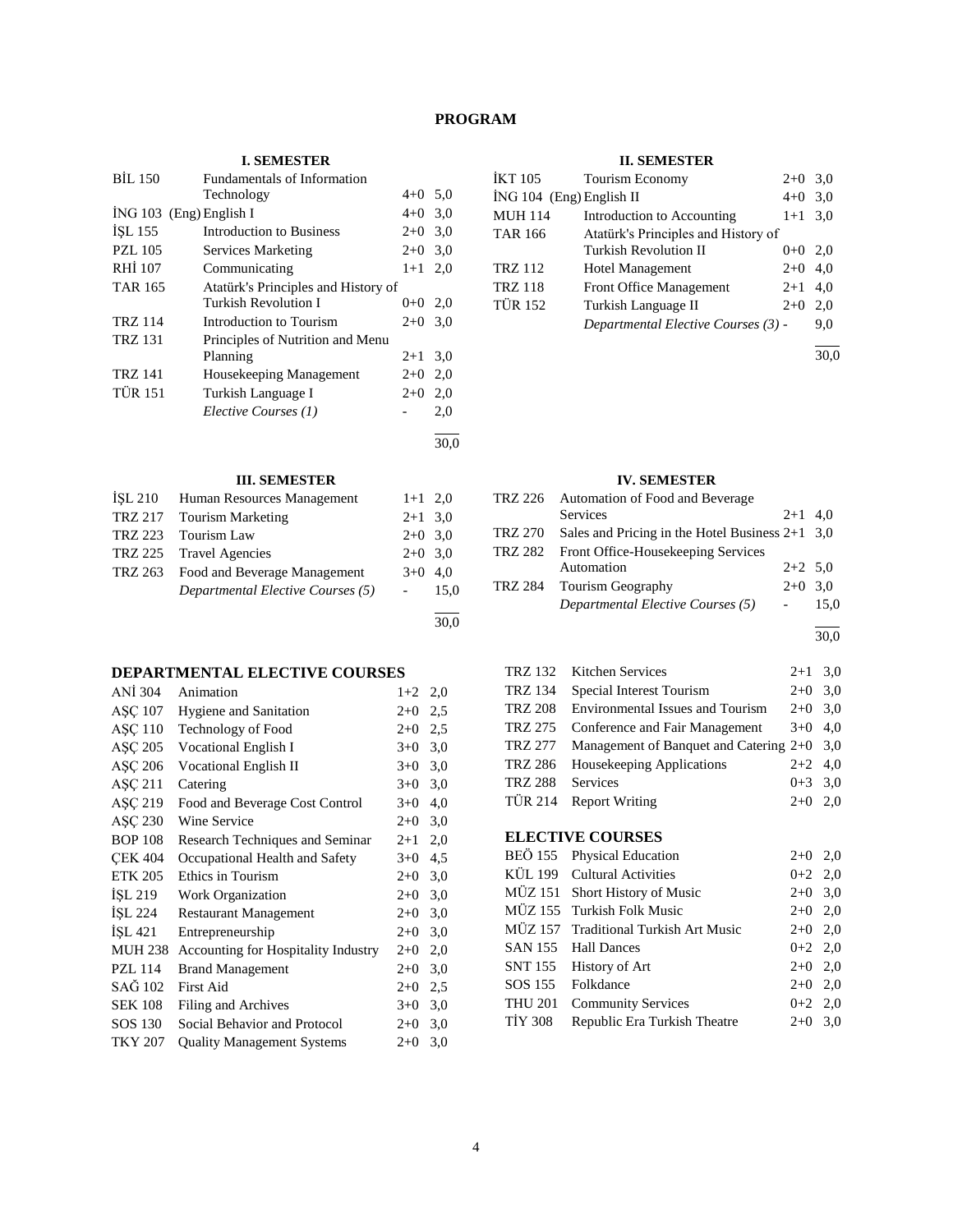# **DEPARTMENT OF MARKETING AND ADVERTISEMENT**

Head : Lecturer Doctor M. Gökhan TURAN

# **PROGRAM IN MARKETING (KKTC NATIONALITY)**

# **PROGRAM IN MARKETING**

 Marketing department offers a period of two years education after high school. Students are selected among graduates of related vocational high schools and also by National University Entrance Examination (Students Placement Exam, OSS). About 30 students are admitted each year. Students have to and pass all compulsory courses and reach a minimum GPA (Grade Point Average) of 2.00 before graduation. Furthermore, students are required to participate in a 30 days of internship in appropriate organizatins.

# **PROGRAM**

|                | <b>I. SEMESTER</b>                      |                |      |                | <b>II. SEMESTER</b>                        |                          |           |
|----------------|-----------------------------------------|----------------|------|----------------|--------------------------------------------|--------------------------|-----------|
| <b>BIL 150</b> | Fundamentals of Information             |                |      | <b>HUK 154</b> | Commercial Law                             | $2+0$ 3,0                |           |
|                | Technology                              | $4+0$ 5,0      |      |                | İNG 104 (Eng) English II                   | $4 + 0$                  | 3,0       |
| <b>HUK 117</b> | <b>Fundamentals of Law</b>              | $2+0$          | 2,0  | IST110         | <b>Statistics</b>                          | $2 + 2$                  | 3,0       |
| <b>IKT 117</b> | Introduction to Economics               | $2+0$          | 3,0  | İŞL 110        | Management and Organization                | $2 + 0$                  | 2,5       |
|                | İNG 103 (Eng) English I                 | $4 + 0$        | 3,0  | <b>PZL 102</b> | Marketing Principles II                    | $3+1$ 4.5                |           |
| ISL 155        | <b>Introduction to Business</b>         | $2 + 0$        | 3,0  | <b>PZL 232</b> | Physical Distribution Management $2+0$ 2,0 |                          |           |
| <b>MAT 220</b> | <b>Commercial Mathematics</b>           | $1 + 1$        | 3,0  | <b>TAR 166</b> | Atatürk's Principles and History of        |                          |           |
| <b>MUH 114</b> | Introduction to Accounting              | $1 + 1$        | 3,0  |                | Turkish Revolution II                      | $0+0$                    | 2,0       |
| <b>PZL 101</b> | <b>Marketing Principles I</b>           | $3 + 1$        | 4,0  | <b>TÜR 152</b> | Turkish Language II                        | $2+0$                    | 2,0       |
| <b>TAR 165</b> | Atatürk's Principles and History of     |                |      |                | Departmental Elective Courses (3) -        |                          | 6,0       |
|                | <b>Turkish Revolution I</b>             | $0+0$ 2,0      |      |                | Elective Courses (1)                       |                          | 2,0       |
| <b>TÜR 151</b> | Turkish Language I                      | $2+0$          | 2,0  |                |                                            |                          |           |
|                |                                         |                |      |                |                                            |                          | 30,0      |
|                |                                         |                | 30,0 |                |                                            |                          |           |
|                | <b>III. SEMESTER</b>                    |                |      |                | <b>IV. SEMESTER</b>                        |                          |           |
| <b>PZL 217</b> | <b>Marketing Communications</b>         | $1 + 1$        | 3,0  | <b>PZL 216</b> | <b>Consumer Behavior</b>                   | $2+0$ 3,0                |           |
| <b>PZL 221</b> | <b>Customer Relationship Management</b> | $2+0$          | 3,0  | <b>PZL 224</b> | Marketing Law                              | $2 + 0$                  | 3,0       |
| <b>PZL 243</b> | <b>International Marketing</b>          | $2+0$ 4,0      |      | <b>PZL 228</b> | Professional Study and Seminar             | $2 + 2$                  | 4,0       |
| <b>PZL 245</b> | Marketing Research                      | $2+1$ 5.0      |      | <b>PZL 240</b> | Sales Techniques                           | $2+2$ 4,0                |           |
| <b>PZL 247</b> | Sales Management                        | $2+0$ 3,0      |      | <b>PZL 244</b> | <b>Retailing Management</b>                | $1 + 1$                  | 2,0       |
|                | Departmental Elective Courses (4)       | $\blacksquare$ | 12,0 | <b>PZL 254</b> | <b>Direct Marketing</b>                    | $2+0$ 4,0                |           |
|                |                                         |                |      |                | Departmental Elective Courses (4)          | $\overline{\phantom{0}}$ | 10,0      |
|                |                                         |                | 30,0 |                |                                            |                          |           |
|                |                                         |                |      |                |                                            |                          | 30,0      |
|                | <b>DEPARTMENTAL ELECTIVE COURSES</b>    |                |      | <b>PZL 207</b> | <b>Service Marketing</b>                   |                          | $2+0$ 2,0 |
| <b>BOP 108</b> | Research Techniques and Seminar         | $2 + 1$        | 2,0  | <b>PZL 223</b> | <b>Speech Training</b>                     | $1 + 1$                  | 2,0       |
| <b>CEV 204</b> | <b>Environmental Protection</b>         | $2+0$ 3,0      |      | <b>PZL 225</b> | Technical English I                        | $2 + 2$                  | 3,0       |
| <b>ETK 203</b> | <b>Professional Ethics</b>              | $2+0$ 3,0      |      | <b>PZL 226</b> | <b>Technical English II</b>                |                          | $1+1$ 2,0 |
| <b>FIN 206</b> | <b>Business Finance</b>                 | $2+0$          | 3,0  | <b>PZL 231</b> | The Law of Customs                         |                          | $1+1$ 2,0 |
| <b>HUK 223</b> | Labor and Social Security Law           | $2+0$          | 3,0  | <b>PZL 234</b> | Foreign Trade Procedures                   | $2 + 2$                  | 3,0       |
| İŞL 213        | Human Sources Management                | $2 + 0$        | 3,0  | <b>PZL 242</b> | <b>Industrial Products Marketing</b>       | $2+0$                    | 3,0       |
| İŞL 215        | Time Management                         | $1+1$          | 3,0  | <b>PZL 246</b> | <b>Brand Management</b>                    | $2 + 0$                  | 2,0       |
| İŞL 421        | Entrepreneurship                        | $2+0$ 3,0      |      | <b>PZL 248</b> | e-Marketing                                |                          | $2+0$ 2,0 |

RHİ 213 Public Relations 2+0 2,0 RHİ 217 Advertisement 2+0 4,0

KOP 202 Administration of Cooperatives 2+0 2,0 PZL 110 Marketing Information Systems 2+1 3,5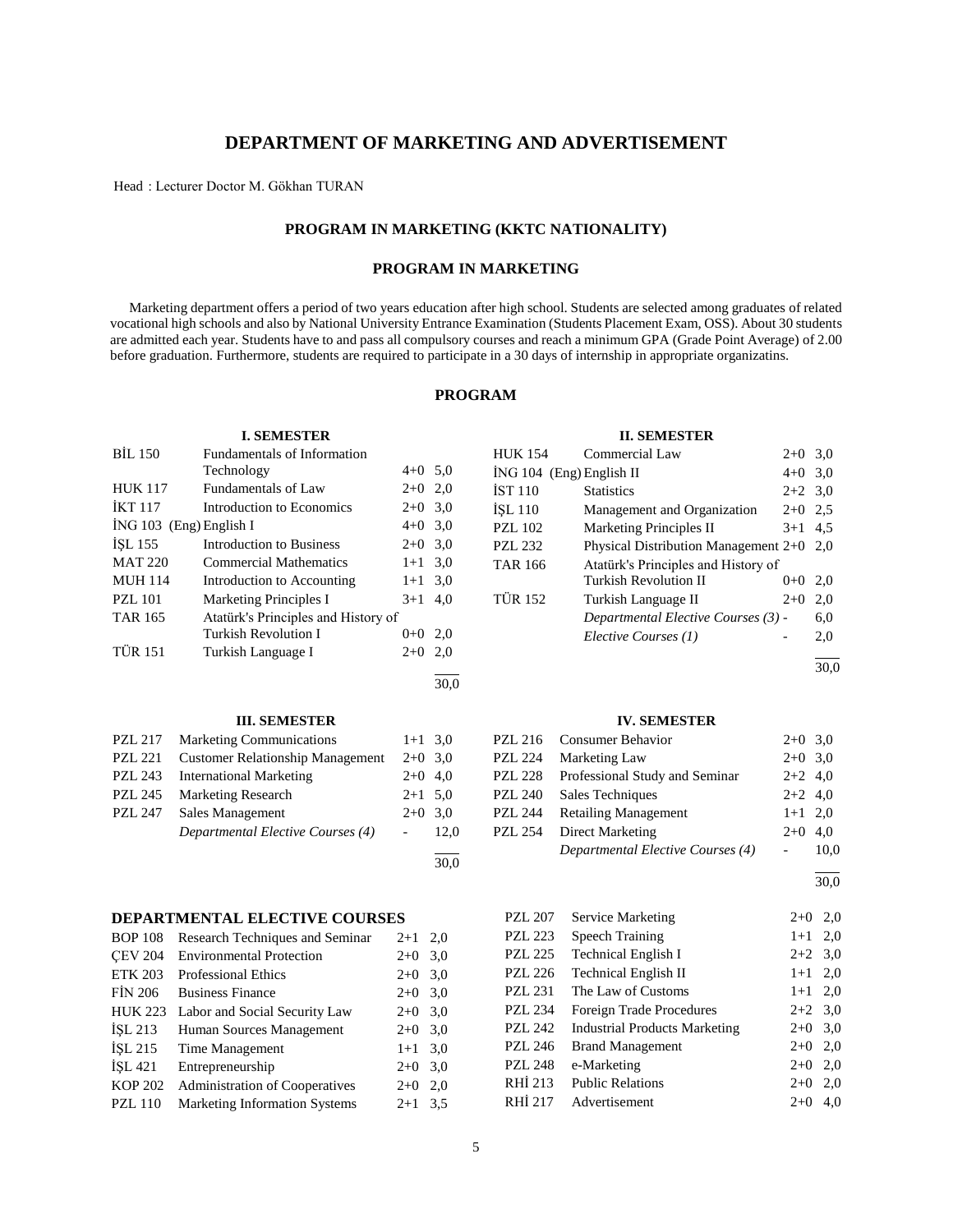| SAĞ 102 First Aid       |                                  | $2+0$ 2.5 |  | MÜZ 151 Short History of Music        | $2+0$ 3,0 |  |
|-------------------------|----------------------------------|-----------|--|---------------------------------------|-----------|--|
|                         | SOS 118 Behavioral Sciences      | $2+0$ 2.5 |  | MÜZ 155 Turkish Folk Music            | $2+0$ 2,0 |  |
|                         | TKY 204 Total Quality Management | $2+0$ 2,0 |  | MÜZ 157 Traditional Turkish Art Music | $2+0$ 2,0 |  |
|                         | TRZ 246 Tourism Marketing        | $2+0$ 2,0 |  | SAN 155 Hall Dances                   | $0+2$ 2,0 |  |
|                         |                                  |           |  | SNT 155 History of Art                | $2+0$ 2,0 |  |
| <b>ELECTIVE COURSES</b> |                                  |           |  | SOS 155 Folkdance                     | $2+0$ 2,0 |  |
|                         | BEÖ 155 Physical Education       | $2+0$ 2,0 |  | THU 201 Community Services            | $0+2$ 2,0 |  |
|                         | KÜL 199 Cultural Activities      | $0+2$ 2,0 |  | TİY 308 Republic Era Turkish Theatre  | $2+0$ 3,0 |  |

# **DEPARTMENT OF OFFICE MANAGEMENT AND SECRETARIAL TRAINING**

#### **PROGRAM IN OFFICE MANAGEMENT AND EXECUTIVE ASSISTANT TRAINING**

 Office Management and Secretarial Department offers a period of two years education after high school. Students are selected among graduates of reladed vocational high schools and also by National University Entrance Examination (Students Placement Exam, OSS). About 50 students are admitted each year. Students have to take and pass all compulsory courses and reach a minimum GPA (Grade Point Average) of 2.00 before graduation. Furthermore, students are required to participate in a 30 days of internship in appropriate organizations.

# **PROGRAM**

30,0

30,0

#### **I. SEMESTER**

| <b>BIL 150</b>            | Fundamentals of Information         |           |     |
|---------------------------|-------------------------------------|-----------|-----|
|                           | Technology                          | $4 + 0$   | 5,0 |
| <b>HUK 117</b>            | Fundamentals of Law                 | $2+0$     | 2,0 |
| $ING 103$ (Eng) English I |                                     | $4 + 0$   | 3,0 |
| ISL 151                   | <b>Introduction to Business</b>     | $3+0$ 3.0 |     |
| <b>MAT 220</b>            | <b>Commercial Mathematics</b>       | $1 + 1$   | 3,0 |
| <b>SEK 119</b>            | Basics of Secretarial Skills        | $2+0$     | 2,0 |
| <b>SEK 121</b>            | <b>Keyboard Techniques</b>          | $1+2$ 3.0 |     |
| <b>SEK 123</b>            | <b>Basics of Protocol</b>           | $2+0$     | 3,0 |
| <b>TAR 165</b>            | Atatürk's Principles and History of |           |     |
|                           | Turkish Revolution I                | $0 + 0$   | 2,0 |
| <b>TÜR 151</b>            | Turkish Language I                  | $2+0$     | 2,0 |
|                           | Elective Courses (1)                |           | 2,0 |
|                           |                                     |           |     |

#### **III. SEMESTER**

| BIM 205 Office Programs II         | $0+3$ 4,0           |      |
|------------------------------------|---------------------|------|
| MUH 235 Introduction to Accounting | $2+1$ 3.0           |      |
| SEK 219 Effective Speech           | $1+1$ 2,0           |      |
| SEK 221 Office Technology          | $1+1$ 2,0           |      |
| SEK 225 Business Correspondence    | $1+2$ 3.0           |      |
| Departmental Elective Courses (5)  | $\omega_{\rm{max}}$ | 16.0 |
|                                    |                     |      |

# **DEPARTMENTAL ELECTIVE COURSES**

|           | CEV 204 Environmental Protection               | $2+0$ 3.0 |  |
|-----------|------------------------------------------------|-----------|--|
|           | ETK 203 Professional Ethics                    | $2+0$ 3.0 |  |
|           | HUK 223 Labor and Social Security Law          | $2+0$ 3.0 |  |
| ILT $211$ | Effective Conversations on the Phone $1+1$ 1,5 |           |  |
| ISL 102   | Management and Organization                    | $3+0$ 4.0 |  |
|           |                                                |           |  |

#### **II. SEMESTER**

| <b>BİM 104</b> | Office Programs I                   | $0+3$ 5.0 |     |
|----------------|-------------------------------------|-----------|-----|
| <b>IKT 120</b> | Introduction to Economy             | $3+0$     | 4,0 |
|                | $ING 104$ (Eng) English II          | $4+0$ 3,0 |     |
| RHI 106        | Introduction to Communication       | $2+0$     | 3,0 |
| <b>SEK 114</b> | <b>Filing Techniques</b>            | $2+1$     | 4,0 |
| <b>SEK 217</b> | <b>Office Management</b>            | $3+0$ 5,0 |     |
| SOS 120        | Organizational Behavior             | $2+0$     | 2,0 |
| <b>TAR 166</b> | Atatürk's Principles and History of |           |     |
|                | Turkish Revolution II               | $0+0$     | 2,0 |
| <b>TÜR 152</b> | Turkish Language II                 | $2+0$     | 2,0 |
|                |                                     |           |     |

 $\frac{1}{30.0}$ 

#### **IV. SEMESTER**

|                | BIM 202 Database Management            | $0+3$ 3.0 |      |
|----------------|----------------------------------------|-----------|------|
|                | ISL 215 Time Management                | $1+1$ 3.0 |      |
|                | SEK 214 Case Analysis                  | $2+0$ 3,0 |      |
|                | <b>SEK 228</b> Presentation Techniques | $2+0$ 3,0 |      |
| <b>SEK 234</b> | <b>Executive Secretarial Training</b>  | $2+1$ 4,0 |      |
|                | Departmental Elective Courses (5)      |           | 14,0 |
|                |                                        |           |      |
|                |                                        |           | 30,0 |

İŞL 211 Total Quality Management 2+0 3,0 İŞL 213 Human Sources Management 2+0 3,0 İŞL 352 Organizational Communication 2+0 3,0 İŞL 421 Entrepreneurship 2+0 3,0 PZL 229 Marketing Principles 1+1 3,0 RHİ 213 Public Relations 2+0 2,0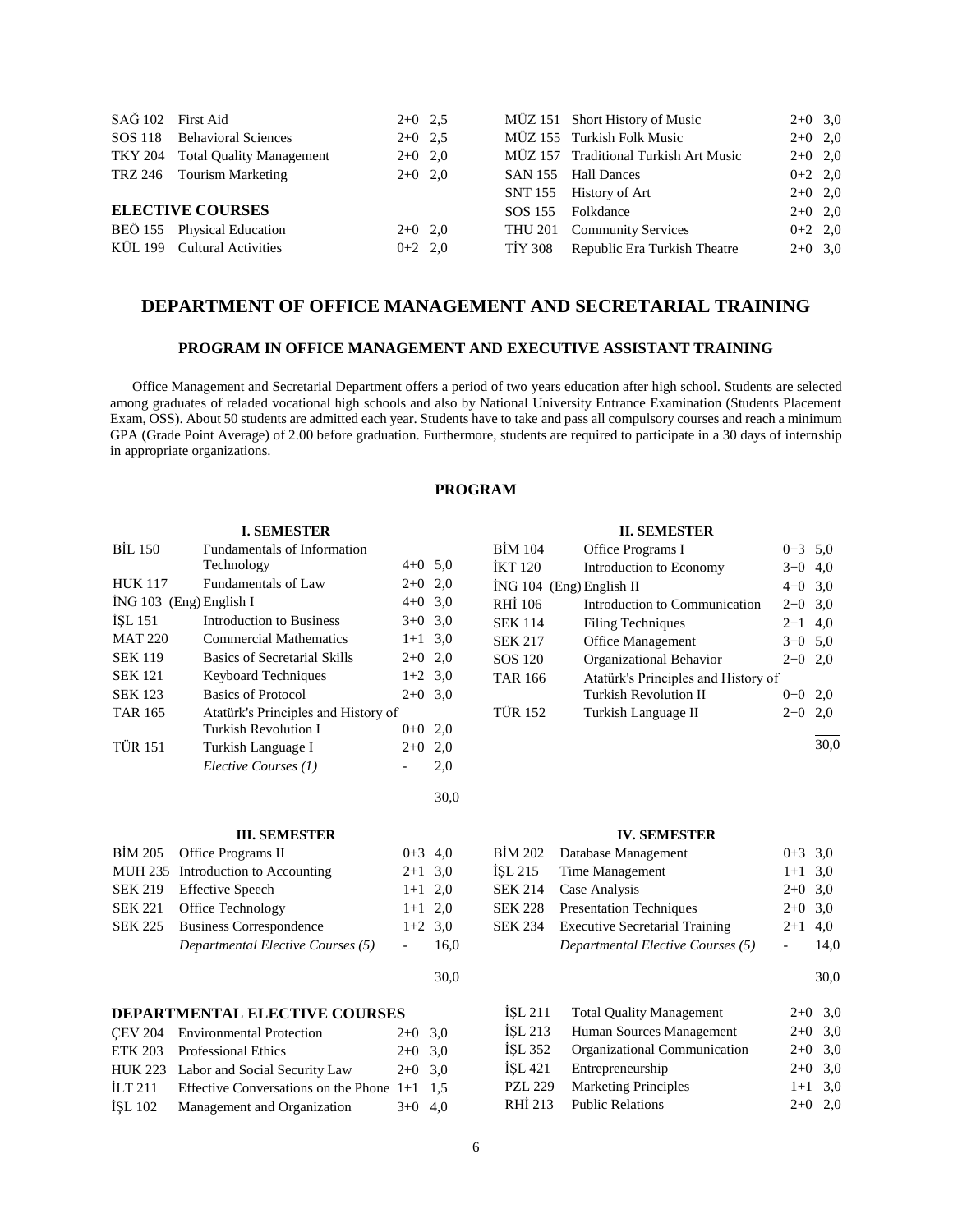| SAĞ 102 First Aid |                                           | $2+0$ 2.5 |                | KÜL 199 Cultural Activities           | $0+2$ 2,0 |  |
|-------------------|-------------------------------------------|-----------|----------------|---------------------------------------|-----------|--|
|                   | SEK 212 Public Sector and Private Sectors | $2+1$ 3.0 |                | MÜZ 151 Short History of Music        | $2+0$ 3,0 |  |
|                   | SEK 218 Crisis and Stress Management      | $1+1$ 2,0 |                | MÜZ 155 Turkish Folk Music            | $2+0$ 2,0 |  |
| SEK 223           | Business English I                        | $2+2$ 3.0 |                | MÜZ 157 Traditional Turkish Art Music | $2+0$ 2,0 |  |
| SEK 224           | <b>Business English II</b>                | $2+2$ 3.0 | SAN 155        | <b>Hall Dances</b>                    | $0+2$ 2,0 |  |
| <b>SEK 230</b>    | Speed Reading Techniques and              |           | SNT 155        | History of Art                        | $2+0$ 2,0 |  |
|                   | Shorthand                                 | $1+1$ 3.0 | SOS 155        | Folkdance                             | $2+0$ 2,0 |  |
| <b>SEK 232</b>    | <b>Meeting Management</b>                 | $2+0$ 3,0 | <b>THU 201</b> | <b>Community Services</b>             | $0+2$ 2,0 |  |
| TÜR 215           | Sign Language                             | $1+1$ 3,0 | <b>TIY 308</b> | Republic Era Turkish Theatre          | $2+0$ 3,0 |  |
|                   |                                           |           |                |                                       |           |  |

# **ELECTIVE COURSES**

|  | BEÖ 155 Physical Education | $2+0$ 2,0 |  |
|--|----------------------------|-----------|--|
|--|----------------------------|-----------|--|

# **DEPARTMENT OF WHOLESALE AND RETAIL SALES**

# **REAL ESTATE AND REAL ESTATE MANAGEMENT**

 Real Estate and Real Estate Management department offers a period of two years education after high school. Students are selected among graduates of related vocational high schools and also by National University Entrance Examination (Students Placement Exam, OSS). About 30 students are admitted each year. Student have to take and pass all compulsory courses and reach a minimum GPA (Grade Point Average) of 2.00 before graduation. Furthermore, students are required to participate in a 30 days of internship in appropriate organizations.

# **PROGRAM**

# **I. SEMESTER**

| <b>BIL 150</b> | Fundamentals of Information         |           |      |
|----------------|-------------------------------------|-----------|------|
|                | Technology                          | $4+0$ 5,0 |      |
| <b>HUK 117</b> | <b>Fundamentals of Law</b>          | $2+0$ 2,0 |      |
| <b>IKT 120</b> | Introduction to Economy             | $3+0$     | 4,0  |
|                | $ING 103$ (Eng) English I           | $4 + 0$   | 3,0  |
| ISL 155        | Introduction to Business            | $2+0$     | 3,0  |
| <b>MAT 220</b> | <b>Commercial Mathematics</b>       | $1 + 1$   | 3,0  |
| <b>MUH 113</b> | Introduction to Accounting          | $2+2$     | 4,0  |
| <b>TAR 165</b> | Atatürk's Principles and History of |           |      |
|                | Turkish Revolution I                | $0 + 0$   | 2,0  |
| TÜR 151        | Turkish Language I                  | $2+0$     | 2,0  |
|                | Elective Courses (1)                |           | 2,0  |
|                |                                     |           | 30,0 |
|                | <b>III. SEMESTER</b>                |           |      |
| <b>EMY 201</b> | <b>Real Estate Finance</b>          | $2+0$ 2,0 |      |
| <b>EMY 203</b> | Real Estate Law I                   | $2+0$ 3,0 |      |
| <b>EMY 205</b> | Finance and Tax of Real Estate      | $3+0$     | 4,0  |
| <b>EMY 213</b> | <b>Construction and Real Estate</b> |           |      |
|                | Accounting                          | $3+0$ 4.0 |      |

# HUK 154 Commercial Law 2+0 3,0 *Departmental Elective Courses (5)* - 14,0

#### **DEPARTMENTAL ELECTIVE COURSES**

| BOP 108 Research Techniques and Seminar | $2+1$ 2,0 |  |
|-----------------------------------------|-----------|--|
| EMY 209 Local Governments               | $2+0$ 2,0 |  |

#### **II. SEMESTER**

| <b>EMY 102</b>             | <b>Real Estate Brokage</b>            | $2+1$     | 4,0 |
|----------------------------|---------------------------------------|-----------|-----|
| <b>EMY 104</b>             | Adobe and Property Construction $2+1$ |           | 3,0 |
| <b>EMY 106</b>             | <b>Real Estate Marketing</b>          | $1+1$     | 2,0 |
| <b>EMY 108</b>             | Real Estate Management and            |           |     |
|                            | Insurance                             | $2+0$ 3.0 |     |
| <b>HUK 221</b>             | Law of Obligations                    | $2+0$     | 3.0 |
| $ING 104$ (Eng) English II |                                       | $4 + 0$   | 3.0 |
| ISL 102                    | Management and Organization           | $3+0$     | 4.0 |
| <b>SEK 114</b>             | <b>Filing Techniques</b>              | $2 + 1$   | 4.0 |
| TAR 166                    | Atatürk's Principles and History of   |           |     |
|                            | Turkish Revolution II                 | $0 + 0$   | 2.0 |
| <b>TÜR 152</b>             | Turkish Language II                   | $2+0$     | 2,0 |
|                            |                                       |           |     |

30,0

#### **IV. SEMESTER**

| <b>EMY 202</b> Real Estate Evaluation Techniques |                 |      |
|--------------------------------------------------|-----------------|------|
| (Expertise)                                      | $2+1$ 3,0       |      |
| EMY 204 Real Estate Law II                       | $2+0$ 3,0       |      |
| EMY 206 Development and Municipality Law         | $2+0$ 4.0       |      |
| <b>EMY 208</b> Real Estate Practies              | $0+6$ 5.0       |      |
| Departmental Elective Courses (5)                | $\sim 10^{-11}$ | 15.0 |
|                                                  |                 |      |

30,0

| EMY 210 Protecting Natural Assets and Basics |           |  |
|----------------------------------------------|-----------|--|
| of Environment                               | $2+0$ 2.0 |  |
| EMY 211 Land and Building Cooperative        | $2+0$ 3.0 |  |

l 30,0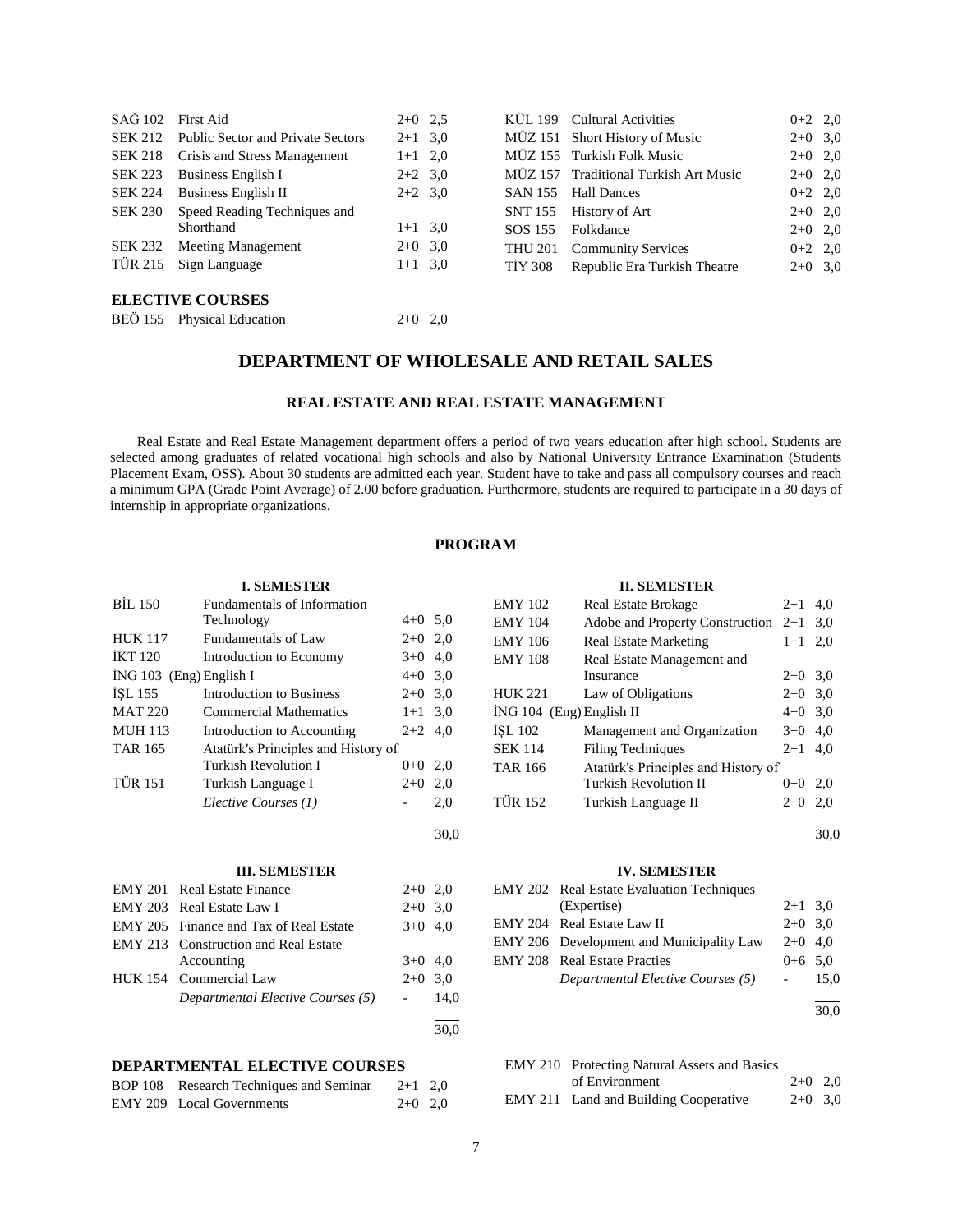| <b>EMY 215</b> | Civil Defence                              | $0 + 2$   | 3,0 |  |  |
|----------------|--------------------------------------------|-----------|-----|--|--|
| <b>EMY 217</b> | <b>Vocational English</b>                  | $2+0$     | 3,0 |  |  |
| <b>EMY 218</b> | Real Estate Development Land               |           |     |  |  |
|                | Production                                 | $0+2$ 2,0 |     |  |  |
| <b>EMY 220</b> | City Planning                              | $2+0$     | 2,0 |  |  |
| <b>EMY 223</b> | <b>Building Management and Real Estate</b> |           |     |  |  |
|                | Management                                 | $2+0$     | 2,0 |  |  |
| <b>EMY 225</b> | <b>Urbanization and Environment</b>        |           |     |  |  |
|                | Problems                                   | $2+0$     | 2,0 |  |  |
| <b>ETK 203</b> | <b>Professional Ethics</b>                 | $2+0$     | 3,0 |  |  |
| <b>FIN 206</b> | <b>Business Finance</b>                    | $2+0$     | 3,0 |  |  |
| <b>HUK 223</b> | Labor and Social Security Law              | $2+0$     | 3,0 |  |  |
| ICT 216        | Design in Interior Architecture            | $1+1$     | 2,0 |  |  |
| ILT 207        | <b>Communication and Public Relations</b>  | $2+0$     | 2,0 |  |  |
| <b>ISL 210</b> | Human Resources Management                 | $1 + 1$   | 2,0 |  |  |
| ISL 222        | <b>Business Group Skills</b>               | $2+0$     | 3,0 |  |  |
| İŞL 421        | Entrepreneurship                           | $2+0$     | 3,0 |  |  |
| MİM 219        | <b>Construction Concept</b>                | $2+0$     | 2,0 |  |  |
| <b>PZL 221</b> | <b>Customer Relationship Management</b>    | $2+0$     | 3,0 |  |  |
|                |                                            |           |     |  |  |

| SAG 102        | First Aid                            | $2+0$     | 2.5 |
|----------------|--------------------------------------|-----------|-----|
| <b>SEK 219</b> | <b>Effective Speech</b>              | $1+1$     | 2,0 |
| SOS 130        | Social Behavior and Protocol         | $2+0$     | 3,0 |
| <b>TKY 204</b> | <b>Total Quality Management</b>      | $2+0$     | 2,0 |
| <b>TÜR 215</b> | Sign Language                        | $1 + 1$   | 3,0 |
|                |                                      |           |     |
|                | <b>ELECTIVE COURSES</b>              |           |     |
| <b>BEÖ 155</b> | <b>Physical Education</b>            | $2+0$     | 2,0 |
| KÜL 199        | <b>Cultural Activities</b>           | $0+2$ 2,0 |     |
|                | MÜZ 151 Short History of Music       | $2+0$ 3,0 |     |
| MÜZ 155        | Turkish Folk Music                   | $2+0$     | 2,0 |
| MÜZ 157        | <b>Traditional Turkish Art Music</b> | $2+0$     | 2,0 |
| <b>SAN 155</b> | <b>Hall Dances</b>                   | $0+2$ 2,0 |     |
| SNT 155        | History of Art                       | $2+0$     | 2,0 |
| SOS 155        | Folkdance                            | $2+0$     | 2,0 |
| <b>THU 201</b> | <b>Community Services</b>            | $0+2$ 2,0 |     |
| <b>TIY 308</b> | Republic Era Turkish Theatre         | $2+0$     | 3,0 |

# **COURSE CONTENTS**

#### **ANİ 304 Animation 1+2 2,0**

Concept and Types of Animation: Qualitative classification of animation, Classification by types of activity; Basic Properties of Animation Services; Functions of Animation; Management of Animation Services: Planning, Organizing, Guiding, Control; Management Processes of Animation Services: Coordination, Leadership, Communication; Animation Principles; Review and Assessment of Animation Programs in Public and Private Institutions.

#### **AŞÇ 101 Nutrition 3+0 4,0**

Food Chemistry; Nutritional Value of Food: Balanced nutrition, Alternative solutions to nutrition problems, Food technologies, Cooking technologies, Hygiene and environment health, Dried food, Main nutritional elements in food; Nutritional Components: Physical and chemical characteristics, Frequent, nutrition problems; Nutrition and Health and Health Problems; Classification of Food According to their Nutritional Value.

#### **AŞÇ 102 Cold Kitchen 2+0 2,0**

Preparation of Cold Sauces and Marinades; Preparation of Salads; Preparation of Appetizers; Preparation of Various Hors d'oeuvres; Preparation of Cold and Warm Toasts and Sandwiches; Preparation of Cold Soups; Preparation of Olive Oil Dishes; Preparation of Cold Buffet Dishes; Preparation of Plate and Buffet Decors.

#### **AŞÇ 107 Hygiene and Sanitation 2+0 2,5**

Definitions of Hygiene and Sanitation; Use of Hygiene; Where and When; Sanitation: Personnel hygiene; Sanitation in Food Producing Establishments: Profits of Sanitation Programs to Businesses; Personal Hygiene Rules; Toilets and hand washing areas; Cleaning- Methods: Periodic Health Checks: Microorganism and humans; Methods of disinfection; The Golden Rules.

# **AŞÇ 109 Kitchen Design 3+0 3,0**

Planning Food Units: Planning the Main kitchen; Planning the cold kitchen section; Planning Banquet kitchen section; Planning the a la cart kitchen section; Planning Patisserie and bakery production area; Planning storage areas; Optimization of kitchen space and division; Organizing the Kitchen.

#### **AŞÇ 110 Technology of Food 2+0 2,5**

Definition; Raw Materials and Compounds in Ready-Made Food; Factors of Food Distortion and Control; Physical Methods of Keeping Food; Chemical Methods of Keeping Food and Biological Methods of Keeping Food; Handling Technologies of Grain; Fruit, Vegetable, Meat, Milk, Oil, Tea and Principles of Quality Control in Processed Food.

#### **AŞÇ 111 Food and Beverage Services 0+6 6,0**

Quality Training: Service Quality, Product Quality, General Appearance Quality, Trained Personnel Quality, Personal Hygiene Quality, Hygiene Quality of Working Places; Customer Relations: Customer Hosting; Customer Communication; Reservation Taking, Suggestive Selling; Over selling; Customer Complaints; Offers; Hygiene: Hygiene General Hygiene; General Hygiene Standards; Food Poisoning, Food Service Temperatures, Microbes, Food Cooling and Preservation, Pests Control, Service Training: General Service Techniques, Mice En Place, Food Service, Beverage Service, Wine Training, Alcoholic Beverage Training, Cocktail Training, Soft And Hot Beverages Services Training; Food And Beverage Operations: General Operational Knowledge, Open Buffet Operational Knowledge, Specialty Restaurants Operational Knowledge, Room Service And Mini Bars Knowledge, VIP Guest Service Knowledge, Cost Control Knowledge, Menu Knowledge; Menu Planning, Check Lists, Job Description.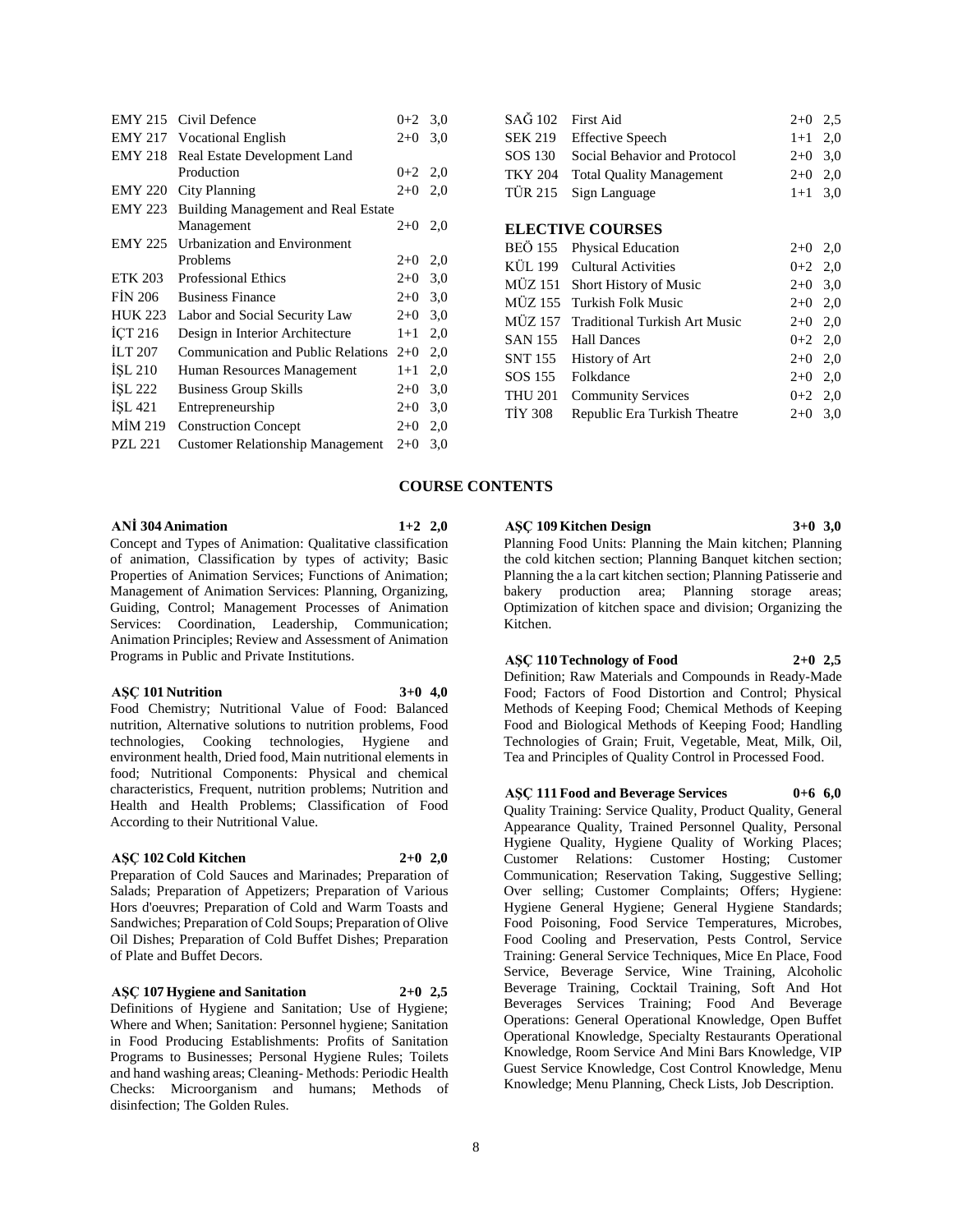#### **AŞÇ 113 Kitchen Equipment 3+0 3,0**

Historical Development of Kitchen Equipment; New Trends and Technologies; Material and Equipment Used in the Production Related Standards; Introduction to Kitchen Equipment: Storage equipment, Preparation equipment, Cooking equipment; Cook-chill technology; Service and distribution equipment; Dishwasher and disposal equipment; Household appliances; Buffet equipment; Determination of Kitchen Equipment Needs; Determination of Purchase Processes; Installation, Maintenance, and Protection Procedures.

**AŞÇ 116 Cooking Methods I 0+6 7,0**

International Cutting Procedures: Julienne, Brunoise, Jardiniere, Macedoine, Mirepoix, Paysanne, Batonnets; Preparation of Vıch and its use where necessary; Preparation of spice and flavor bags for garnie purposes; Preparation of Sauce and Meat Juice to be Used in Soups; Cooking Equipment Used: Tools and equipment; Pre-cooking Process and Bleaching Process.

#### **AŞÇ 202 Pastry Products 0+4 3,0**

Microbiology of Cereals; Cereal Products; Pastries; Cereal Cooking Methods; Characteriscs of Dough: Dough preparation; Points to be taken into consideration in dough preparation; Pastries; Types of pie dough; Pastry types; Ravioli; Pasta; Preparing Pita Bread; Definition of desserts; Equipment and tools used in construction of desserts; Preparation techniques for desserts: Sweet fried dough desserts; Crepe dough; The dough for Tulumba Dessert; Sponge cake mixture; Pat dough; Cream desserts; Ice cream; Fruit Desserts; Jellies; Desserts in Turkish Cuisine; Dairy Desserts; Biscuits and cakes.

#### **AŞÇ 205 Vocational English I 3+0 3,0**

Introducing Oneself; Using 'used to? for Habitual Actions in the Past; Asking for Directions; Imperatives; Comparisons using adjectives; Giving Instructions; Modal Verbs: Future with 'going to? and 'will?; Making Requests: Using 'would? and 'could?; Writing Apology and Thank you Letters; Gerunds and Infinitives; Compound Nouns; Countable and Uncountable Nouns; Relative Clauses of Time; Adverbial Clauses of Time.

# **AŞÇ 206 Vocational English II 3+0 3,0**

Describing Possibilities; Past and Present Tenses; If-Clauses with 'will? and 'may?; Use of Adjectives and Adverbs in Describing People's Qualities; The Passive with and without 'by?; Adverbial Clauses; Use of Relative Clauses in Describing Movies, Books and People; Giving Definitions and Explaining Meanings; Reported Speech; If-Clauses with 'could, 'would?, and 'might?; Finding out about Likes, Dislikes, and Wishes; Causatives.

**AŞÇ 209 Kitchen Services Management 3+0 4,0** General information about kitchen; Kitchen organization; Kitchen culture; Kitchen's staff; Kitchen set; Kitchen equipment; Security in the kitchen; Kitchen organization: Purchasing and Storage; Organizing work in the kitchen; Kitchen planning; Basic factors in kitchen planning; Functional relations in the kitchen; Kitchen characteristics;

Physical characteristics of the kitchen; Main functions of the kitchen.

#### **AŞÇ 211 Catering 3+0 3,0**

The Concept of Catering Entrepreneurship; the definition, importance and functions of catering; the history of catering companies; the service field of catering; airways, armies, schools, institutions, commercial organizations and other organizations. The organization structure of catering entrepreneurship; personnel selection methods, the task structure of personnel, types of organization, samples of organizations. The production systems of catering; the methods of purchasing and stocking, facilitating systems, traditional systems, ready-meal systems, the systems of central distribution. Menu planning in catering companies, the importance of menu planning, factors affecting menu planning, the selection of food and beverage in preparing menu, auditing the lists of meals (menu), menu samples. Cost Control; the definition of cost, factors influencing costs, methods used in cost control, Standardization of receipts and re-using wastes. The definition of standard tariff (receipts).

### **AŞÇ 213 Vocational French I 3+0 3,5**

Preparing curriculum vitae. Using expressions of quantity, ratio and pre cent. Imperatives, time conjunctions, Adverbs of purpose and adverbs of conditions, Passive Voive, which functions as adjectives and Reported speech. Introducing French cuisine. Learning vocabulary related to the menus, groups of foods and receipts. Examining correspondences related to ordering, handling and rejecting the cuisine materials. Examining documents related to the kitchen such as forms, lists, charts and receipts or manuals of tools & devices used in kitchen.

#### **AŞÇ 214 Vocational French II 3+0 3,0**

Improving vocabulary related to the menus, groups of foods and receipts. Introducing her/himself and others. Giving information on vocational issues. Evaluating a products and a process of food preparation. Comprehending documents related to the kitchen such as forms, lists, charts and receipts or manuals of tools & devices used in kitchen. Carrying out the procedures related to ordering, handling and rejecting the cuisine materials. Translating receipts from French to Turkish. Controlled reading activities for acquiring vocational information.

#### **AŞÇ 217 Cooking Methods II 0+6 7,0**

Food Preparation using a variety of cooking methods from international cooking conventions: Food preparation and presentation for grills; Preparation for steamed food; Food preparation and presentation; Preparation of fried food; Preparing food for poaching; Food preparation and presentation in Braising Method; Smoked food preparation and presentation; Gratinating food; Food preparation and presentation: Preparing food for Roti.

#### **AŞÇ 218 Menu Planning 2+0 3,0**

Food and Beverage Industry: Historical Development Classification, Development, Menu Concept: Definition, Development, Functions, Structure; Types of Menus; Menu Planning, and Development: Menu planning, Definition,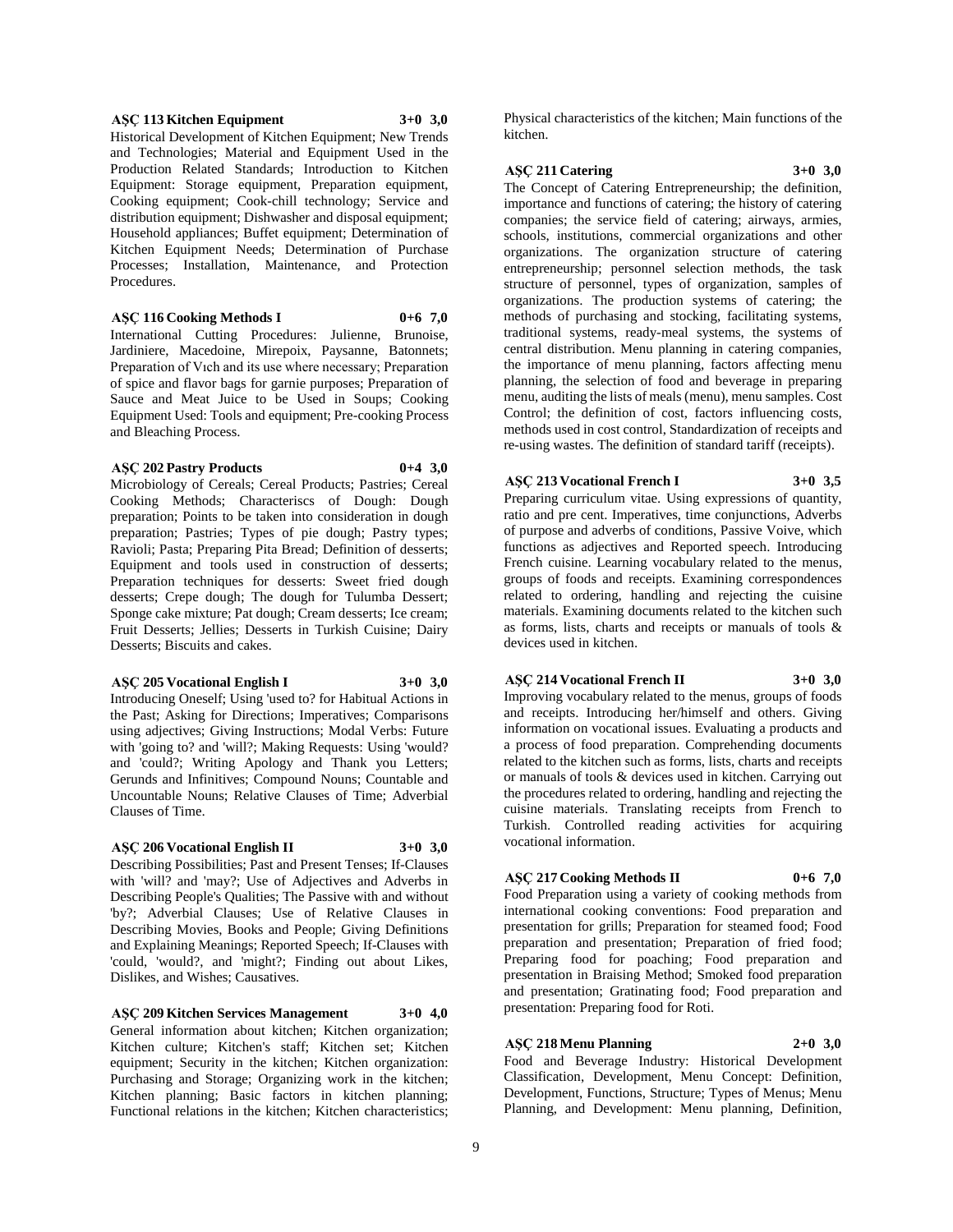Importance; Menu planning process; Menu Planning and Development Systems: Pre-service and back- menu planning and development of services; Menu Pricing: Food and beverage pricing methods: Subjective methods, Objective methods; Menu Design: Menu cards, Menu text, Menu Cover, Menu graphics; Menu Analysis.

# **AŞÇ 219 Food and Beverage Cost Control 3+0 4,0**

Scope and Importance of Food and Beverage Cost Control; Cost control systems; Significance of income-expenditure control; Food and Beverage Cost Control Process and Stages; Employee Verification System Tasks; Effects and Benefits of Cost Calculations to Food-Beverage Establishments; Standard Food-Beverage Recipes and their Effect on the Business Success; Using Statistical Data Methods to Evaluate Food and Drink Activities; Preparation of Food and Beverage Production and Sales Reports; Sales Reports and Beverage Production and Preparation; Taking Action as a Result of the Calculations; Information and Regulatory Reports Needed by Top Management.

#### **AŞÇ 220 Kitchen Techniques 0+6 7,0**

Menus; Materials Control in the Menu; Food Groups and Portion Quantities, Chemical events in cooking; Appraising Food by Five Sense; Cold Food (kitchen); Sauces; Meat; Cooking Meat; Offal; Poultry; Fish and Explaining the Cooking of Fish; Milk and Milk Products; Chemical Structure of Milk; Storing and Cooking Milk; Oil; Eggs; Cooking Egg; Grain and Grain Products: Flour, rice, stanch; Biscuits; Pastry and Baked Desserts; Bakery Preparation Methods; Explaining the Preparation of Candy and Ice cream.

#### **AŞÇ 221 Creative Kitchen Applications I 2+2 4,0** Methodical Approach to Stages of Baking; The 5-Stage Model of Cooking: Professional materials and categories; Cooking stages, Baking, Creativity in the kitchen; Choosing cooking materials and selections of techniques creatively; Creative Kitchen Applications: Tasting rules; Stocks and food preparations; Soups, Fresh herbs and seasoning blends; Basic sauces; Ethnic sauces; Creative applications in Desserts.

**AŞÇ 222 Creative Kitchen Applications II 2+2 4,0** Creating a theoretical framework in cooking with the use of methodology and teaching a of cooking stages; Selection of materials for their ease of use; 5-Stage Model of Cooking: Professional materials and categories, Material occurrences; Cooking Stages; Creative utilization processes; Using the prescribed model and development and selection of materials; Creative Kitchen Applications: Stocks and food preparations; Soups, Fresh herbs and seasoning blends; Basic sauces; Ethnic sauces; Creative applications in Desserts.

#### **AŞÇ 223 World Kitchen 3+0 3,0**

Concept of World Cuisine: Cooking and serving methods classified at global, national and local levels; Hors doeuvres in the World Cuisine; Various Climates and Cultural Habits; Sample Dishes; Local Food Menu Preparation and Presentation; A la Carte Menu Preparation and Presentation;

Dining Menu Preparation and Presentation in Local Cuisines.

#### **AŞÇ 224 Turkish Cuisine 0+4 4,0**

Turkish Dieatry Customs; History ofTurkish Cuisine; Turkish kitchen equipment; Cooking techniques; Turkish Cuisine Materials and Tools Used in International Cuisines; Organization of Turkish and International Cuisine; Interaction cuisines between Turkish and other cuisines; Turkish hot dishes; Appetizers; Sweets and pastries.

**AŞÇ 226 The Art of Food Decoration 0+2 3,0** Definition of Ornaments; Types of Ornaments; Tools and Materials Used as Adornments; Why decorate food; Salad Decorations; Soup Decorations; Decoration of Desserts; Pastry Decorations; Hot Meal Decorations; The final decoration process of a plate before presentation; Preparation of Center Pieces for Decorative Purposes.

#### **AŞÇ 230 Wine Service 2+0 3,0**

History of Wine and its effect on people; Viniculture in the World and Varieties of wine; Viniculture in Turkey and Wine Producing Areas; Production Process from Grapes to Wine: Vine harvest, Crushing, Primary Fermentation, Pressing, Pulp fermentation; Fermentation: Transfers, Aging, Blending, Distillation and filtration, Barreling, Bottling and cork, the Cellar; Wine tasting; Glasses and wine service; Vitification; Classification of Wines; Selection of Wine Appropriate to the Menu, Sample Food Cooked with or in Wine; Guide to Good wine Selection; Rating.

#### **AŞÇ 232 Sauces 2+0 3,0**

Definition and History of Sauces; Sauces and Basic Food Preparation, Basic Brown Sauce and Derivatives: Spanish sauce, Burgundy sauce, Robert sauce, Italian Sauce; Burgundy Sauce; Basic White Sauces and Derivatives: Béchamel sauce, Sauce Velue, Hollandaise sauce, Mayonnaise; Other Sauces: Tomato sauce, Bolognese sauce, Neapolitan sauce; Salad Dressings: Yogurt sauce, Mustard sauce, Spicy sauce, Mayonnaise sauce, Lemon sauce, Cocktail sauces; Dessert Toppings: Vanilla sauce, Lemon sauce, Chocolate sauce, Orange sauce.

#### **AŞÇ 236 Regional Cuisine (Eskişehir) 3+0 3,0**

Dietary Customs of Eskisehir; Eskisehir Region Culinary Culture; Research on Eskisehir Region Authentic Food: Soups, Meat Dishes, Vegetable Dishes, Stuffed vegetables, Rice and pasta, Pastries, Sweets, Others; Special and Authentic Cooking Techniques in Eskisehir Region; Meals Cooked On Special Occasions; Menu Samples and Food Recipes: Cooking and Servicing of Food in Eskisehir Kitchen.

# **BEÖ 155 Physical Education 2+0 2,0**

Definition of Physical Education and Sports; Aims, Disadvantages of Inactive Life; Various Activities for Physical Education; Recreation; Human Physiology; First Aid; Sports Branches: Definition, Rules and Application; Keep Fit Programs.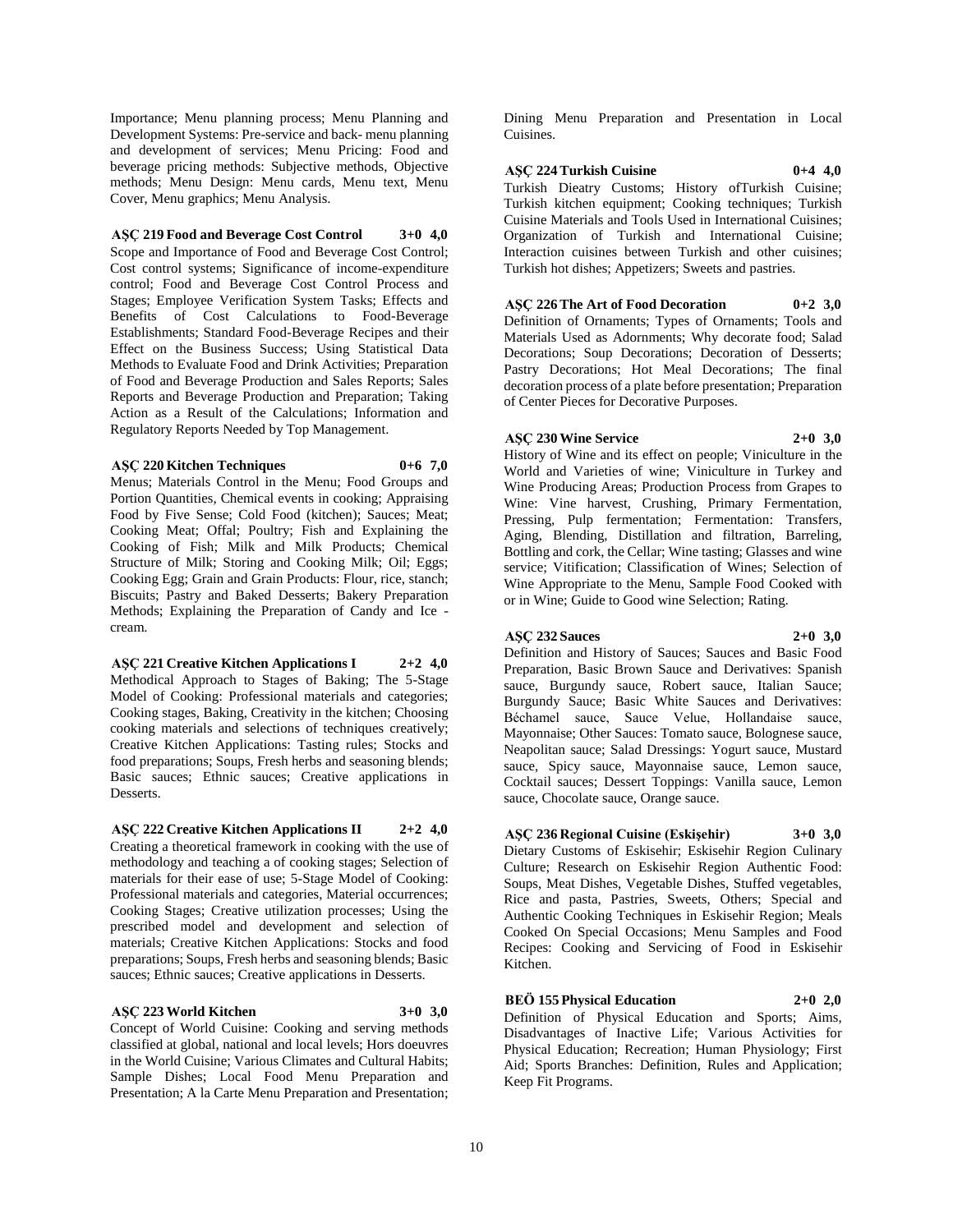| <b>BIL 150 Fundamentals</b> | of | <b>Information</b> |  |
|-----------------------------|----|--------------------|--|
| <b>Technology</b>           |    | $4+0$ 5.0          |  |

Introduction to Computer: History of Computer; Operating Systems: Introduction to operating systems; Office Software-Word Processors and Document Systems: General Characteristics of the Office Software; Office-Software-Spreadsheets Programs: Spreadsheets Programs; Office Software-Presentation Programs: Presentation Programs; E Mail-Personal Communication Management: General Characteristics of the E Mailing System; Effective use of the Internet and Internet Security; Network Technologies. Computer Hardware and Error Detection: Types of Computers; Social Networks and Social Media: Social Media and Introduction to Social Media; Special Application Software: Multimedia; Law and Ethics of Informatics: Intellectual Property and Informatics Law; E-Learning: Developments in E-Learning; E-Government Applications; Computer and Network Security; Latest Strategic Technologies of Informatics: Factors Affecting Technological Developments.

#### **BİL 468 Computer Applications in Food and Beverage Management 3+0 4,0**

Use of Computers in Food and Beverage Management; Hardware; Software; Recipe Management; Purchase Analysis; Menu Management; Efficient management; Beverage and Food Control Systems; Fidelio Packet Program for Food and Beverage Module; calculation of food and beverage costs; stock control; sales; stock; purchase; sale; applications.

#### **BİM 104 Office Programs I 0+3 5,0**

Word Subjects, Keys on the keyboard and their tasks; Hardware structure; Standard tool bar; Formulation tool bar; File menu-Open, save the document; Save the document, to open, to shut down; to take the text, copy, cut; paste, Type script, Aligning the paragraph; Setting the paragraph; Bullet and number, Adding the symbol; Adding Picture and frame; To choose, to add, To move; Page Properties, Print preview, Print; Excel Subjects Open the file, Shut, Save; Choose the cell, Input the data, Change; Erase the data, move, copy, Type script; Aligning, Plot the boundary; Line and column processing; Fast prosesses, Fast calculation; Working page; Page structure; Print; Calculating and Adding graphic; Using the avaliable functions.

#### **BİM 202 Database Management 0+3 3,0**

What's data; What's database; Advantages and disadvantages of databases; What is database management system; What?s relational database; What?s flat file database; Rdms (relatıonal database management system); Administrator Of Database; Database components; What?s form; Classes of data; Text; Note; Bolean; Ole object; Hiperlink; Field size; Input mask; Queries; Forms; Properties window; Using acts; Determining act for object; Builder; Builder\Expression buılder; Aligning the tables on the forms; Forms with more than one tables.

**BİM 205 Office Programs II 0+3 4,0** Work with Powerpoint and slides; Powerpoint Standard tool bar: Powerpoint formulation tool bar; Presentation Design;

Presentation Templates; Adding effects in slides; Adding audio and film; Printing the presentation; Aligning the slide show; Composing slides for web; Personalize the powerpoint; Frontpage Subjects Work with Frontpage; Compose the web site; Serve the knowledge list and forms; Using graphics on web site; Making web sites; Changing page arrangements; Enhancement of web site Artifice; Cominucating with visitors; Web site for team project; Broadcasting web site; Administrating web sites. Outlook Subjects; Administrating e mails; Finding emails and edit; administrating calendar; Administrating and timing the meetings; Composing and administrating the contact list; Watching the knowledge; Working on more than one position; Personalizing the outlook.

**BOP 108 Research Techniques and Seminar 2+1 2,0** Research Techniques: Importance of Research; Basic Concepts and Tecniques of Data Collection; Selection of Research Topics; Following Topical Developments in Computer Technology; Topic Selection on the Basis of Technological Innovations in the Field; Resources; Following relevant publications such as books and periodicals; Using the Internet and library; Reporting and Presenting Research Topics.

**ÇEK 404 Occupational Health and Safety 3+0 4,5** Occupational Health and Safety; Protective Action; Causes of Work Accidents and Occupational Illnesses; Necessary Measures Against Work Accidents, Employee Health Problems; Legal Responsibilities of Employers; Legal Aspects; Safety Control in Turkey.

# **ÇEV 204 Environmental Protection 2+0 3,0**

Definitions of Environment and History of Environment: Environment, Environmental science, Pollution, Ecology, Nature, Environmental protection, Waste, Recycling; Environmental rights and Environmental Regulations: Laws 2872 and 5491 on Environment; Natural Resources and their Pollution: Air pollution, Water pollution, Soil pollution, Noise, pollution; Waste Management: Waste regulations, Waste control, Waste reduction; Safeguards against Pollution: International health and security alerts, Occupational health and safety regulations, Environmental protection measures, Personal protection measures.

#### **EMY 102 Real Estate Brokage 2+1 4,0**

General Information About Real Estate Brokerage; Brokerage and Kinds; Real Estate Brokerage: Responsibilities, Rights; Real Estate Concept and Types; Real Estate Statement; Real Estate Buying/Selling and Methods; Debt/Receivable Relationships; Rights and Obligations.

**EMY 104 Adobe and Property Construction 2+1 3,0** Construction: Types: Carcass, Accumulation, Framework, Reinforced concrete, Tile, Stone and adobe; Solidity, Practicability, Reliability of Constructions; Useful Life of Constructions.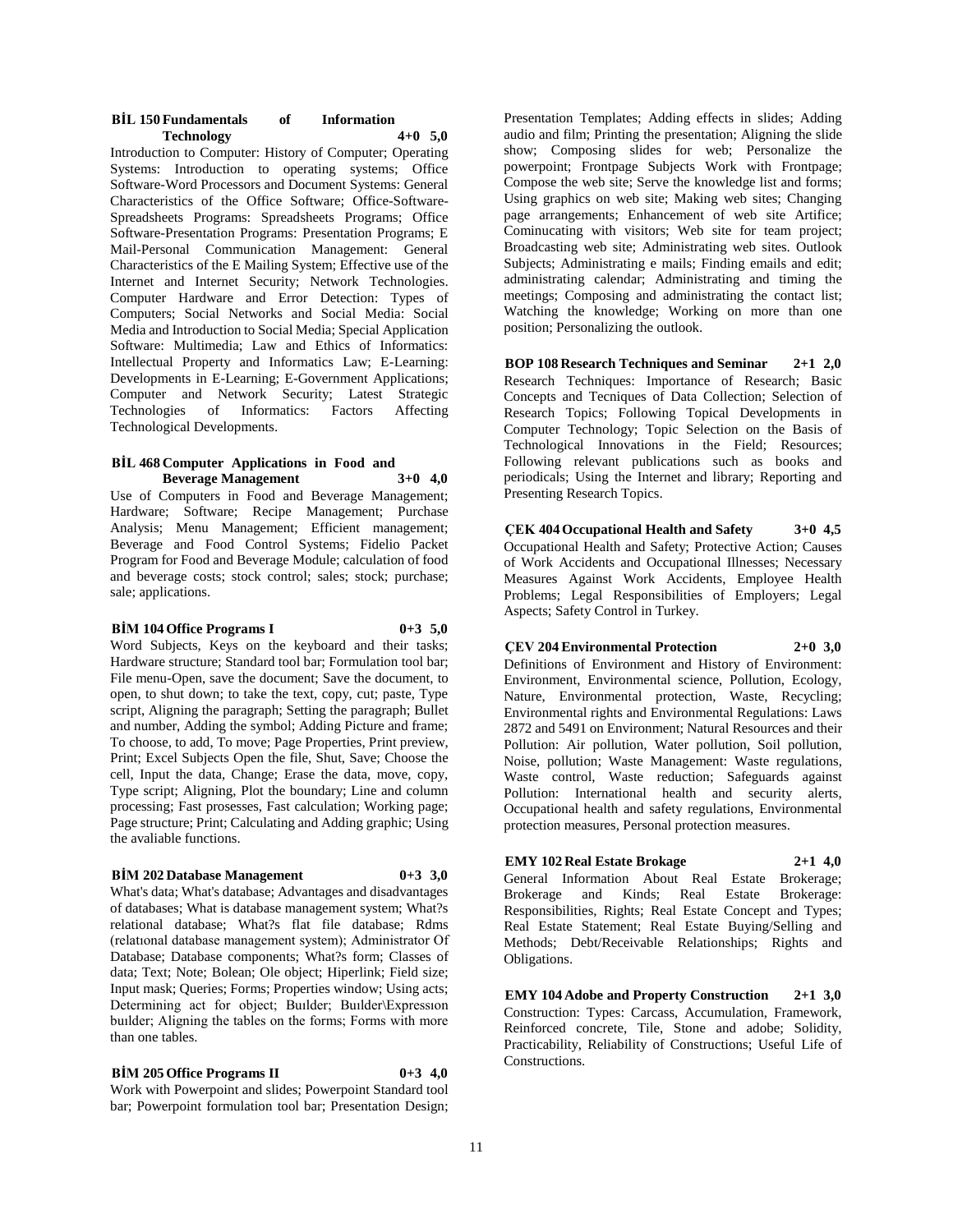**EMY 106 Real Estate Marketing 1+1 2,0**

Fundementals; Real Estate Market and Characteristics; Effective Groups; Real Estate Enterpreneurship: Agency services and efficiency, Characteristics of real estate advisor; Competition Strategies; Real Estate Sale and Important Issues; Real Estate Information System; Consumer Behaviour; Presentation.

#### **EMY 108 Real Estate Management and Insurance 2+0 3,0**

Definition and Types of Real Estate: Insurance of property and life insurance; Functions of Insurance and Fundemantal Concepts; Fundementals of Insurance System: Certain bona fides principle, Insurable benefit principle, Risk asset principle; causa proxima principle, Indemnity principle; Insurance Compensation; Insurance Bounty; Obligations of Insured; Policy Owner and Insurer; Insurance Policy: Contents, Provisional receipt, Additional policy, Renewal; Necessary Insurance Types for Real Estate Management: Fire insurance, Accident insurance, Liability insurance; Choice of Insurer and Important Matters; Criteria for Insurer Selecting; Principles of Policy Condition; Methods for Purchasing Insurance Policy with Bidding and Evaluation Criteria; Paying Bounty and Important Issues; Methods for Damaged Condition and Important Issues.

#### **EMY 201 Real Estate Finance 2+0 2,0**

Real Estate Market in Turkey: Dynamics; Residence Finance: Resources; Institutional and Non-Institutional Residence Finance: Resources; Public international; Residence finance market, Mortgaged residence finance system; Real Estate İnvestment Trust: Types, Advantages, Problems, Establishment terms; Invesments and Porfolio Management, Certificates, Asset Backed Securities.

#### **EMY 202 Real Estate Evaluation Techniques (Expertise) 2+1 3,0**

Aim and Scope of Real Estate Evaluation; Methods of Real Estate Evaluation; Criteria of Real Estate Evaluation; Cadastre and Zoned Parcels; Evaluation Methods of Different Real Estates and Case Studies; Changes of Economic Conjuncture and Credited Residence Sale System and Reflections of This Change; Authority and Responsibilities of Expertise.

#### **EMY 203 Real Estate Law I 2+0 3,0**

Real Estate Concept; Fundemantal Rights and Properties; Types: Condominium ownership, Condominium easement, Time share; Gaining Real Estate Ownership; Time out; Ownership Right and Representation.

#### **EMY 204 Real Estate Law II 2+0 3,0**

Land Register and Cadastre; Rights Registered to Real Estate; Rights Expounded to Real Estate, Changes; Cadastre Law; Cadastre Purchasing Methods; Cadastre Errors and Correction Methods; Expropriation Law and Methods.

**EMY 205 Finance and Tax of Real Estate 3+0 4,0** Real Estate Finance and Fundamental Decisions; Property Tax; Land Registry Fee; Incomes and Taxes; Sale and Construction Gains; Death or Donation; REIT's and Taxation; All Related Decisions; TPL, VAT, etc.

**EMY 206 Development and Municipality Law 2+0 4,0** Settlement Process of Legal Framework in Turkey: Unplanned Period, Central planning period, Developlent law in effect; Constitutional Framework and Public Benefit; Development Law and Related Regulations; Development Authority Zones: Authority and involved institutions, Development plans and condititons; City Planning; Planning, Types and process; Parcelling Process; Structure Formation Process; Defining Documents from Case Studies; Municipial Laws and Applications. Design Discipline at Interior Design; Interior Place Concept; Formation of Place; Place-Item Relationship; Item-Item Relationship; Place-Person Relationship; Place Concept; Place Perception; Perception Concept; Place Equipment; Structural Items at Place; Colour-Texture Relationship at Place; Design Criteria; Image and Denotation; Cost and Benefit.

#### **EMY 208 Real Estate Practies 0+6 5,0**

Planning and Preparation for Practice Areas, Written and Verbal Practices; Practicing Theoretical Knowledge of Deed; Practicing Theoretical Knowledge of Cadastral Survey; Practicing Theoretical Knowledge of Insurance Agent; Operations of Real Estate Offices; Reporting Documents and Information; Comparing Real Estate Applications of Various Institutions.

#### **EMY 209 Local Governments 2+0 2,0**

Concept; Types and Characteristics; Service and Income Division Between Governments; Uniter and Federal Governments and Local Governments; Local Governments in Turkey; Municipalities: Special provincial administration, Villages; Problems and Solution Suggestions.

#### **EMY 210 Protecting Natural Assets and Basics of Environment 2+0 2,0**

Natural Asset: Definition and importance of natural assets; Natural Assets of Turkey: Promotion of Turkey's natural assets, Protection; Environment and Forming Environment Awareness; Forming Environment Awareness; Relations of Work Life and Environment; International Environment: Definition; Techniques of Protecting Environment; Parties and Criteria Related to the Environmental Decisions; Valuating Environmental Sources and Sharing Sources.

**EMY 211 Land and Building Cooperative 2+0 3,0** Concept and History of Cooperation; Legal Characters of Cooperatives and Differances from Other Partnerships; Types: According to Legal Characters; Economical and Social Functions; Problems of Cooperative Partners; Building Cooperatives: Aim, Characteristics, Advantage, Establishment, Managament and audition, Condition and basic problems; Rights and Responsibilities of Partners; Ceasing.

#### **EMY 213 Construction and Real Estate Accounting 3+0 4,0**

Construction-related concepts: the concepts of Building and Real Estate, Real Estate and Taxation in Construction,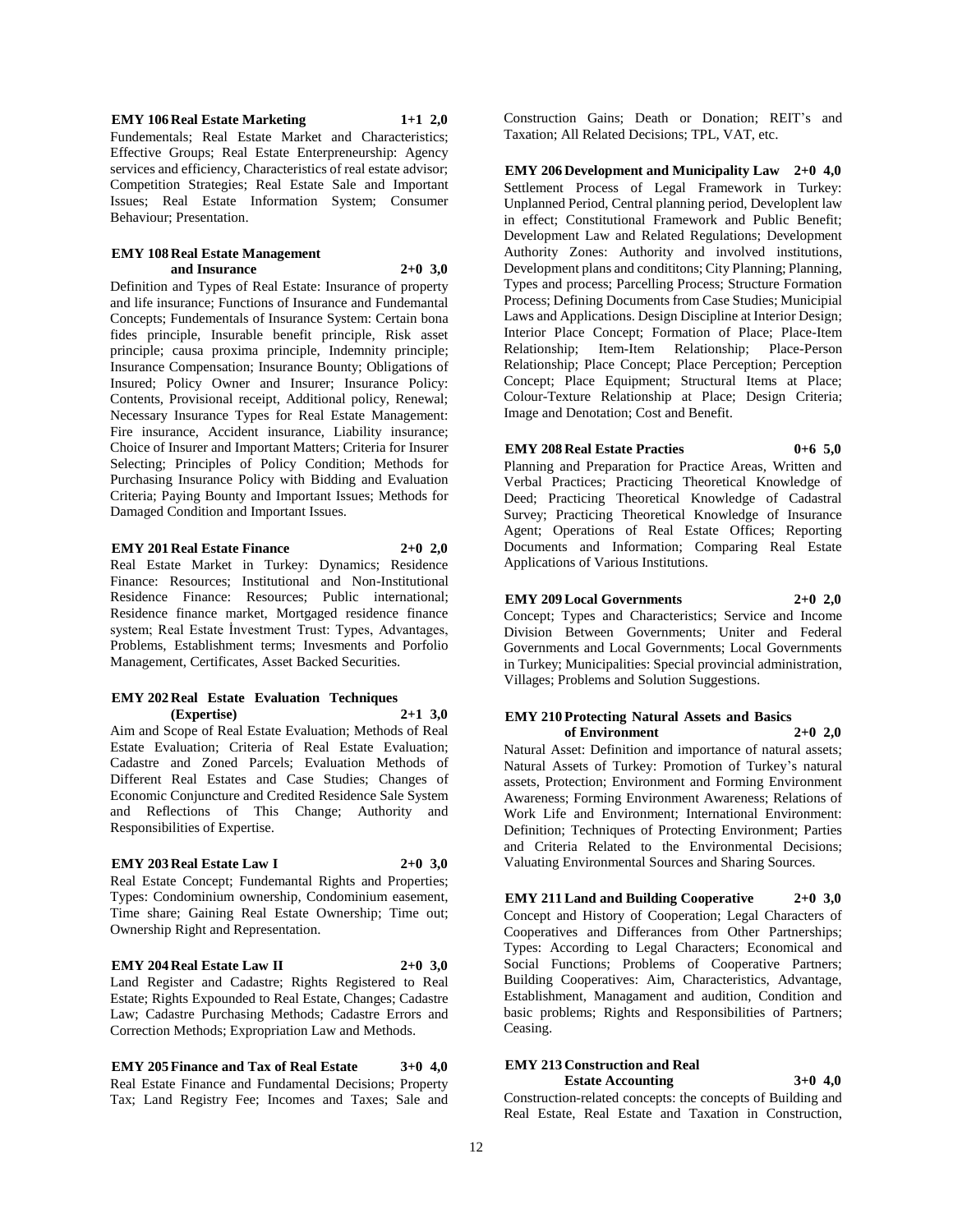Construction Companies Cost Accounting, Cost Accounting Term Construction Contracting and Repair, Custom (Build-Sell) Building Operations, Land (Floor) Provision for the Construction, Investment Properties TAS-11 Construction Contracts.

#### **EMY 215 Civil Defence 0+2 3,0**

Concept; Description; Attribution and Aims; Hazard Threatening Civilian Population; War; Natural Desasters; Blazes; Mobilization and War; Civil Defence Organization; Planning; Warning and Alert Information; Infrequency; Evacuation and Hiding-Blackout; Precautions; District Organization; Street Organization; Building and Security Empoyees; Civil Defence Services.

#### **EMY 217 Vocational English 2+0 3,0**

Vocational Terms; Operating Manuals Translation Principles; Technical Report; CV; Order and Formal Letters Writing Principles; Translation About Professional Issues; Preparing Documents; Writing Simple Official Letters.

#### **EMY 218 Real Estate Development Land Production 0+2 2,0**

Accumulation Buildings: Types; Carcas Buildings: Types; Prefabricated House: Types; Wooden House: Types; Residence: Types; Education Buildings: Types; Commercial Buildings: Types; Workshop-Indurtrial Buildings: Types; Health Buildings: Types; Social Buildings: Types; Land and Concept; Process from Territory to Land; Distincion, Consolidation and Correcting Border, Housing Development Administration of Turkey; Land Office Management.

#### **EMY 220 City Planning 2+0 2,0**

Urbanization Concept: Causes; Metropoles; City Planning; Geographical Region and Urbanization; City Planning Theories; City Planning Process; Residence Necessity; Slum House; City Science and Land Problem.

#### **EMY 223 Building Management and Real Estate Management 2+0 2,0**

Buildings with Joint Use: Business centres and block of offices; Rules of Joint Use of Markets and Sites; Rules and Necessities of Partners; Partners Using Rules According to Condominium Ownership Law; Neighbourhood Relationship; Office Regulations; Problems of Office Owners; Covering Common Expenditures.

# **EMY 225 Urbanization and**

# **Environment Problems 2+0 2,0**

Urbanization; Causes of Urbanization; City Planning; Residence Policy: Slum House, Metropolitan territories planning; Metropolitan Management and Public Utilities; Metropolitan Management in Turkey; Environmental Urbanization; Environment and Envorinmental Problems; Envorinmental Pollution and Protecting.

#### **ETK 203 Professional Ethics 2+0 3,0**

Ethics and Moral Concepts: Ethics, Relationship between ethics and morals; Moral Values; Rules of ethic; Relationship between ethics and society; Results of positive

ethics behavior; Factors of individual ethical behavior; Systems of Ethics; Ethics of intended result; Rules of ethics; Ethics of social contract; Personal ethics; Social life ethics; Factors involved in Moral values; Profession ethics; Principles of ethics in business life; Analysis of unethical behavior in business life; Prevention of unethical behavior; Effects of organizational culture and ethical behavior in business; Creating ethical climate in business; Effects of positive moral conditions in business and their effect on employees; Professional degeneration and results of unethical behavior in professional life; Social responsibility.

#### **ETK 205 Ethics in Tourism 2+0 3,0**

Tourism and Ethics; Ethics and Related Concepts; Ahi-Turkish Islamic Guild System and its Development; Theories of Ethics; Basic Ethics Principles: Honesty, Truthfulness, Loyalty, Justice, Charity, Respect; Responsibility; Types of Ethics: Individual ethics, Business ethics; Factors in Ethics; Ethic Codes; Ethical Problems in Tourism Organizations; Ethics and Customer Complaints

# **FİN 151 Commercial Mathematics 3+0 3,5**

Simple Interest; Definition of Simple Interest; External Interest; Simple Discount; Internal Discount Calculations; External Discount; Equivalent Vouchers; Merger of Equivalent Vouchers; Monetary And Capital Markets; Annuity; General Annuities; Normal Annuity; Amortization Of Debt; Amortization of Sinking Fund; Dept Payments.

#### **FİN 206 Business Finance 2+0 3,0**

An overview of financial management: description of financial management and its goals, organization of finance department within company; analysis of financial statements: ratio analysis, statements of cash flow; financial planning: cash budget, capital budgeting and investment decisions; Proforma balance sheet, breakeven analysis; management of working capital for business: managing cash and marketable securities, inventory management, credit management; managerial investment for business; policy of dept in business: sources of short-term, long-term financing; the cost of capital and capital structure; reasons of bankruptcy and their solutions.

### **FOT 214 Food Photography 1+2 3,0**

Definition of Food Photography; Differences From Other Types of Photography, Introduction to Photographic Equipment; Use of Technology in Photography, Auxiliary Equipment: Use of natural light and artificial light; Correct Exposure, Colour Balance; Lenses: Focal length, Focal multiplier; Composition; Introduction to Food Photography; Composition in Food Photography; Introduction to Food Styling; Food and Plate Compositions in Style and Colour Harmony; Photography Projects for Hot-Cold Dishes: Hot dishes, Cold dishes, Drinks, Salads.

### **FRA 153 French I 4+0 3,5**

Language Functions; Introducing Oneself, Greetings, Definition, Asking for Things and Responding, Inviting People, Talking about Likes and Preferences, Apologizing; Vocabulary: Jobs and Nationalities, Describing People; Grammar: Conjugation of Group I verbs in Present Tense,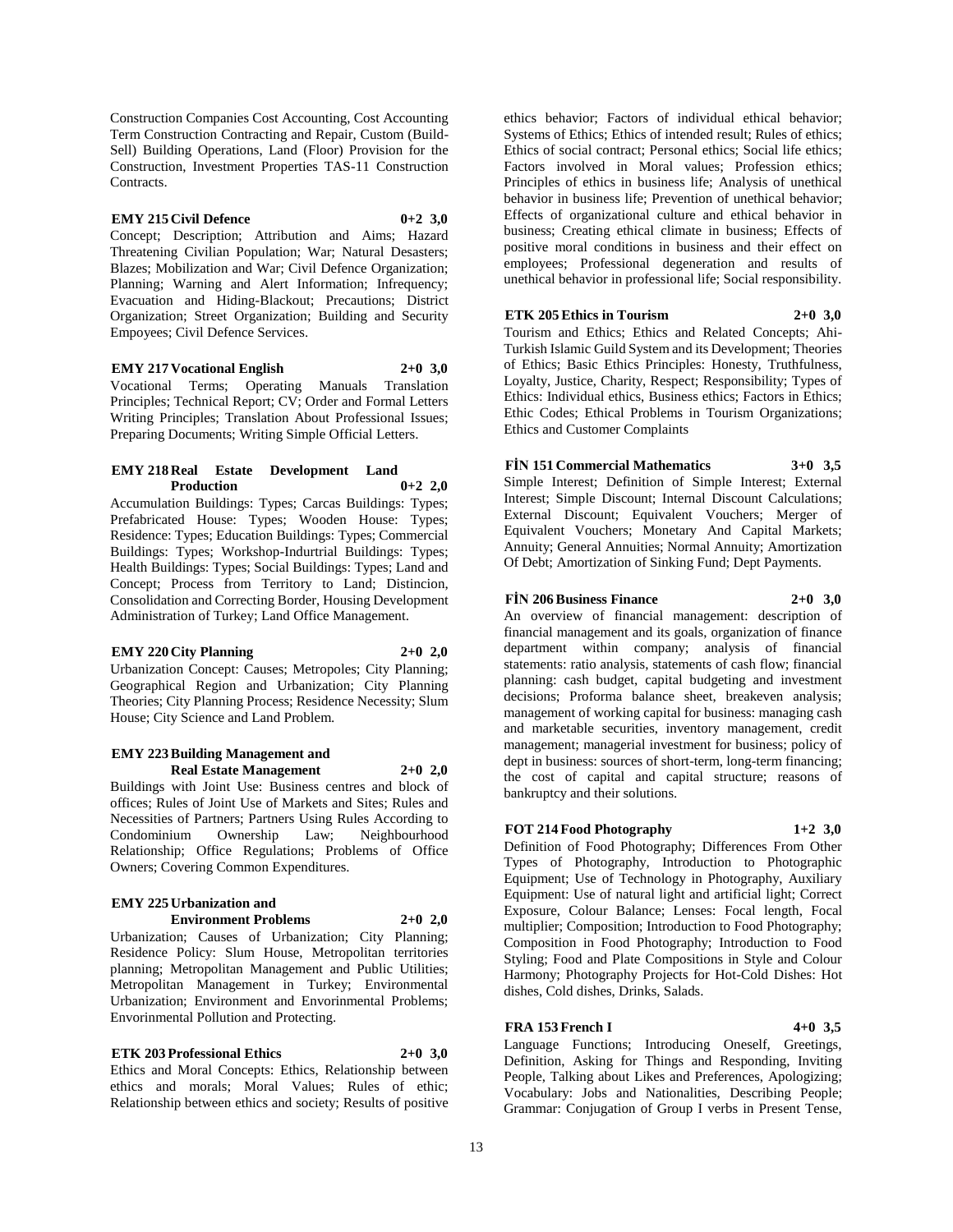Conjugation of the verbs 'Aller?, 'Venir?, 'Faire?, in Present Tense, Definitions, Question Words: Qui, Que, Quand, Qu, Est-Ce que, Comment, Combien and Pourquoi.

# **FRA 154 French II 4+0 3,5**

Language Function: Asking for Information, Giving Advice, Prohibition, Expressing Wishes, Making Reservations, Making Phone Calls; Grammar: Passé Compposé and Imparfait, Demonstratives, Expressing Quantity: Un peu de, Beaucoup de, Plus de, Moins de, Numbers, Imperatives, Passé Recént, Futur Proche, Pronouns: Oqi, Que, Qu; Comparatives.

**HUK 117 Fundamentals of Law 2+0 2,0**

Systems of Law: The Turkish law system; Branchs and Sources of Law; The Turkish Judgement System; Judgement System and Types of Lawsuit; Legal Actions: Relationships and treatments; Personality Concept; Classified of Persons: Real and legal Persons; Efficiencies of Persons: Right efficiency, Action efficiency; Relationship, Residence; Inheritance Concept and Legal Inheritors; Rights, Examined of The Private Rights; Acquiring of Rights and Goodwill Rules: Losing and Protection of Rights and Proof Responsibility; Ownership Right, Purview and Types of Ownership Right; Obligation Concept and Types of Contract; Laws of Independent Accountancy and Financial Adviser.

**HUK 153 Fundamentals Concepts of Law 2+0 3,0** Social Rules and Law; Concept of Law and Legal Sanctions; Characteristics of Legal Rules; Sources of Law; Branchs of Law; Definition and Types of Legal Rights; Legal Capacity: As subject of rights, Capacity to act; Kinship; Domicile; Protection of Personality; Possession; Ownership; Obligation and Responsibility; Judiciary Systems.

#### **HUK 154 Commercial Law 2+0 3,0**

Commercial Law Concept and Commercial Enterprise; Merchant; Commercial Name; Commercial Register; Unfair Competition; Commercial Reports; Merchant Assistant; Current Account; Partnership Concept; Definition and Elements of Partnership; Collective Partnerships: Establishment, Operation, Ending; Commanded Partnership: Establishment, Operation, Ending; Joint Stock Corporation: Establishment, Operation, Ending; Limited Company: Establishment, Operation, Ending.

### **HUK 221 Law of Obligations 2+0 3,0**

Concepts and Sources of Law of Obligations; Concept of Obligations and Responsibilities; Obligations Created Through Contracts: Formation, Form, Subject and enforceability of a contract; Representation; Obligations Created by Torts: Conditions, Liability and compensation; Obligations Created by Unjust Enrichment: Conditions and responsibilities; Paying Debts; Default of a Debtor; Default of a Creditor; Termination of Dept.

**HUK 223 Labor and Social Security Law 2+0 3,0** Individual Labor ;Law Labor Law; General Information and Characteristics of Labor Law; Historical Background of Labor Law in the World and Turkey, Explaining Basic

Principles; Legal Regulations; Basics of Labor Law: Employers, Apprentice and trainees, Deputy employee, Secondary employees; Work Place and Organization; Definition of Contracts; Types of Contracts and Contract Obligations; Case Studies in Contract Services; Arrangements at Work Place; Periods of Work, Breaks, Paid Holidays and Inspection of Work; Collective Labor Law Regulating Formation of Unions, Collective Labor Contracts; Strike and Lockout; Collective Labor Agreements; Institutions Acting on Behalf of Employee and Employers; Labor Conflicts and Solutions, Social Security Law;, Universal Dimensions and Contemporary Trends in Social Security; Institutions of Obligatory Social Security in Turkey, Management of Institutions of Social Insurance, Social Insurance Institutions; Liabilities, Responsibilities of Social Insur

**İÇT 216 Design in Interior Architecture 1+1 2,0** Interior Design: Discipline in interior design; Interior Space: Definition and aspects of interior Space, Construction of interior space; Relations of Space and Components: Relations of space and personality, Concept of space; Space Perception: Concepts of perception, Space equipments, Structural component in space, Relation of color-structure; Criteria in Interior Design; Image and Meaning; Benefit and Cost Relations in Interior Design.

**İKT 105 Tourism Economy 2+0 3,0** Introduction to Economics: Basic Economics Terms, Economic Systems; Basic Consepts of Tourism Economics: Definition of Tourism, Tourism Products; Relationship Between Tourism and Economy: Importance of Tourism, Tourism as Economic Activity, Methods for Measuring the Economic Effects of Tourism; Supply in Tourism and Characteristics: Tourism Markets, Elasticity of Supply in Tourism, Supply Curve in Tourism; Demand in Tourism and Characteristics: Demand in Tourism, Elasticity of Demand in Tourism; Equilibrium in the Tourism Market: Formation of the Equilibrium Price in Tourism Markets; Tourism Supply to Meet Tourism Demand; Economic Effects of Tourism; Effects of Tourism on balance of payments; Impact of Tourism, Employment and Tourism, Effects of Tourism on other Sectors; Adverse Economic Effects of Tourism; Tourism and International Competition: Competition in the Tourism Sector, Importance of Destinations in terms of Competitive Power.

# **İKT 117 Introduction to Economics 2+0 3,0**

Main Concepts of Economics: Economic needs; Economic Goods and Services; Utility; Value; Production; Factors of Production; Consumption; Specialization and Productivity; Scarcity: Economics and the solution to the problem of scarcity; Main Economic Problems; The Concepts of Supply and Demand: Demand, Supply and equilibrium in the markets; Elasticity of Supply and Demand; Theories of Consumer and Production: Theory of consumer choice and analysis of optimal choice; Optimal Production and Analysis of Cost; Production in Short and Long Run: Production in the short run and costs; Production in the Long Run and Costs; Market structure: Perfectly competitive markets; Monopoly;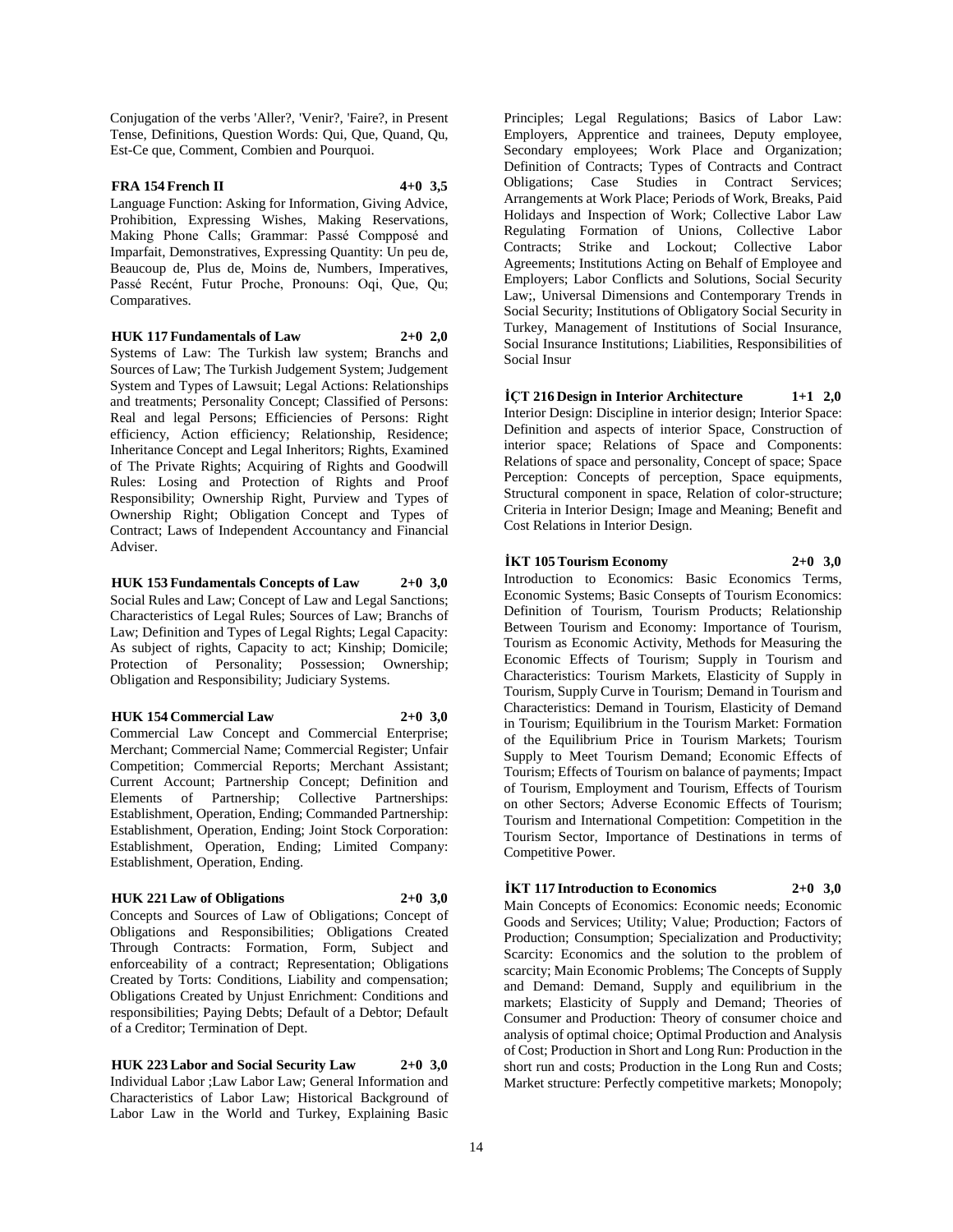Monopolistically Competitive Markets; Oligopoly; Policies for Better Income Distribution.

#### **İKT 118 Macroeconomics 2+0 3,0** National Income (Gross Domestic Product-GDP): Main concepts; Measurement Methods of National Income; Aggregate Demand and General Equilibrium: Monetary theory; Definition of Money and its Functions; Different Types of Payment Methods; Monetary System; Money Demand; Money Supply and Monetary Markets; Stabilization Policies: Monetary policies; Fiscal Policies; Income Policies; Supply-side Economic Policies; Economic Growth and Development: Economic development; Measurement of Economic Growth; Determinants of

**İKT 120 Introduction to Economy 3+0 4,0**

Economy.

Economic Growth; Contemporary Problems of Turkish

Economics Science and Main Concepts of Economics; Generation and Historical Evolution of Economics Science; Relations with Other Sciences and Importance in Everyday Life; Economic Organization and Basic Economic Systems; Supply and Demand Concepts in Macroeconomics; Factors Effecting Supply and Demand; Elasticity of Supply and Demand; Market Concept: Components, Types and competitive market; Utility; Consumer Equity; Identity Curve Analysis and Budget Line; Production Factors; Production Function Analysis and Cost Analysis; Pricing of Production Factors from Production Interest and Income Distribution; National Income from Macroeconomics Approach: calculating national iIncome; Money and Characteristics: Money types, Functions and policies of money; Economic Instabilities; Inflation; Unemployment and Cyclical Fluctuations; Growing and Development of an Economy; Panel Decisions and Applications.

#### **İKT 322 International Economics 2+0 3,0**

Globalization in World Economy; International Economic Integration; European Economic Community; North America Free Trade Areas; Association of Southeast Asian Nations; United Nations Conference on Trade and Development; International Economic Policies; Trade Restrictions; Dumping; Export Subsidies; Foreign Exchange Markets; Balance of Payments; International Monetary Systems; International Credit Markets; Third World Countries; International Monetary Fund and Turkey; International Investment Analysis.

#### **İKT 406 Turkish Economy 3+0 4,5**

Geographical Characteristics of Turkey; Turkey in World Economy; National Income; Income Distribution in Turkey; Developments in Public Finance in Turkey; Public Debts in Turkey; Development of Agriculture and Industry in Turkey; Energy and Service Sectors in Turkey; State Economic Enterprises; Privatization of State Economic Enterprises; Inflation in Turkey; Stabilization Programs in Turkey; Analyzing Turkey's Foreign Trade Policy; EC-Turkey Relationship; Foreign Capital Policy of Turkey.

#### **İKT 416 World Economy 2+0 2,5**

Basic Problems of World Economy: Population and natural resources, Migration, Underdevelopment, Problems of industrialization and of keeping up with technological developments; Recent Developments in World Economy: Economic policies, International trade, Technology and recent developments in social state; Basic developments in world economy: The new world economic order, Globalization, Regionalization, Recent innovations following the new world economic order and their bearing on Turkish economy.

**İKT 420 European Union and Turkey 2+0 3,0** European Community: Establishment, Enlargement, Goals, Foundations, Management of European community, Criterion for membership, Results of membership; Economic and Monetary Union; Harmonization of Economic and Social Policies; Budget and European Investment Bank; Relationship Between Turkey and European Union: The history of relations, Terms of partnership, Financial assistance; Completing of Customs Union between Turkey and European Union: The establishment and scope of customs union, The effects of customs union on Turkish economy; The Analysis of European Summit Decisions.

#### **İKT 422 International Economics Organizations 2+0 3,0**

Globalization in World Economy; Economic Cooperation between Industrialized Countries; Economic Cooperation among Muslim Countries; United Nations: United Nations Conference on Trade and Development; World Trade Organization; World Bank; International Monetary Fund: IMF-Turkey Relations; Economic Integration in Continental Europe.

**İLT 207 Communication and Public Relations 2+0 2,0** Concept and Process: Environment, Circumstances; Personal and Professional Image; Types; Tools; Communication and Emphaty; From Personal Communication to Institutional Communication; Attitudes in Interpersonal Relationships; Public Relations Concept: Evolution; PR for Marketing Communication Tool; PR and Target Audince Concept; Behavioral Dimension: Principles; Relationships Between Marketing and PR; Management of PR: Activities, Stages, Tools and technics, Evaluation of results; PR in Crisis.

**İLT 211 Effective Conversations on the Phone 1+1 1,5** Communication and Communication Process; Verbal Communication; Speaking - Listening; Communication Tool: Phone; Phone - How does Phone Work? - Answering Machines - Mobile Phones - Teleconference - Phone Conversations via Internet; Importance of Phone in Office Communication; Phone Answering: Salutation - Introduction - Understanding the Matter - Concealing - Routing; Making Somebody Wait; Informing - When Routing the Line to Your Executive; When Taking Messages; Dictation Techniques on Phone; Multiple Lines at the Same Time; Routing Phone Lines; Answering an angry person; Emotional Leakage; If Your Call is Not answered; Line Cut Off; Phone Protocol; Conversations with Office Phones - Sensitive Attidutes on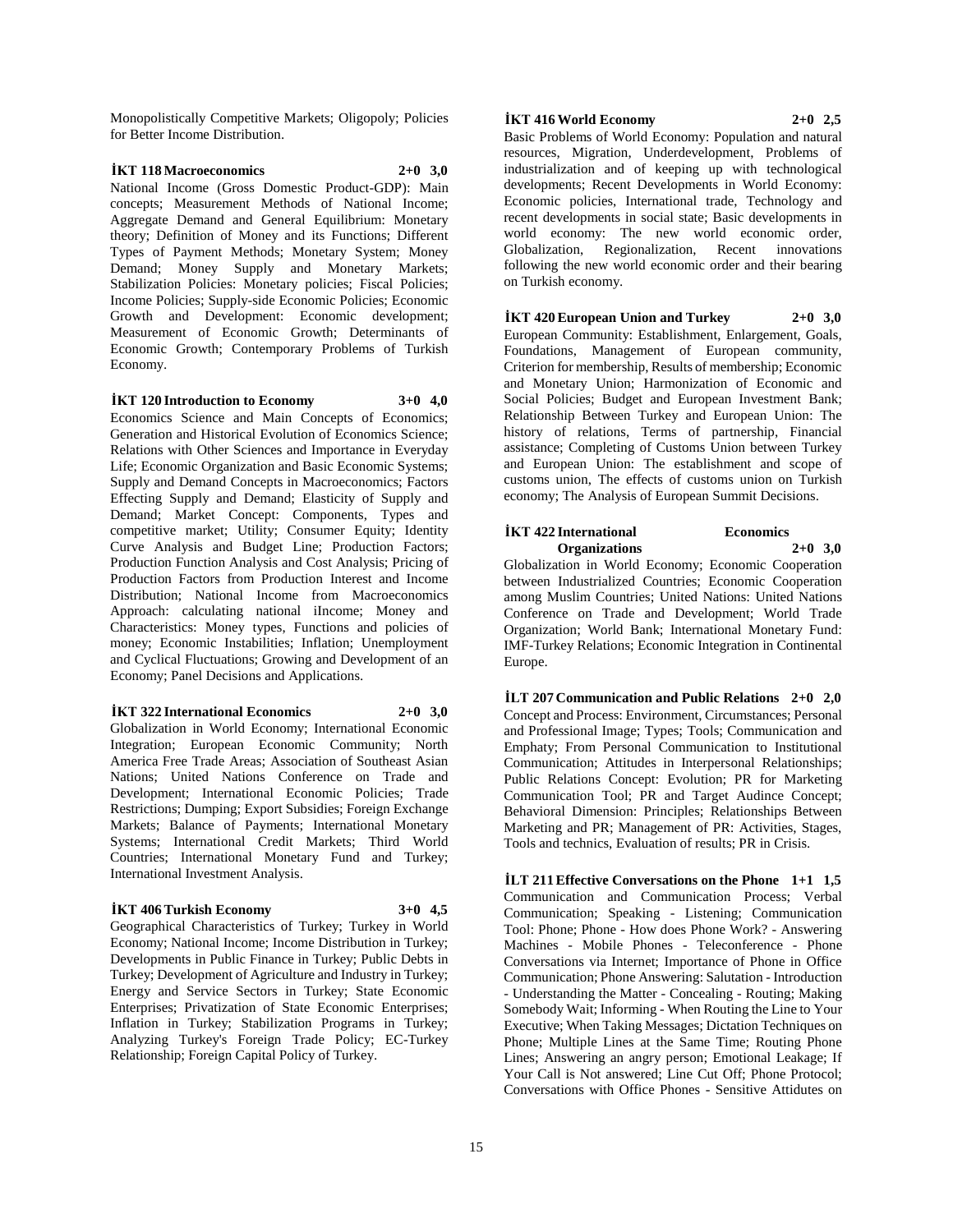Phone - Teleconference; Effective Phone Conversation Models.

#### **İNG 103 English I 4+0 3,0**

Articles; Prepositions: Place, Time, Movement; Singular and Plural Nouns: Countable and Uncountable nouns; Tenses: Simple present tense, Present continuous tense, Past simple tense, Future tense, Present perfect tense; Modals: Will, Should, Shouldn't Must, Mustn't, Can; Comparisons; Pronouns: Subject, Object, Demonstrative, Possessives; Adjectives; Statements: Positive, Negative, Question; Conjunctions: And, But, When, While, Because.

#### **İNG 104 English II 4+0 3,0**

Tenses: Present simple, Present continuous, Past simple, Past continuous, Will and going to, Present perfect continuous, Past perfect simple; Modals: Might, Could, Can, Must, May; Adverbs: Adverbs of manner, Purpose, Location; Adjectives: Order of adjectives, Comparative, Superlative forms; Passive Voice: Present, Past, Future, Modal passive; Conditionals; Relative Clauses; Reported Speech; Infinitive and Gerund; Noun Clauses; Adverbial Clauses; Comparison and Contrast.

#### **İST 110 Statistics 2+2 3,0**

Statistic: Place of Statistic in Management and its Importance; Basic Concepts: Data, Variable, Population, Sampling, Parameter, Statistic; Compilation of Data Variations; Classification and Grouping of Data; Series; Measures of Central Value: Mean, Median, Mode; Measures of Variety: Standard Deviation, Mean Deviation, Probability Standard Deviation, Variance; Statistical Estimate Theory and Specifications, Regression Analysis; Correlation Analysis; Indexes.

Definition and Subject of Statistic; Management and

#### **İST 317 Statistics 2+0 2,5**

Definition of Statistics: Fundamental concepts in statistics, Data collection techniques, Classification of data, Frequency distributions; Graphs; Averages; Means; Variability: Range, Standard deviation, Moments; Normal Distribution: Normal distribution function, Calculation of the area under the normal curve; Sampling Theory; Indexes: Types of indexes.

#### **İŞL 102 Management and Organization 3+0 4,0**

Management: Definition, Significance of Management for Business Enterprises; Development of Management Science: Classical, Behavioral and Modern Theories; Management Systems; Decision Making and Planning; Concepts of Authority and Power: Characteristics of Authority and Power, Delegation of Authority; Organization: Characteristics and Principles; Comparison of Organization and Planning Processes; Departmentalization; Staffing: Fundamentals, Staffing Process; Leading: Fundamentals, Leading Process; Organizational Structures: Development and Varieties of Organizational Structures; Controlling: Fundamentals and Controlling Process.

**İŞL 107 Introduction to Business 3+1 4,0**

Business Science; Relationship Between Business and Other Sciences; Fundamentals and Meanings of Business; Establishment Decision and Place of Business; The Law

Structure of Business; The Capacity and Size of Business; Corporation and Integration in Businesses; Management and Organization Functions in Businesses; Marketing Function in Businesses; Production Function in Businesses; Staff Management in Businesses.

**İŞL 110 Management and Organization 2+0 2,5** Definition of Management; Basic Characteristics of Management Process; Comparison of Management to Similar Concepts; Development of Management Science; Modern Management Trends; Management Consideration And Organization Theory; Management System; Decision Making in Management; Concepts of Authority and Power; Characteristics; Authority Deployment; The Organization Theory: Characteristics, Principles, Organization Process and Comparison to Planning Process, Segmentation, Staffing; Characteristics; Process of Staffing; Direction: Characteristics, Direction Process; Organization Structures; Change in Organization Structure to Today from Classic Approach; Comparison; Coordination; Controlling; Characteristics; Controlling Process.

# **İŞL 151 Introduction to Business 3+0 3,0**

Characteristics of Business Administration; Aims; Economic Systems; Demand, Property And Service; Consumption And Consumer; Enterprise And Entrepreneur; Executive; Private Enterprise; Basic And Private Aims of Business Enterprises; Functions And Classification of Business Enterprises; Business Enterprises Based on Products And Service Types; Business Enterprises Based Production Aims; Business Enterprises Based on their Legal Structure; Business Enterprises According To Nationality; Founding of Business Enterprises; Development of Enterprises; Labor Ethics And Social Responsibility; Concept of Ethics; Questionable or Unethical Acts; Social Responsibility And Ethics; Classification of Ethical Behavior; Management in Enterprises; Management Concept; Planning; Organizing; Supervision; Management of Human Sources; Marketing Functions; Marketing Concept; Marketing Functions; Product Concept; Classification of Products; Founding And Administering Production Systems; Marketing Channels;

#### **İŞL 155 Introduction to Business 2+0 3,0**

Introduction to Business: Basic concepts, External environment of business enterprises; Structure of Business Enterprises; Foundations of Business Enterprises: Stages, Feasibility decisions; Functions of Business Enterprises: Management, Marketing, Production and financing; Cost Concept: Variable and fixed costs, Unit and total costs, Job order costing system, Process costing, Case studies.

**İŞL 210 Human Resources Management 1+1 2,0** Definition, Organization and Environment of Human Resources; Organization of Human Resources Department; Process of Identifying the Required Labor; Job Analysis; Finding, Selecting and Directing Human Resources; Human Resources and Theories of Motivation; Training and Improving Human Resources; Preparing Training and Development Policies; Contribution of Training and Development of Human Resources to Success of Organization; Evaluating Employers; Methods of Evaluating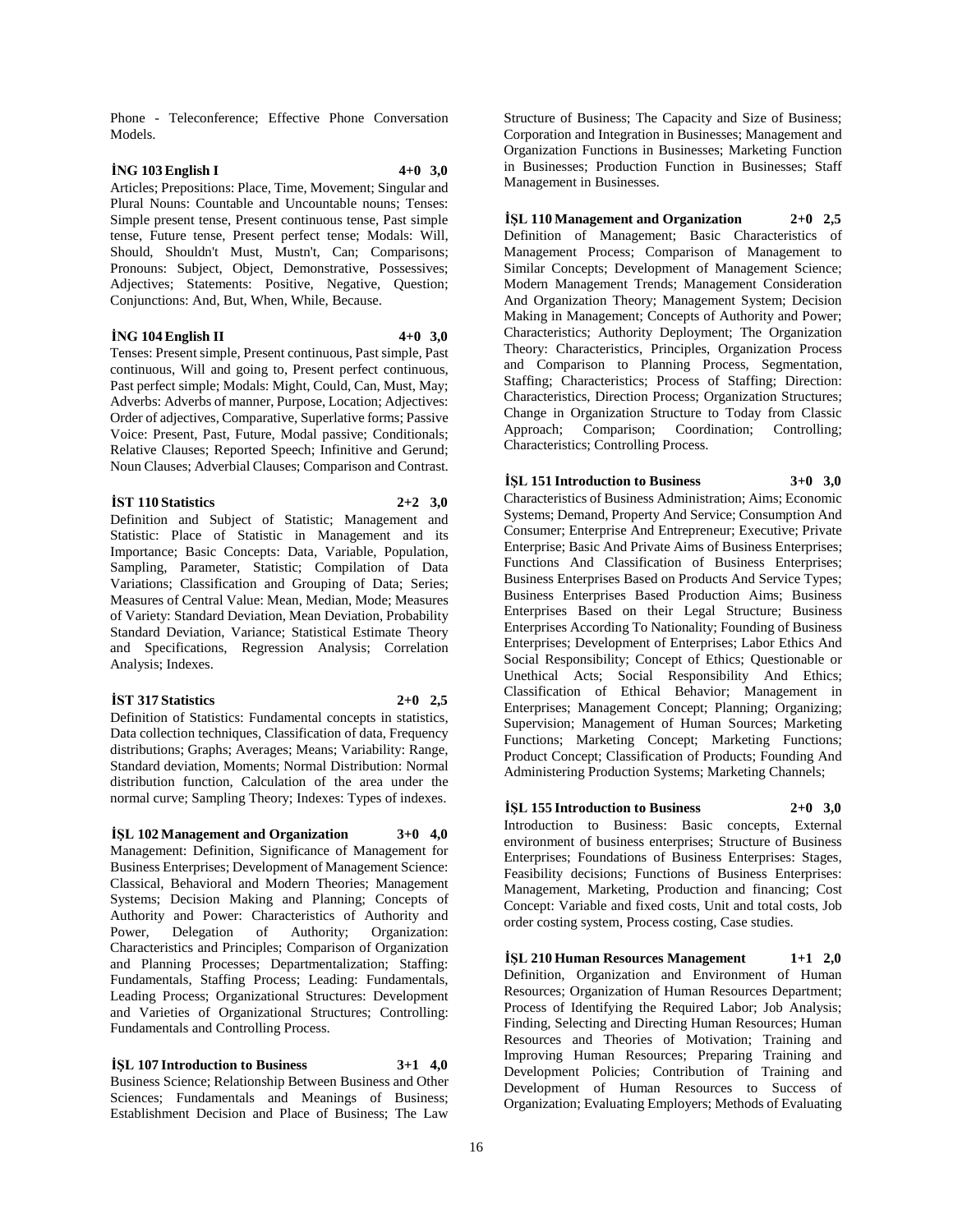Success; Use of Results for Salary Appraisal; Various Pricing Systems and Job Evaluation Methods.

**İŞL 211 Total Quality Management 2+0 3,0** Quality and Quality Management; Classical Management; Basic Concepts and Approaches in Total Quality Management: Quality, Quality check, Quality guarantee; Functions of Total Quality Management as a Managing System; Human Factor and Quality Cycle; Techniques in Total Quality Management: Pre-evaluation, Comparison, Problem solving techniques, Evaluating data and statistics, Creating a Total Quality Culture in Organizations; Quality and Cost systems; ISO 9000 Standards; Role and Responsibilities of Executives in Total Quality Management.

**İŞL 213 Human Sources Management 2+0 3,0** Introduction To Staff Management; Basic Functions; Organizing; Planning of Work Force; Methods; Planning Means; Work Analysis; Work Definitions; Work Necessities; Hiring: Finding; Selecting; Training; Staff Training; Methods; Principles; Evaluating; Staff Evaluating; Methods; Evaluation Mistakes; Discipline; Types; Forming The System; Punishment Application; Salary Management; Salary Methods; Staff services.

**İŞL 215 Time Management 1+1 3,0** Time And Time Management; Time Concept; Time Management; Historical Development of Time Management; Time Traps; Authority Transfer; Ability To Say No; Supplementary Techniques In Time Management: Classical Time Management Techniques: First generation, Second generation, Third generation; New Approaches; Time Using Matrix, Stages in Effective Time Management; Importance of Communication; Personal Development; Case Studies.

**İŞL 216 Multinational Companies 2+0 3,0** The definition of a multinational company and its historical development; The operation areas of multinational companies; The access of multinational companies in a foreign country; The management of a multinational company; The marketing and marketing strategies in multinational companies; The financial structure of multinational companies; Human Resource Management in multinational companies; Multinational companies and developing countries; Strategic alliances in multinational companies; Export and import in multinational companies; Case studies.

#### **İŞL 219 Work Organization 2+0 3,0**

The Concept of Organization; Interrelationship of Organization and Management; Management Functions; Traditional and Contemporary Approaches to Organization; Organization Principles; Components of Organizations; Work and Task Concepts; Personnel Perspectives in an Organization: Work analysis, Work design; The concept of process; Process design; Service Organization; Performance, Effectiveness and Efficiency in Organizations; Team Building; Organization and Technology; Innovation and Change in Organizations.

#### **İŞL 222 Business Group Skills 2+0 3,0**

Formation and Functions of Groups: The concept of group, Types of groups, The process of group formation, Role and status in the group, Functions of groups; Interactions, Conflicts and Conflict Management Between Groups: Definition and importance of conflict, Process of conflict, Reasons of conflict, Types of conflict, Advantages and disadvantages of conflict, Conflict management, Types of conflict management, Methods of resolving and preventing conflict; Problem Solving Techniques: Problem, Causes of problems, Importance of resolving problems, Methods and techniques of problem solving; Effective Communication Tools and Techniques: Communication in businesses, Process of communication; Employee Loyalty: Rate and cost of labor turnover, Job satisfaction, Causes of job leaving; Techniques and Management of Motivation: Motivation, Tools of motivation, Motivation management.

**İŞL 224 Restaurant Management 2+0 3,0** Historical Development of Restaurants; Classification of Restaurants; Restaurant Services: Importance of Organizational Structure of Restaurants, Budgeting, Menu Planning: Menu development; Menu Engineering; Pricing: The standard receipt, Cost-based pricing, Competition and pricing; Food and Beverage Cost Control Systems: Definition and Objectives and stages; Labor cost control and Customer Relationship Management; Restaurant Marketing: Definitions and Concepts, Restaurant Marketing activities, Marketing Plan.

**İŞL 352 Organizational Communication 2+0 3,0** Definition and Significance of Organizational Communication; Functions of Organizational Communication; Organizational Communication Process; Channels of Organizational Communication; Communication Methods and Tools in Organizations: Organizational Communication and Managerial Function; Organizational Culture and Communication; Barriers to Organizational Communication; Developing Methods of Organizational Communication.

**İŞL 421 Entrepreneurship 2+0 3,0** Importance and Evolution of Entrepreneurship: Entrepreneurship within the framework of Manager, Concepts of Entrepreneur, Employer, Boss and Investor; Leadership in Entrepreneurship and Importance of Management Characteristics; Characteristics of Entrepreneurship; Changing Views of Entrepreneurship; General Evaluation of Entrepreneurship in Turkey: Change and Entrepreneurship; Entrepreneurship before and after the Republic; Female Entrepreneurs.

**KOP 202 Administration of Cooperatives 2+0 2,0** Definition and Principles of Cooperatives: Development, Fundamentals, Economics, Benefits, Types; Interrelation among Cooperatives: Member, State, Trade Union, Municipality, Legal framework of Turkish cooperatives; Law of Cooperatives: Establishment, Permission, Registration, Declaration, Membership, Termination of Membership; Accounts of Cooperatives and Taxation;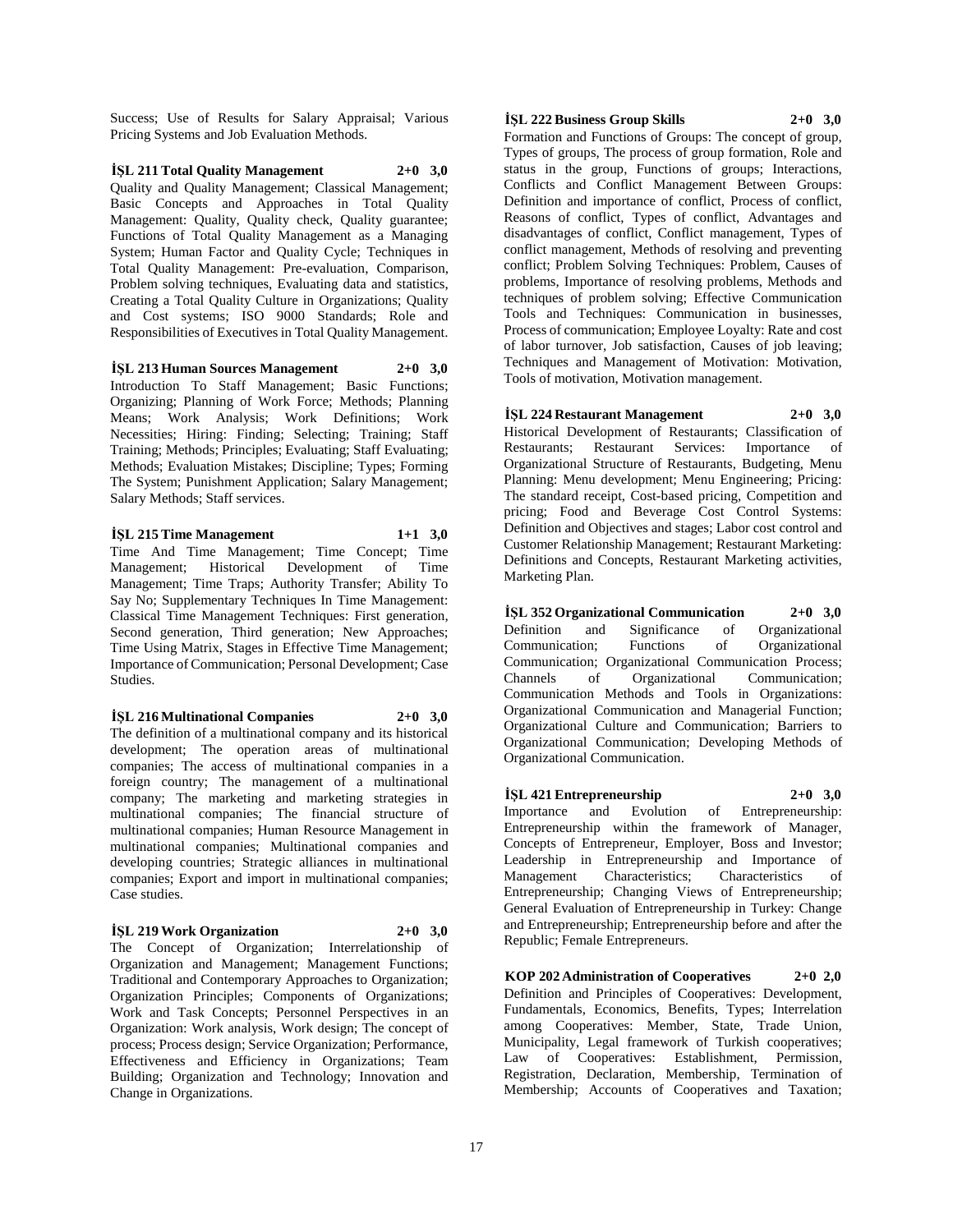Committees; Association of Cooperatives; Management Principles of Cooperative Business; Case Studies.

#### **KÜL 199 Cultural Activities 0+2 2,0** Participating Actively or as a Spectator in Sports Activities; Participating in Activities Arranged by the Counseling Center; Participating in Workshops in Art; Education on Museums; Participating in Art Trips; Participating in Cultural Trips; Participating in and Taking Duty in activities such as Cinema, theatre, scientific Meeting etc.; Taking duty in Clubs; Being a Student Representative and Participating in Environmental Activities.

#### **MAT 220 Commercial Mathematics 1+1 3,0**

Calculation of Percentage; Calculation of Interest: Simple interest, Description of interest and its features, Compound interest; Calculation of Discount: Simple discount, Compound discount, Discount calculation related to external discount method, Discount calculation related to internal discount method; Equivalent Notes: Consolidation of notes; Calculation of Purchase; Cost, Sale and Profit; Ratio and Calculation Relevant Firms; Mixture; Composition and Alloy Problems; Money and Capital Markets; Annuities: Annuity and amount of annuity, Normal annuities, Other annuities; Debt Payoff: Debt payoff with equal installment, Debt payoff with equal principles, Debt payoff with payment fund

#### **MİM 219 Construction Concept 2+0 2,0**

Construction Concept: Classification; Foundation Constructions; Application; Excavation and Arbitration; Groundwork; Walls; Prefabricated Constructions; Chimneys; Stairs; Elevator; Roof; Woodworks; Coating; Gypsum Works; Painting; Tinsmirthery.

#### **MLY 254 Turkish Tax System 3+0 4,0**

Scope of Turkish Law; Income Tax: Types of liability, Categories of income, Exemptions, Exclusios, Disconts, Tax base, Filing system and consolidation of income, Tax Schedule, Assessment, P.A.Y.E. system, Paying of taxes; Corporate Income Tax; Consumption Taxes: VAT, Banking and insurance transaction tax; Taxation of Wealth: Inheritance and gift tax, Real estate tax, Motor vehicles tax; Local Government Taxation; Other Taxes.

# **MUH 113 Introduction to Accounting 2+2 4,0**

Concepts: Financial Transactions, Balance of Assets-Liabilities, Balance Sheet and Income Statement; Accounts of Balance Sheet and Income Statement: Concept of account, Types of accounts, Account Chart; Document and Books; Accounting Process: Follow up Goods Transactions; Liquid assets, Marketable Securities, Receivables, Long Term Assets, Liabilities, Shareholders Equity, Transactions of Income and Expenses; Ended Period Transactions: Concepts About Inventory and Inventory Transactions; Measurements of Valuation; Inventory Transactions About Preparation Financial Statements; Inventory Transactions About Income and Expenses; Preparation Trial Balance; Accounting Mistakes and Errors; Reparation Balance Sheet; Preparation Income Statements.

**MUH 114 Introduction to Accounting 1+1 3,0** Accounting Information System and Concept of Accounting; Methods of Recording, Keeping Ledger, and Process of Accounting; Definition and Functions of Accounting; Documents Used in Accounting; Purposes of information Produced by Accounting and Making Use of this Information; Uniform Accounting Systems and Uniform Accounting Plans; Uniform Accounting Plans and Factors to be Considered While Application; Applications of Uniform Account Plans; Balance Sheet and Table of Income; Definition and Structure of Balance Sheet and Table of Income.

### **MUH 151 Introduction to Accounting 3+0 4,5**

Concepts of Business and Accounting; Financial Transactions; Balance of Assets-Liabilities; Balance Sheet and Income Statement; Accounts: Concept of account, Types of accounts, Account chart; Document and Books; Accounting Process; Follow up Goods Transactions: Inventories and transactions of the purchase and sale of goods, Periodic inventory system, Perpetual inventory system; Liquid Assets: Cash, Banks, Checkups; Marketable Securities: Share certificates, Bonds; Receivables: Trade receivable, Other receivable; Long Term Assets; Liabilities; Shareholders Equity; Transactions of Income and Expenses; End of Period Transactions; Preparing Financial Statements and Closing Transactions.

# **MUH 235 Introduction to Accounting 2+1 3,0**

Basic Concepts; Accounting Systems; Concepts in Relation to Accounts: Charging, Crediting, Remainder, closing; Registration Tax Procedures; Tax Law; Turkish Commercial Law; Documentation in Tax; Accounting Books: Day book, Ledger, Enterprise book, Self - employment book; Balance Sheet Calculations: Balance equality, Active and passive equality; Wealth and Sources of Wealth; Revolving and Stable Wealth; Foreign Sources; Short and Long Term Sources; Monotonous Accounting System: Definition, Definition of accounts, Processing, Opening a new account, Opening sub accounts, Preparing balance sheets according to monotonous account plan, Income table accounts, Income table, Cost accounts at monotones account plan, Income table accounts, Transferring cost accounts to income table accounts, Ccalculating term net profit (loss).

**MUH 238 Accounting for Hospitality Industry 2+0 2,0** Definition of Accounting and its Development; Concept of Account; Documents Used in Accounting; Equality of Balance Sheet; Concepts of Profit/Loss; Accounts of Current Assets; Accounts of Fixed Assets; Accounts of Short Term Debts; Accounts of Long Term Debts; Capital Stock; Calculating Rediscount; Amortization; Account Closing; Introduction to Financial Statement (Balance Sheet, Table of Income Statement, Table of Cost of Sales); General Overview; Reinforcing the Discourse by Using Monographs; Applications in Accommodation Industry; Accounts Used Frequently by Hotels and Applications.

**MÜZ 151 Short History of Music 2+0 3,0**

Mile Stones in the History of Music; Music of the Antique Period; Music of Far East; Music of Anatolia; Music of the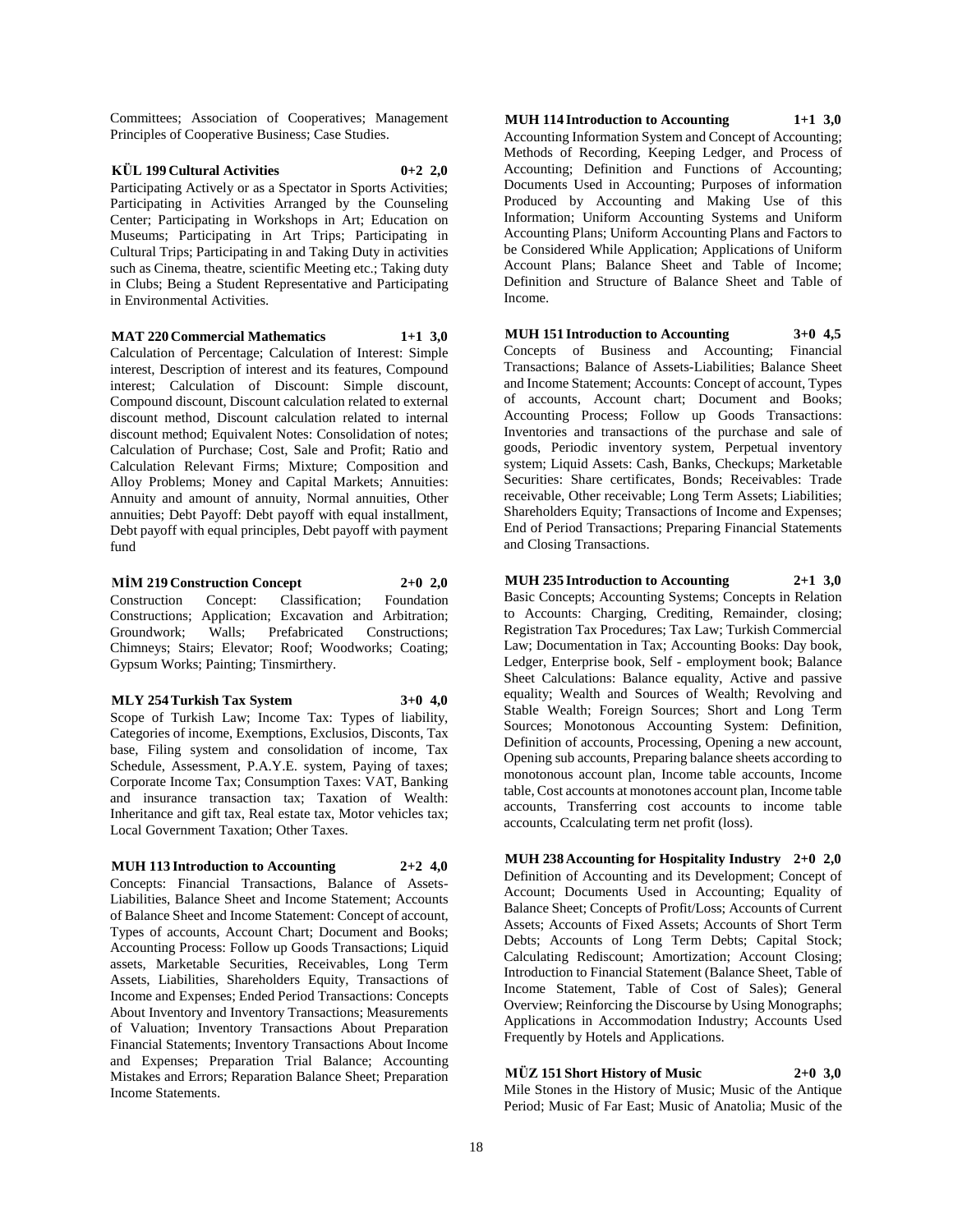Middle Ages: Gregorian Chants; Music of Renaissance: Bach and Handel; Music of the Classical Age; Pianoforte in the Classical Age; Romantic Age; Nationalist Movement; Contemporary Music; Nationalism and Universality.

#### **MÜZ 155 Turkish Folk Music 2+0 2,0**

Folk songs from different Regions of Turkey are Taught; Aegean Region Zeybek Folk Songs: Eklemedir koca konak, Ah bir ateş ver, Çökertme, Kütahya'nın pınarları, Çemberinde gül oya; Kars Region Azerbaijani Folk Songs: Bu gala daşlı gala, Yollarına baka baka, Dağlar gızı Reyhan, Ayrılık, Dut ağacı boyunca; Central Anatolian Region Folk Songs: Seherde bir bağa girdim, Uzun ince bir yoldayım, Güzelliğin on para etmez, Mihriban ve Acem kızı; Southeastern Anatolian Region; Urfa and Diyarbakır Folk Songs: Allı turnam, Urfanın etrafı, Mardin kapısından atlayamadım, Fırat türküsü, Evlerinin önü kuyu; Blacksea Region; Trabzon, Rize, Artvin Folk Songs: Maçka yolları taşlı, Ben giderim Batuma, Dere geliyor dere.

#### **MÜZ 157 Traditional Turkish Art Music 2+0 2,0**

Description of Traditional Art Music: Basic concepts, Characteristics, Types, Notes, Instruments; The Mode System of Traditional Turkish Art Music; The Rhythmic Pattern of Traditional Turkish Art Music; Samples from Different Modes; Samples from Different Rhythmic Patterns.

# **PZL 101 Marketing Principles I 3+1 4,0**

Definition of Marketing; Context; Development; Modern Marketing Management, Marketing Management and Relation of Environment; Strategically Marketing and Role of Marketing: Business Mission, Enterprise Objects, Making Portfolio; Marketing Information System and Marketing Research; Concept of Market; Consumer Market and Consumer Behavior; Industrial Market and Behaviors of Industrial Buyer; Segmentation of Market; Basic of Marketing Segmentation: Psychological, Demographic, Geographical, Behavioral Segmentation; Selection of Target Market; Focusing Market; Positioning Market.

#### **PZL 102 Marketing Principles II 3+1 4,5**

Concept of Promotion; Decisions of Promotion; Concept of Product; Features and Kinds of Product; Decisions of Marketing Mix; Product Life Cycle; Price, Price Politics, Methods of Price, Decisions of Distribution; Marketing Mediators; Design of Distribution Channel; Promotion; Concept of Promotion and Significance; Creating Process of Promotion Mix; Advertising; Public Relationship; Personal Selling; Sales Promotion; Service Marketing; Internet Marketing; Marketing Management; International Marketing.

#### **PZL 105 Services Marketing 2+0 3,0**

Distinctive aspects of services: Characteristics of services, Classification of services, Services and environment; Marketing Mix for Services: Service as a Product, Distribution of services and services intermediaries, Pricing services and yield management, Promoting Services; Human factor in service sector: Importance of personnel, Human resources management, Role of customers in service

production process, Management of Demand and Capacity in Service Sector; Service Quality: Dimensions of quality, Measurement of quality, Gap Model of quality, Approaches for Quality Improvement, Relationship Marketing: Strategies for retaining customers; Internationalization of Services.

**PZL 107 Principles of Marketing 2+0 3,0** Marketing: Scope, Evolution of Marketing; Marketing Environment; Marketing Research and Marketing Information Systems; Market Segmentation; Selecting Target Markets; Elemets of Marketing Mix: Product, Price, Distribution channels, Promotion; Organization of Marketing Activities; International Marketing.

**PZL 110 Marketing Information Systems 2+1 3,5** Definition of systematic information, Use of information, Creating information, Information planning and control, Establishing a model bank: Decision models, Macro models, Micro analytic models, Micro behavior models, Graphic models, Logical flowcharts, Casual flowcharts, Functional relationship diagrams, Feedback diagrams, Verbal models, Decision support systems, Creating periodical information, Outside information, Reporting, Analytical marketing system, Marketing intelligence system, Socio-technical systems, Information flow on environmental factors.

#### **PZL 114 Brand Management 2+0 3,0**

Brand and related concepts, History and evolution of branding; Fundamentals of Brand Management (Corporate image, Prestige management, Social responsibility projects, etc.), Brand personality, Brand image, Brand equity, Brand value, Brand extension and reduction, Relationship between brand and consumer, Global, International and national brands, Creating a Brand on the Internet, Cases in Brand Management.

**PZL 207 Service Marketing 2+0 2,0** Developments of Marketing and Services; Definition of Service Concept; Common Features of Services Classifications of Services; The Importance of Service Sector in Recent Days; Service Marketing Mix; Traditional Marketing Mix; Classifications of Services; Product Concept in Services (Service As Product); Distribution of Services; Pricing of Services; Promotion; Human Element in Service Marketing: Staff, Customer, Physical Evidence; Environment, Dimensions of Service Facilities; Demand and

Capacity Management in Services Businesses; Capacity of Services; Model, Dimensions, Improving Quality, Service Encounter; Relationship Marketing.

### **PZL 216 Consumer Behavior 2+0 3,0**

Introduction to Consumer Behavior; Concept of Consumer; Socio-Cultural Factors Effecting Consumer Behavior: Groups, Family, Social class, Culture and sub-cultures; Psychological Factors Effecting Consumer Behavior: Personality and self concept, Motivation, Learning, Personal attitude, Beliefs; Consumer Decision Process; Community and Consumer Behavior; Protection of the Consumer; Consumer Rights; Legal Aspects of Consumer Behavior.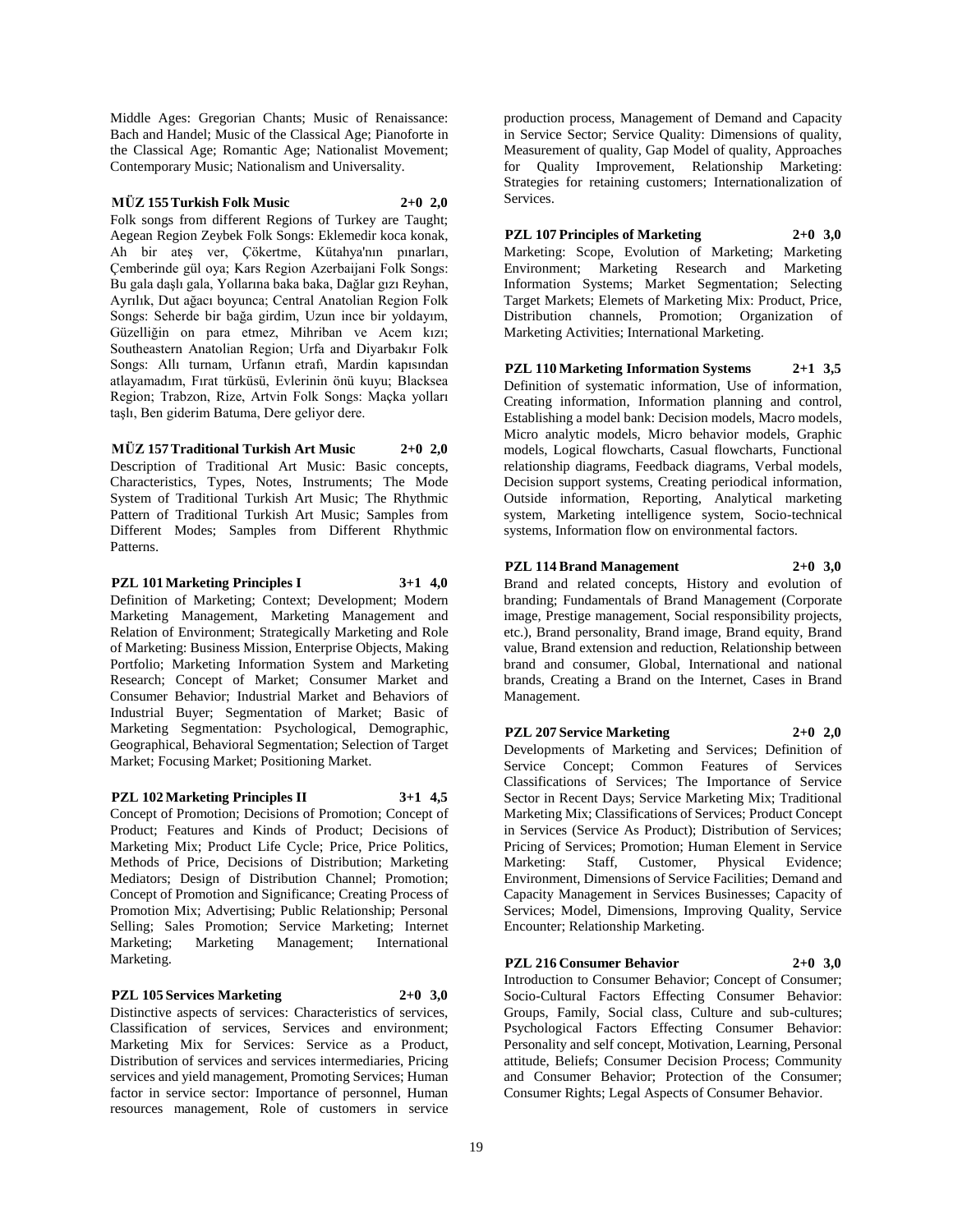**PZL 217 Marketing Communications 1+1 3,0** Marketing and Communication; Features of Marketing Communication; Characteristics of Marketing Communication; Objectives and Strategies of Marketing Communication; Promotion Mix and its Management; Advertising; Public Relations and Publicity; Personal Sales; Sales Promotion; Dimensions of Product, Brand and Package; Distribution and Price; Direct Marketing; Marketing Communication Management.

**PZL 221 Customer Relationship Management 2+0 3,0** Customer Relationship Management: Characteristics and concept of consumer relationship; New Dimension of Customer Relationship Management: Total quality management in marketing and sales, Creating value for customer; Communication with Customers: Communication model and its elements; Customer Service: Quality and systems; Customer Retention; Measuring Customer Relations: Focus groups, Panels, Critical incident techniques, Questionnaires, Benchmarking; Organization Culture and Change: Creating a customer oriented culture, Barriers of cultural change, Management.

#### **PZL 223 Speech Training 1+1 2,0**

Communication Skills; Individual Communication; Communication Methods; Persuasion Theories; Resisting Persuasion; Persuasive Message; Constructing Message; Persuasion Campaigns; Speaking; Basic Principals of Speaking; Speaker; Types of Speech; Persuasive Speech; Speech Organization and Planning; Listening; Body Language; Tone; Presentation in a Sale's Campaign.

### **PZL 224 Marketing Law 2+0 3,0**

Fundamentals of Market Law; Relationship Between Law and Marketing; Contracts Law; Legal Dimensions of Sales? Contracts; Consumer Protection; Legal Rights and Responsibilities of Sales Personnel; Rights and Responsibilities of Consumers; Competition; Legal Aspects of Competition; Commercial Title and Business Title; Brand and Brands; Law of Brands; License Law; Copyright Laws for Creative Work; Ethics in Marketing.

#### **PZL 225 Technical English I 2+2 3,0**

Active and Passive Voice; Noun Clauses: Structure and Function; Adverb Clause and Its Structure; Relative Clause: Its Structure and Functions; Mixed Clauses and Keys For Translation; Vocabulary Products; Reading Product Catalogues; Adds in Foreign Language; Indirect Object; Exercises for Vocabulary Development in Marketing.

#### **PZL 226 Technical English II 1+1 2,0**

Concept of Technical Language; Turkish Equivalence of English Terms in Marketing Technology; English Equivalence of Turkish Terms; Translation Studies in Marketing Literature; Translations from Turkish to English and from English to Turkish in Marketing; Commercial Correspondence in English: CV writing, Letters of inquiry, Letters of complaint, Job application.

**PZL 228 Professional Study and Seminar 2+2 4,0** Studies in Marketing Theories; Practical Studies in Special Topics; Studying Marketing Functions in Private Sector; Group Studies; Group Work and Discussions on Particular Marketing Topics; Analyses of Different Marketing Activities in the Media; Case Studies and Analyses of Different Marketing Topics.

## **PZL 229 Marketing Principles 1+1 3,0**

Marketing; Modern Marketing Management; Environmental Factors in Marketing; Strategic Marketing Process; Characteristics of Consumer Markets; Characteristics of Industrial Markets and Customer Behavior; Market Classification; Selection of Target Market; Product, Classification and New Product Development; Life - circle of the Product; Price; Types of Quotation; Distribution Channels; Physical Distribution; Acquainting; Acquainting Methods; Advertisement; Sales Development and Public Relations; Marketing Research; Data Gathering Methods; Marketing Management and International Marketing.

**PZL 231 The Law of Customs 1+1 2,0** Customs; Customs Duty; Funds and Other Taxes and Fees; The Law of Customs; Calculation of Taxes; Criminal Charges and Practices; Regulations Fees and Taxes; Lump-Sum Tax; Exceptions and Exemptions; Unloading and Loading; Customs? Regimes: Temporary storing regime, Introduction regimes, Quotation regimes, Entrepot regimes; Individual Goods, Household Goods; Determination and Control of Customs Value of Goods; Exit Regime: Temporary exit and returned goods; Temporary Acceptance

**PZL 232 Physical Distribution Management 2+0 2,0** International Marketing and International Commerce; Collecting Data in International Marketing Research; Integration to International Markets; Internationalization Process; Environment of International Marketing; Market Segmentation and Selection of Target Markets; Export and Insurance Transactions in International Marketing; Banking Transactions; Marketing Mix: Product decisions and strategies, Brand selection, Brand and strategies, Packing and labeling; Price Strategies; Distribution Strategies; Promotion Strategies; International Marketing Organizations.

### **PZL 234 Foreign Trade Procedures 2+2 3,0**

Export Procedures: Documents; Procedures and Stages of Exporting; Export Regulations; Notifications; Kinds of Export; Import Procedures: Importing procedures and stages, Import; Payment Techniques: Pre-pay, Payment with goods, Letter of credit, Consigned sale, Acceptance credit, Open account; Foreign Trade Organizations; Delivery Techniques in Foreign Trade.

### **PZL 240 Sales Techniques 2+2 4,0**

and Temporary Exempt Regime.

Personal Sales; Development of Personal Sales Techniques; Selling Efforts; Advantages and Disadvantages of Individual Selling; Process of Selling: Determining Potential Buyers, Determining Customer Approach, Role of Speech and Body Language, Objection of Buyers, Completing Sales Process;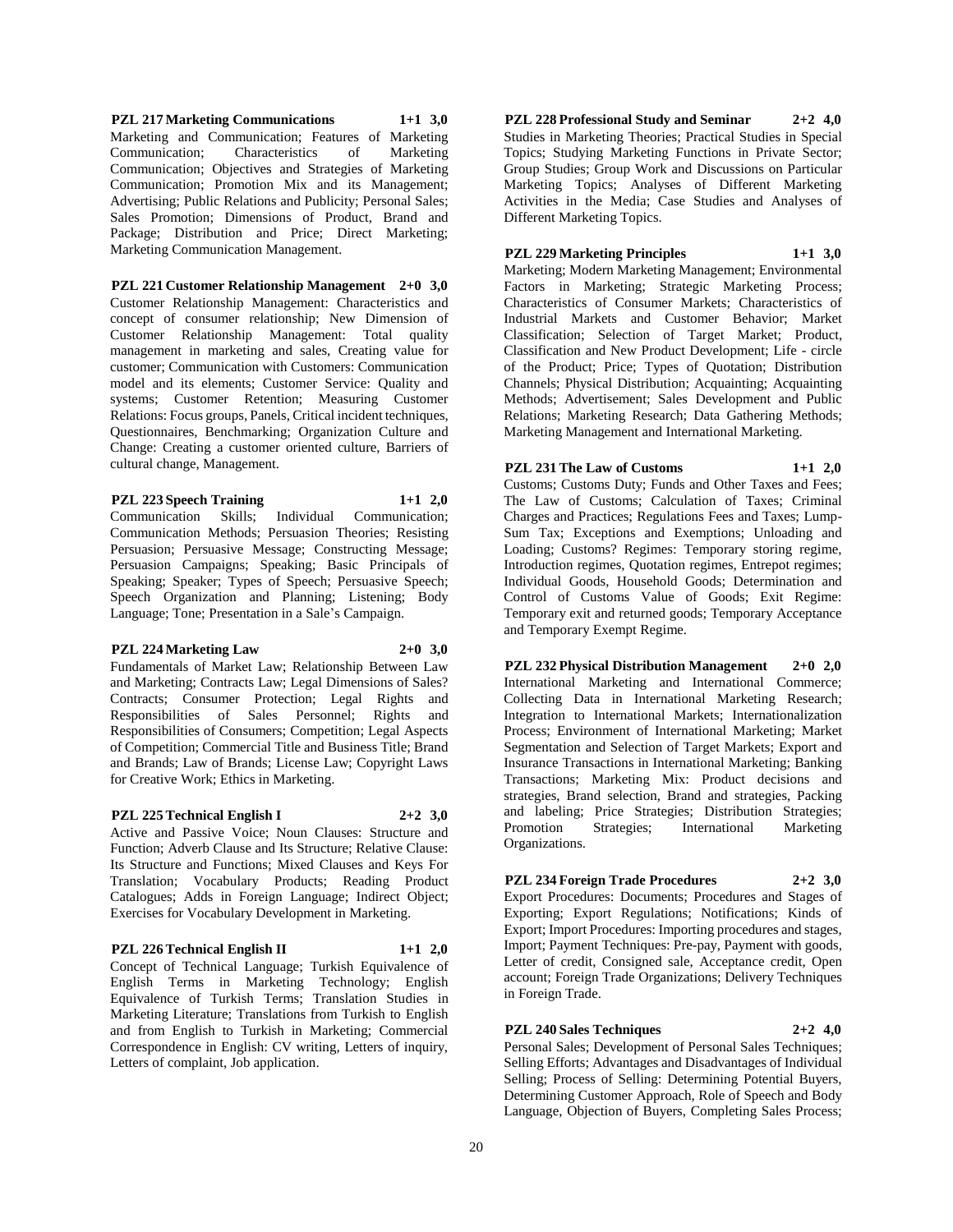Consumer Relationship after the Sale: Consumer Follow Up, Additional Services; Care and Repair Services.

**PZL 242 Industrial Products Marketing 2+0 3,0** Characteristics of Marketing Industrial Products; Basic Elements of Marketing: Situation analysis, Determination of the KKV position, Buying-Center Concept, Comparative competition analysis, Identifying the position of an enterprise in the market, Relations of an enterprise with other companies, Classification of industrial product marketing, Characteristics of manufacturing enterprises, System Marketing.

#### **PZL 243 International Marketing 2+0 4,0**

International Marketing and International Commerce; Significance and Definition of International Marketing; Collecting Data in International Marketing Research; Integration to International; Internationalization Process; Environment of International Marketing; Market Segmentation and Selection of Target Markets; Export and Insurance Transactions in International Marketing; Banking Transactions; Marketing Mix: Product Decisions and Strategies, Brand Selection, Brand and Strategies, Packing and Labeling; Price Strategies; Distribution Strategies; Promotion Strategies; International Marketing Organization.

#### **PZL 244 Retailing Management 1+1 2,0**

Definition of Retailing and Its Position in Distribution Channels, Economic and Social Importance of Retailing, Development of Retailing Industry, Current Trends Affecting the Retailing Industry, Changing Relations of Channels, Technological Developments, Mergers, Downsizing and differentiation, Internationalization, Types and Specifications of Retailers, Retailers by ownership structures, Retailers by product types, Contemporary types of retailing, Virtual stores, Service Retailing, Competitive Strategies in Retailing, Growth Strategies, Retailing life cycle and the effects of fashion, Branding in Retailing Industry.

#### **PZL 245 Marketing Research 2+1 5,0**

Concept of Marketing Research; Definition; Significance; Applying Areas; Relationship to Other Disciplines and Limitation; Place of Marketing Research in the Organization; Definition of Research Process; Identifying the Problem, Determining of Data Sources; Sampling Methods of Sampling and Errors; Choosing the Methods Using in Collecting Data: Questionnaire, Observation, Experiment, Projection, Method of Scaling; Collecting Data, Analysis of Data: One Parametric and Multi Metric Analysis; Preparing of Research Report; Kinds of Marketing Research.

#### **PZL 246 Brand Management 2+0 2,0**

Brand and related concepts, History and evolution of branding; Fundamentals of Brand Management (Corporate image, Prestige management, Social responsibility projects, etc.), Brand personality, Brand image, Brand equity, Brand value, Brand extension and reduction, Relationship between brand and consumer, Global, International and national brands, Creating a Brand on the Internet, Cases in Brand Management.

#### **PZL 247 Sales Management 2+0 3,0**

Concept of Sales Force; Sales Force Management; Sales Management and Planning; Organization of Sales Management; Demand and Sales Schedule; Sales Budgets; Sales Quota and Organizing of Sales Quotas; Sales Regions; Selecting and Training a Sales Force; Payment of Sales Force; Sales Force Motivation; Estimation of Demand; Sales Based on Region; Sales Based on Product; Strategic Sales Planning; Sales Process: Preparation, Stages, Dealing with objections, Selling; Ethic and Legal Dimensions of Sales Management.

**PZL 248 e-Marketing 2+0 2,0**

Fundamentals of Internet Marketing, Electronic Marketing Strategies, Electronic Marketing Communication, Legal Aspects of Electronic Commerce, Customer Relations in Electronic Marketing, Distribution System in Electronic Marketing, Technology in Electronic Marketing, Competition Strategies in Electronic Marketing, Contemporary Electronic Marketing.

#### **PZL 254 Direct Marketing 2+0 4,0**

Concept of Direct Marketing; Development of Direct Marketing; Objectives of Direct Marketing; Advantages and Disadvantages of Direct Marketing; Characteristics of Direct Marketing; Marketing Mix and its Relation to Direct Marketing; Direct Marketing Tools and its Management; Direct Sales; Automatic Sales; Mail Order; Tele Marketing; Electronic Shopping; Characteristics.

#### **PZL 405 International Marketing 2+0 3,0**

Introduction to International Marketing: Fundamental concepts, Definition, Advantages, Environmental Factors Effecting International Marketing Efforts; Information Systems and Sources in International Marketing; Associations of International Marketing Activities; Competition in International Markets; Marketing Research in International Markets; Research Techniques and Limitations of International Market Research; New Product Development; Pricing, Distribution and Promotion in International Markets; Import Export Activity.

**RHİ 106 Introduction to Communication 2+0 3,0** Communication; Basic Factors in Communication Process: Source, Message, Receiver, Coding, Decoding; Effective Communication Methods; Communication Environment; Types of Communication: Individual, Social, Organizational Communication; Verbal and Written Communication; Nonverbal Communication; Information Technology; Interpersonal Communication; Intrapersonal Communication; Mass Media; Group Dynamics in Communication; Communication Channels; Choosing Communication Tools According to Time, Place and Subject Matter; Dimensions of Communication in an Organization; Organizational Communication and Job Satisfaction.

#### **RHİ 107 Communicating 1+1 2,0** Definition and Types of Communication; Process of

Communication; Types of Communication; Verbal Communication; Principles of Verbal Communication; Written Communication; Types of Written Communication;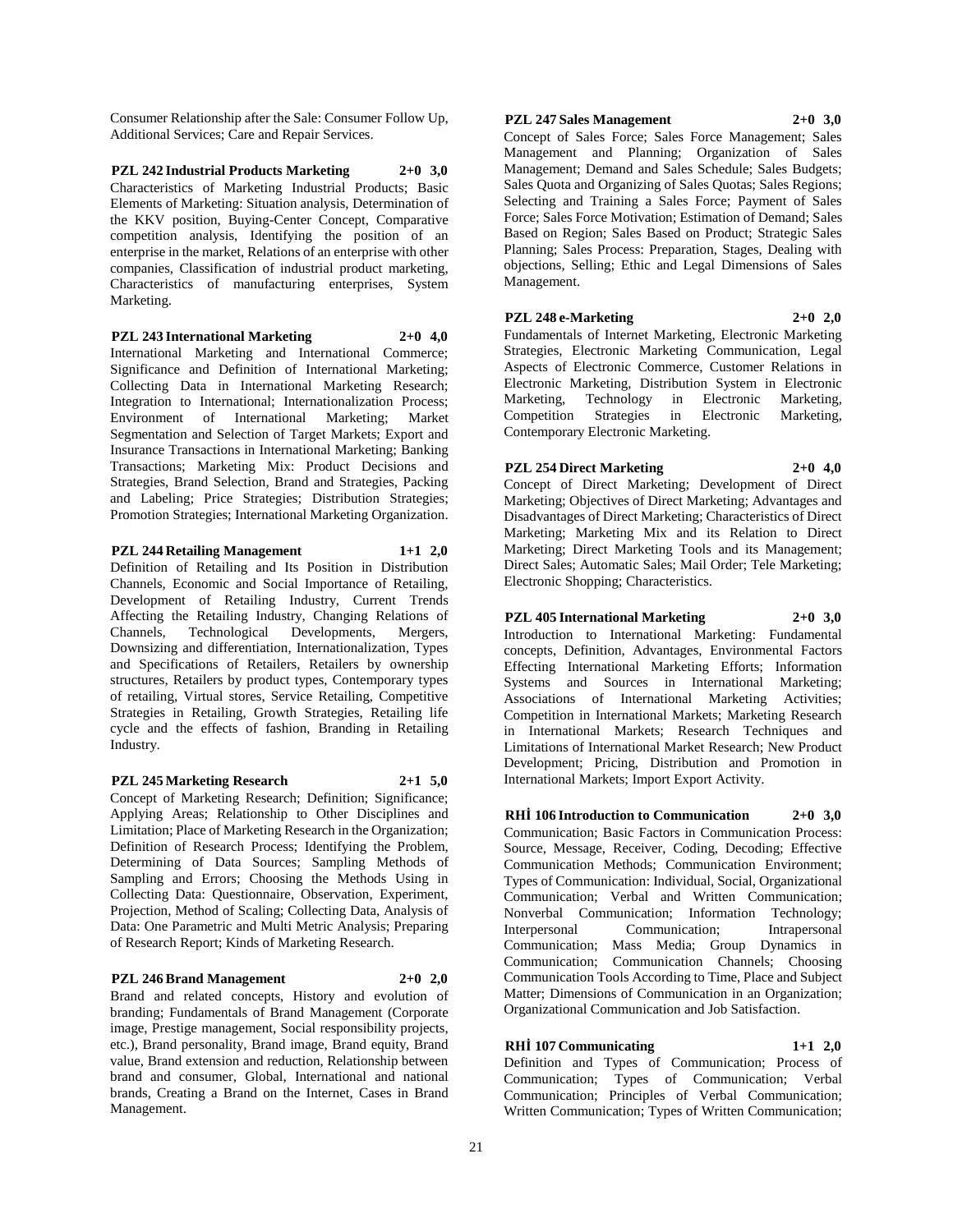Types of Documents Used within Organizations; Communication at Work; Communication Techniques Used in Work Environment; Graphic Communication; Positive and Negative Aspects of Common Communication Devices; Using Technological Equipment in Communication; Effects of Modern Technology in Individual and Social Communication.

#### **RHİ 213 Public Relations 2+0 2,0**

The Concept and Development of Public Relations; Public Relations as a Tool of Marketing Communication; Public Relations and the Concept of Targeted People; Behavior Dimension of Public Relations; Basic Principles of Public Relations; Relationship Between Marketing and Public Relations; Management of Public Relations Activities: Activities, Stages; Tools and Techniques of Public Relations, Evaluation of Results, Public Relations During Crisis.

#### **RHİ 217 Advertisement 2+0 4,0**

Concept of Advertisement; Goals of Advertisement; Kinds of Advertisement; Process of Advertisement; Development of Advertisement; Social, Economic and Legal Aspects of Advertisement; Advertisement Theories; Market Studies in Advertisement: Product Analysis, Market Analysis, Media Analysis, Competition, Economic Structure, Legal Limits; Planning Advertisement Campaigns; Process of Advertisement Campaigns; Writing Advertisement Text; Creating Advertisement for Print Media; Planning and Choosing Advertising Media; Advertisement Budget; Measuring Effectiveness of Advertisement; Advertisement in Turkey; International Advertisement.

# **SAĞ 102 First Aid 2+0 2,5**

Social Importance of First Aid; Aims of First Aid; Precautions To Be Considered by The One Who Will Apply First Aid; Human Body; First Aid Materials; Strangulations and Supplying Respiration; Stopping Bleedings and Supplying The Blood Circulation: External and internal bleeding signs and first aid, Recognition of blackout of consciousness and first aid, Shock causes and recognition of shock related to bleeding and first aid, Coma degrees and first aid, First aid in heartbeat stopping, Applying cardiopulmonary resuscitation (CPR) and artificial respiration together; Injury Types and First Aid; Burn and Boils; Fractures, Dislocations and Spraining; Poisonings, Freezing, Hot and Electric Shocks; Communication; Preparation of Injured Person for Carrying and Carrying Types.

#### **SAN 155 Hall Dances 0+2 2,0**

Basic concepts. The ethics of dance, Dance Nights, Dance Costumes, National International Competitions and rules/grading, Basic Definitions, Classifications of Dances: Social Dances; Salsa, Cha Cha, Samba, Mambo, Jive, Rock?n Roll, Jazz, Merenge; Flamenko, Rumba, Passa ?Doble, Argentina tango, Vals, Disco, Quickstep, Foxtrot, Bolero, European Tango: Ballroom Dances; Sportive Dances; Latin American Dances; Samba, Rumba, Jive, Passa-Doble, Cha Cha, Standart Dances; European Tango, Slow vals (English), Viyana vals, Slow foxtrot, Quickstep.

# **SEK 107 Commercial Documents 2+0 3,0**

Accounting and Balance Sheet; Presentation of Periodic Financial Statements; Classifications of Accounts; Information of Processing Cycle; Recording Chronologically; Accounting Documents for Banking; Chamber of Trade and Industry.

#### **SEK 108 Filing and Archives 3+0 3,0**

Filing Techniques; Types of Filing: Alphabetical filing systems, Numbered filing systems, Other filing systems; Organization of the Filing Unit; Filing Equipment and Means; Filing Process; Documents to File; Archives.

#### **SEK 114 Filing Techniques 2+1 4,0**

Definition of Filing; Historical Development; Managing Filing Services in Organizations; Characteristics of Efficient Filing Systems; File Plan; Developing a New Filing System; Organizing a Filing Unit; Filing Systems; Filing Process; Archives; Archiving Process.

### **SEK 119 Basics of Secretarial Skills 2+0 2,0**

Who is a Secretary? Concept of Secretary in Contemporary Business Organizations; Personality of a Secretary; Skills Needed in a Successful Secretary.

#### **SEK 121 Keyboard Techniques 1+2 3,0**

Page Arrangement of Documents: Horizontal'Vertical straightening; Documents and Style in Documents; Correcting Mistakes; Writing from a Rough Draft; Tables; Inserting Text into the Table; Table Drafting Programs; Internal and External Organization of Correspondence; Typing in a Foreign Language; Multiple Pages; Letters; Numbering the Pages.

#### **SEK 123 Basics of Protocol 2+0 3,0**

Protocol and Rules of Protocol; Organizational and Professional Protocol; Etiquette in Protocol; Preparing a Protocol List; Written Protocol; Seating Protocol; Preparing Meeting Documents; Taking Minutes of a Meeting; writing Reports of a Meeting; Preparing Letters of for Various Occasions; Welcoming Visitors.

**SEK 212 Public Sector and Private Sectors 2+1 3,0** Public and Private Sector Management; Organizational Structures of the Private Sector; Organizational Structure of Public Sector; Public Management; Differences in Public and Private Sector Management; Functions of Public and Private Sector Organizations; Central and Local Organizations; Bureaucracy; Staff Management in Public and Private Organizations.

### **SEK 214 Case Analysis 2+0 3,0**

Discussing Office Management; Creating Cases to be Discussed and Processed; Sample Problem Solving and Understanding the Process of Problem Solving; Understanding Possible Problem Areas; Correcting Mistakes; Developing Ability for Problem Solving and Creative Solutions.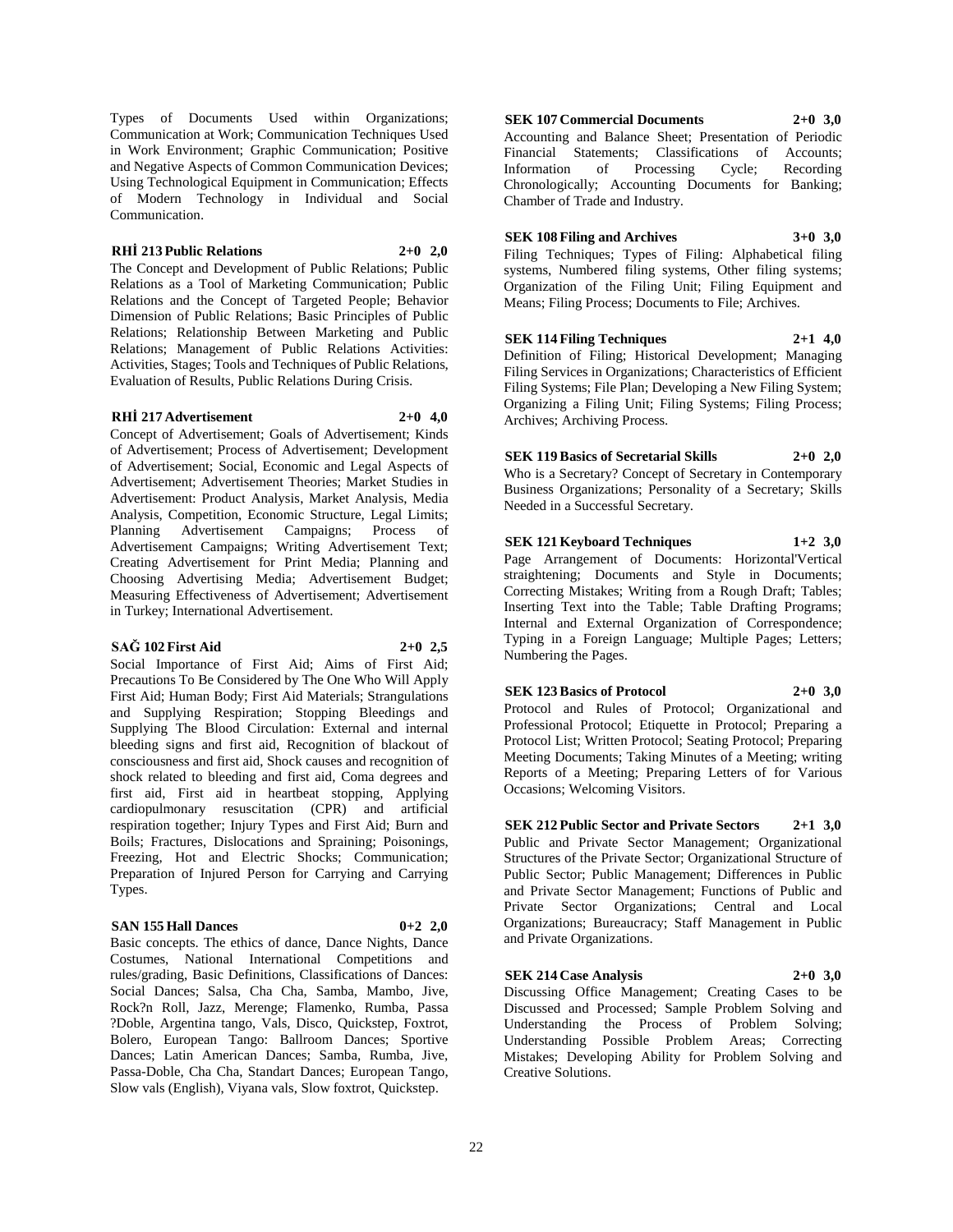#### **SEK 217 Office Management 3+0 5,0**

Management and Office Management; Responsibilities of an Executive; The Organization of an Office; Characteristics and Officers; Planning; Choosing Employees; Types of Employment; Supervision; Physical Environment in an Office; Ergonomics; Delegation of Power and Responsibility; Methods of Increasing Productivity in the Office.

#### **SEK 218 Crisis and Stress Management 1+1 2,0**

Crisis: Sources, Types; Crisis Management; Recognizing the Factors Causing Crisis; Crisis Management Process; Developing Adaptation Mechanisms; Choosing Different Crisis Management Approaches; Stress Factor and Crisis; Organizational Stress; Stress Management; Effects of Stress on the Individual and the Organization; Coping with Stress as a Individual and as an Organization.

#### **SEK 219 Effective Speech 1+1 2,0**

Planning an Effective Speech; Determining the Aim of the Speech; Different Stages of a Speech; Factors to be Considered in Planning a Speech; The Message; The Audience; The subject Matter; The Effects of Nonverbal Behavior on the Speech; Gestures and Facial Expressions; Developing Self-confidence; Persuasive Speech; Class Exercises.

#### **SEK 221 Office Technology 1+1 2,0**

The Use of Automation in the Office; Office Automation; Advantages of Office Automation; Office Automation Systems: Teleconference, Computer, Computer Hardware, Inputting Hardware, Processing Hardware, Outputting Hardware, Storing Hardware, Operating Hardware, Operating Systems, DOS, Windows Operating System, Office Programs, Word Processing Programs, Process Table Program, List Management Programs, Agenda Programs, Graphic Programs, Presentation Programs, Multimedia Programs, Computer Networks, Internet; Electronic Mail.

#### **SEK 223 Business English I 2+2 3,0**

Speaking: Introducing yourself and others when required, Giving information about work and workplace, Formal requests, Offering help, Responding to complaints; Making explanations on documents such as forms, lists, booklets, Accepting or refusing an idea or a suggestion, Expressing your own ideas, expectations, pleasure and displeasure, Apologizing and giving an excuse, Responding to an apology, Telling a past situation or event; Listening and Writing: Correct punctuation and spelling, CV writing, Writing formal letters for such purposes as ordering products, complaining, thanking, explaining, etc., Note taking, Telling events in written from in chronological order; Reading Comprehension: Distinguishing passive voice and active voice, adjective clauses, conjunctions of time, conjunctions of purpose, conditional sentences, indirect speech and so on in written texts; Comprehending specific terminology and abbreviations.

# **SEK 224 Business English II 2+2 3,0**

Speaking: Expressing sadness, regret, necessity and obligation in professional settings, comparing products,

situations or functions, Making and responding to suggestions in the workplace, Reporting about a completed project in written and oral form, Telling plans about the future, Speaking professionally on the phone, Scheduling an appointment on the phone, Talking about estimations and possibilities, Expressing numbers, rates and percentages, Expressing advantages and disadvantages of an opportunity,<br>Making comparisons; Listening Comprehension: Making comparisons; Listening Comprehension: Comprehending face-to-face conversations and conversations on the phone, prefixes and suffixes, and abbreviations, Note taking; Writing: Conforming to punctuation and spelling rules, Writing an agreement or a contract, Listing the procedures of a specific work, Drawing up the documents used in export and import.

**SEK 225 Business Correspondence 1+2 3,0** Communication and Written Communication; Oral Communication Written Communication; Distinguishing Features: Written communication of form and content;<br>Spelling: Types of Correspondence: Official Spelling; Types of Correspondence: Correspondence; Business Correspondence; Special types of Correspondence; Preparing a resume; Writing a Report; Special Forms and Content; Styles of Professional Correspondence and their Features.

**SEK 228 Presentation Techniques 2+0 3,0** Presentation Methods; Narration, Discussing, Question'Answer; Presentation and Stages of Presentation; Using Effective Presentation Techniques: Animation, Projection; Preparation for Presentation: Brain storming, Developing aims, Clarifying main ideas, Designing activities for active participation, Presentation time, Preparing presentation flowchart, Getting attention, Ending; Common Errors in Presentations; Selection of Visual and Auditory Means; Using Computers in Presentations; Presentation Software: PowerPoint; Visual Literacy; Creating Visuals; Interpreting Visuals.

### **SEK 230 Speed Reading Techniques and Shorthand 1+1 3,0**

Shorthand; Ability of Use Shorthand in the Office; Speed Reading and Techniques of Developing faster Reading Skills for the Office; Developing Memory Skills and Recall Techniques; Skimming and Scanning in Reading.

# **SEK 232 Meeting Management 2+0 3,0**

What is meant by Meeting?; Aims of Meetings; Types of Meetings: Informing meetings, Problem solving meetings, Creative meetings, Training meetings, General meetings; Characteristics of Meetings: Number of people, Subject matter, Frequency, Motivation; Organizing a Meeting: Agenda, Aim, Time and Schedule, People, Meeting Environment; Meeting Process: Reporting, Keeping Minutes at the meeting; Post Meeting Process: Writing Meeting Decisions, Distribution of the Meeting Report.

**SEK 234 Executive Secretarial Training 2+1 4,0** Secretary in an Organization; Responsibilities of the Executive Secretary; Personal and Professional Characteristics of an Executive Secretary; Contribution of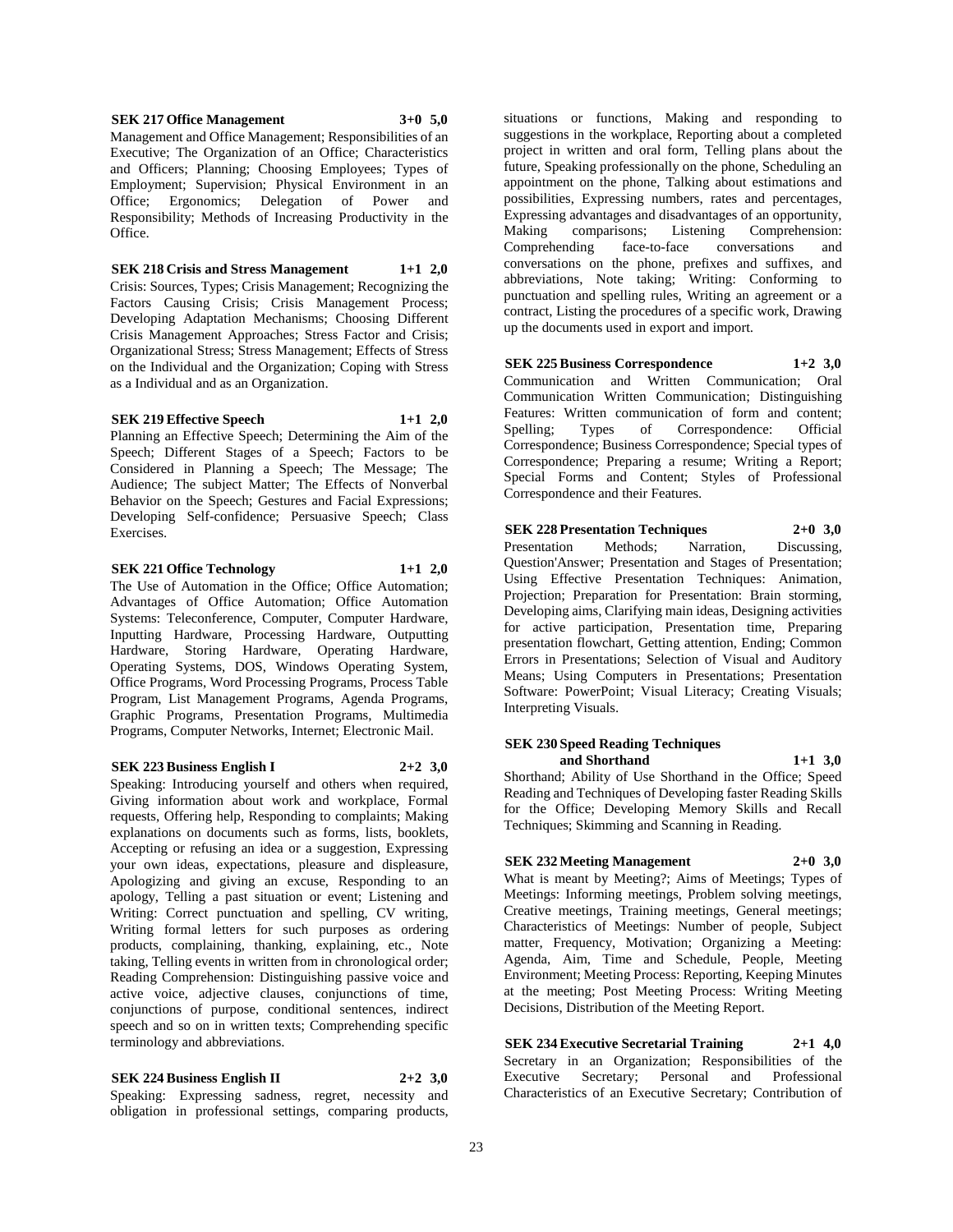the Executive Secretary to the Administrative Function; The Role of Executive Secretary in Efficient Management.

#### **SNT 155 History of Art 2+0 2,0**

History of Civilization and Evolution of Art: Prehistory to Present; Concepts and Terminology in Art with Samples; Interrelation among Art-Religion and Society; Effects of Religion on Artistic Development; Reflections and Interpretations of Judaism, Christianity and Islam on Art; Renaissance: Emergence, Effects, Artists, Works of Art; Architecture and Plastic Arts; Art in the 19th and 20th Centuries: Relevanceof the main historical events of the period.

#### **SOS 118 Behavioral Sciences 2+0 2,5**

Introducing the Behavioral Sciences; Introduction to Sociology and the Sociological Method; The Emergence of Science of Sociology and Sociological Theories; Society and Social structure; Culture; Socialization; Social Groups; The Family; Social Stratification and Social Change; Technology and Environment; Psychology of Lifelong Development; Motives and Emotions; Sensation and Perception; Learning; Psychology of Personality and Personality Theories; Deviant Behaviors and Conformity; Social Effects on Behavior; Attitudes; Application Areas of Psychology and Some Measurement Tools Used in Psychology.

#### **SOS 120 Organizational Behavior 2+0 2,0**

Introduction to Organizational Behavior and Scientific Foundations of Organizational Behavior; Historical Development of Organizational Behavior; An Individual and Personality in an Organization; Attitudes and Job Satisfaction; Foundations of Personal Differences; Biographical Characteristics; Abilities and Learning; Organizational Culture; Groups and Group Process in Organizations; Working with Groups; Techniques in Organizations and Participants Management; Motivation Process and Theories of Motivation; Leadership and Theories of Leadership; Conflict in Organizations; Stress and Stress Management; Organizational Environment and Technology; Organizational Change; Organizational Development; Team Working and Team Making Process; Power and Political Behavior in Organizations.

#### **SOS 130 Social Behavior and Protocol 2+0 3,0**

Rules of Social Behaviors: Components; Law, Ethics so on; Rules of Social and Institutional Behaviors: Social Ceromonies and Celebrations: Social and Institutional Visits and Gifts: Rules of Visits; Official and personal/social visits; Presenting gift and flower; Invitations and Feasts: Public and Insstitutonal Protocol: Definition and types; Basic protocol rules; Public and institutional protocol practices: Meetings; National and official celebrations; Institutional ceremonies; VIP; Protocol of Institutional Behaviour: Subordinatesuperior relations; Relations with customers; Basic Rules in Human Relations.

#### **SOS 155 Folkdance 2+0 2,0**

Dance in Primitive Cultures; Dance in Earlier Civilizations; Dance in the Middle Age and Renaissance; Dance in the 18th and 19th Centuries; Dances of the 20th Century; Ballet; Turkish Dances; Emergence of Folkdance; Anatolian Folkdance: Classification, Accompanying instruments; Methods and Techniques of Collecting Folkdance; Problems in Collecting Folkdance; Teaching of Folkdance; Adapting Folkdance for Stage: Stage, Stage aesthetics and Choreography, Orientation and choreography.

#### **TAR 165 Atatürk's Principles and History of Turkish Revolution I 0+0 2,0**

Reform efforts of Ottoman State, General glance to the stagnation period, Reform searching in Turkey, Tanzimat Ferman and its bringing, The Era of Constitutional Monarchy in Turkey, Policy making during the era of first Constitutional Monarchy, Europe and Turkey, 1838-1914, Europe from imperialism to World War I, Turkey from Mudros to Lausanne, Carrying out of Eastern Question, Turkish Grand National Assembly and Political construction 1920-1923, Economic developments from Ottomans to Republic, The Proclamation of New Turkish State, from Lausanne to Republic.

#### **TAR 166 Atatürk's Principles and History of Turkish Revolution II 0+0 2,0**

The Restructuring Period; The Emergence of the fundamental policies in the Republic of Turkey (1923-1938 Period); Atatürk's Principles, and Studies on Language, History and Culture in the period of Atatürk; Turkish Foreign Policy and Application Principles in the period of Atatürk; Economic Developments from 1938 to 2002; 1938-2002 Period in Turkish Foreign Policy; Turkey after Atatürk's period; Social, Cultural and Artistic Changes and Developments from 1938 to Present.

#### **THU 201 Community Services 0+2 2,0**

The course aims to integrate the students with the community and enable them to utilize the knowledge they have accumulated in their courses. The students participate in different community projects such as helping young students at their study periods or after school study sessions , aiding the elderly in nursing homes, helping disabled individuals with various tasks, helping Social Services and aiding children with their education etc. The students also try to work in projects which raise environmental awareness.

#### **TİC 106 International Trade Theory 3+0 4,0**

Classical Theory of International Trade:Absolute advantage theory, Comparative advantage theory; Internetional Trade Theory based on Supply and Demand, Formation of International relative prices, Analysis with Social Unconcern Curve, General equilibrium in economy; Factor Equipment Theory, Basic result from theory, Theorems from Heckscher-Ohlin Model, Testing theory; New theorems for explaining International Trade; International Trade Theory and Economic Growth Analysis; Increase in factor supply, Technological development, Growth, Trade boundaries and welfare relation, Becoming destitution growth, Improvement and Comparative advantage.

#### **TİC 201 Accounting in Foreign Trade 2+0 4,0** Accounting Documents Used in Foreign Trade; Accounting of Exchange Transactions; Export Finance; Export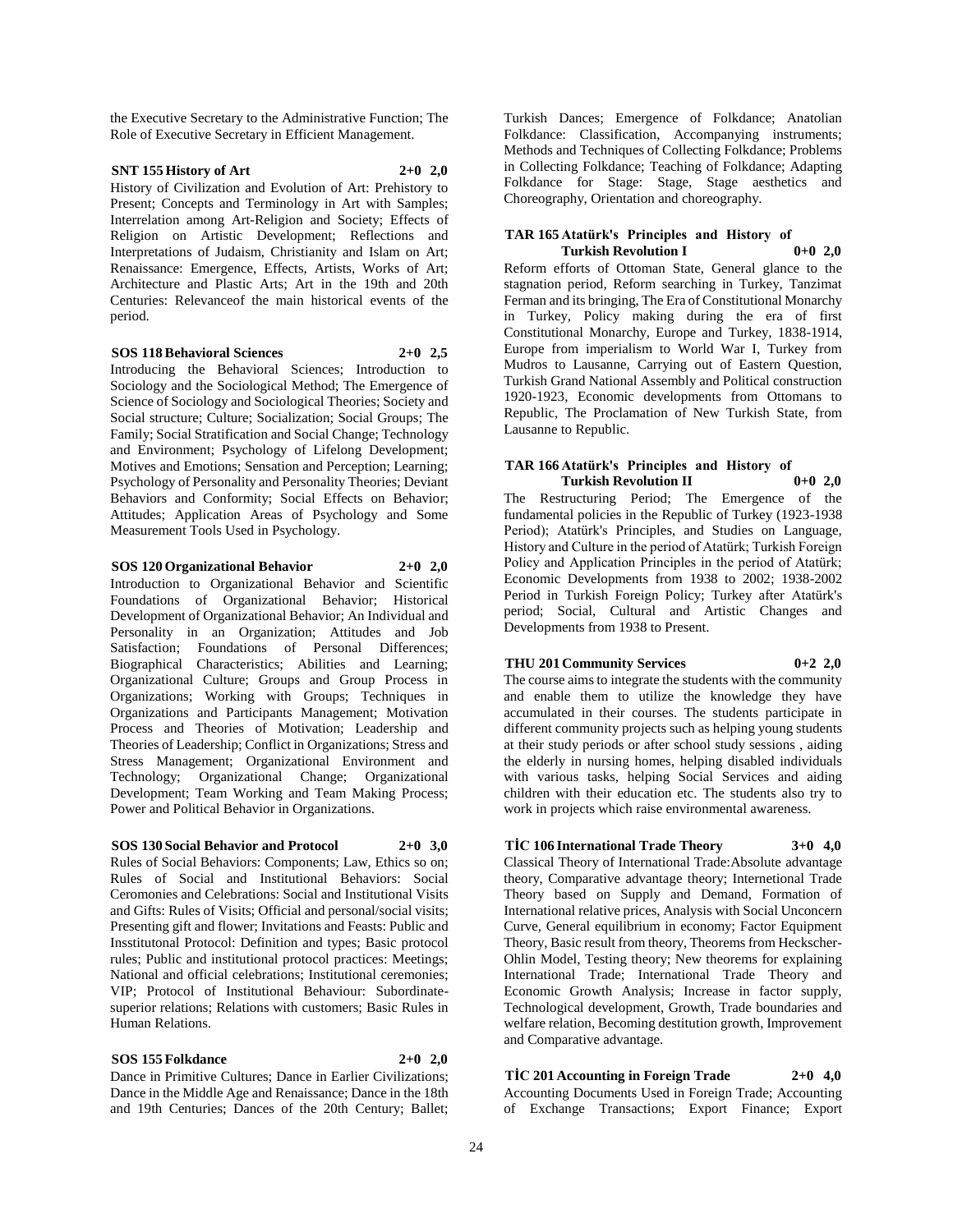Accounting; Financial Techniques Used in Foreign Trade; Bill of Exchange; Acceptance of Bill of Exchange; Terms of Payment in Foreign Trade; Payment on Receipt of Goods; Payment on Receipt of Invoice; Stock Exchange Transactions; Deposits Transactions.

#### **TİC 207 Economic Geography 3+0 3,0**

Economic Geography; Factors Effecting the Economy; Agriculture; Geography; World Food Sources; Using Forests and Protection; Mines; Energy Sources; Geography; Industry; Geographic Connection; Population; Migration; Causes of Population Increase; Urban and Rural Areas;, Economic and Geographic Structure in Turkey.

#### **TİC 209 Vocational English I 3+0 3,0**

Introducing Oneself; Using 'used to? for Habitual Actions in the Past; Asking for Directions; Imperatives; Comparisons using adjectives; Giving Instructions; Modal Verbs: Future with 'going to? and 'will?; Making Requests: Using 'would? and 'could?; Writing Apology and Thank you Letters; Gerunds and Infinitives; Compound Nouns; Countable and Uncountable Nouns; Relative Clauses of Time; Adverbial Clauses of Time.

#### **TİC 210 Vocational English II 3+0 3,0**

Describing Possibilities; Past and Present Tenses; If-Clauses with 'will? and 'may?; Use of Adjectives and Adverbs in Describing People's Qualities; The Passive with and without 'by?; Adverbial Clauses; Use of Relative Clauses in Describing Movies, Books and People; Giving Definitions and Explaining Meanings; Reported Speech; If-Clauses with 'could, 'would?, and 'might?; Finding out about Likes, Dislikes, and Wishes; Causatives.

#### **TİC 211 Foreign Trade Financing 3+0 3,0**

The concept of foreign trade and the structure of foreign trade, the concept of export and analyzing export within the process, free zones, offshore trade and offshore banking, types of sales used in export in export planning., financial aspects of payment types used in exporting, national and international institutions financing the export, export finance provided by Eximbank, alternative methods that can be used in export financing, risks and the sources of risks in foreign trade, methods of avoiding from risks in foreign trade payment methods used in importing, alternative methods that can be used in import financing, foreign exchange transactions in foreign trade

#### **TİC 212 Applications of Exporting and Importing 0+6 6,0**

Practices for showing how to handle the transaction of customs and foreign exchange related to the importing and exporting and how to complete the operation after exporting; Organizing documents used in exporting and importing; Applications for showing how to register (accounting) the operations of importing and exporting; how to interpret the legislations related to customs and to calculate custom taxes; to receive funds and use. Studies for identifying the customs values and controlling; how to arrange and keep commercial and formal documents used in transactions related to foreign trade and their financing and types of payments for

insurance; Institutions responsible for the transactions of importing and exporting and Observing and reporting how to settle relations with these institutions.

# **TİC 213 Writing Techniques in Foreign Trade**

**and Monitory Exchange 3+0 4,0** Exchange: Purchasing and selling of exchange, State controls and regulations, Organizations for exchange control, Important documents for selling and buying of exchange in import and export, Bill of exchange, Capital movement, Exchange credits, Regulations governing foreign exchange in Turkey; Case studies.

**TİC 215 Export and Import Techniques 3+0 5,0** Export; Legal Aspect of Export; Delivery Methods in Foreign Trade (INCOTERMS); Export Procedures in Turkey; Subsidies in Export; State Policies in Export; Export Financing; Export Market Research; Export Credit Guarantee; Export Credit Insurance; Custom's Procedures; Custom's Declaration; Case Studies; Export Management; Significance of export for Turkey; Definition of Import; Characteristics; Significance of Imports in Foreign Trade; Legal Aspects of Importing; Imports Documents; Terms of Payment in Import; Import Procedure; Customs and Exchange Procedures; Import License; Import Quota; Import Procedure for Subsided Investments; Standardized Import Policy; Significance of Imports for Turkish Economy.

#### **TİC 216 Sales Techniques 2+0 3,0**

Personal Sales; Development of Personal Sales Techniques; Selling Efforts; Advantages and Disadvantages of Individual Selling; Process of Selling: Determining potential buyers, Determining customer approach, Role of speech and body language, Objection of buyers, Completing sales process; Consumer Relationship after the Sale: Consumer follow up, Additional services; Care and Repair Services.

**TİY 308 Republic Era Turkish Theatre 2+0 3,0** Republic Era Turkish Theatre: Political, Social, Cultural Art Life; Theatre Concepts; Western Theatre; Theatre Perception; Effects of Western Theatre on Turkish Theatre; Dramatic Types; Acting Methods, Directing, Playwriting, Dramatic Styles; Theatre Buildings; Directing Techniques; Analyzing Developments of Theatre; Theatre Education; State Theatres; Private Theatre Companies.

# **TKY 204 Total Quality Management 2+0 2,0**

Quality Concept; Historical Evolution; Strategic Quality Concept; Quality Dimensions; Factors Effecting Product and Service Quality; Quality Management and Evolution of Management; Characteristics of TQM as a Management System; Preparing TQM; Tools Using TQM; TQM in Turkey; TQM, ISO 9000 Quality Assurance Systems and Quality Circle Applications for Problem Solving.

**TKY 207 Quality Management Systems 2+0 3,0** Quality: Basic concepts; Quality approaches; Quality and productivity; Quality and cost; Total Quality Management (TQM); International quality system; Standard and Standardization; Benefits of standardization; Setting the standards; Importance of the standards in manufacturing and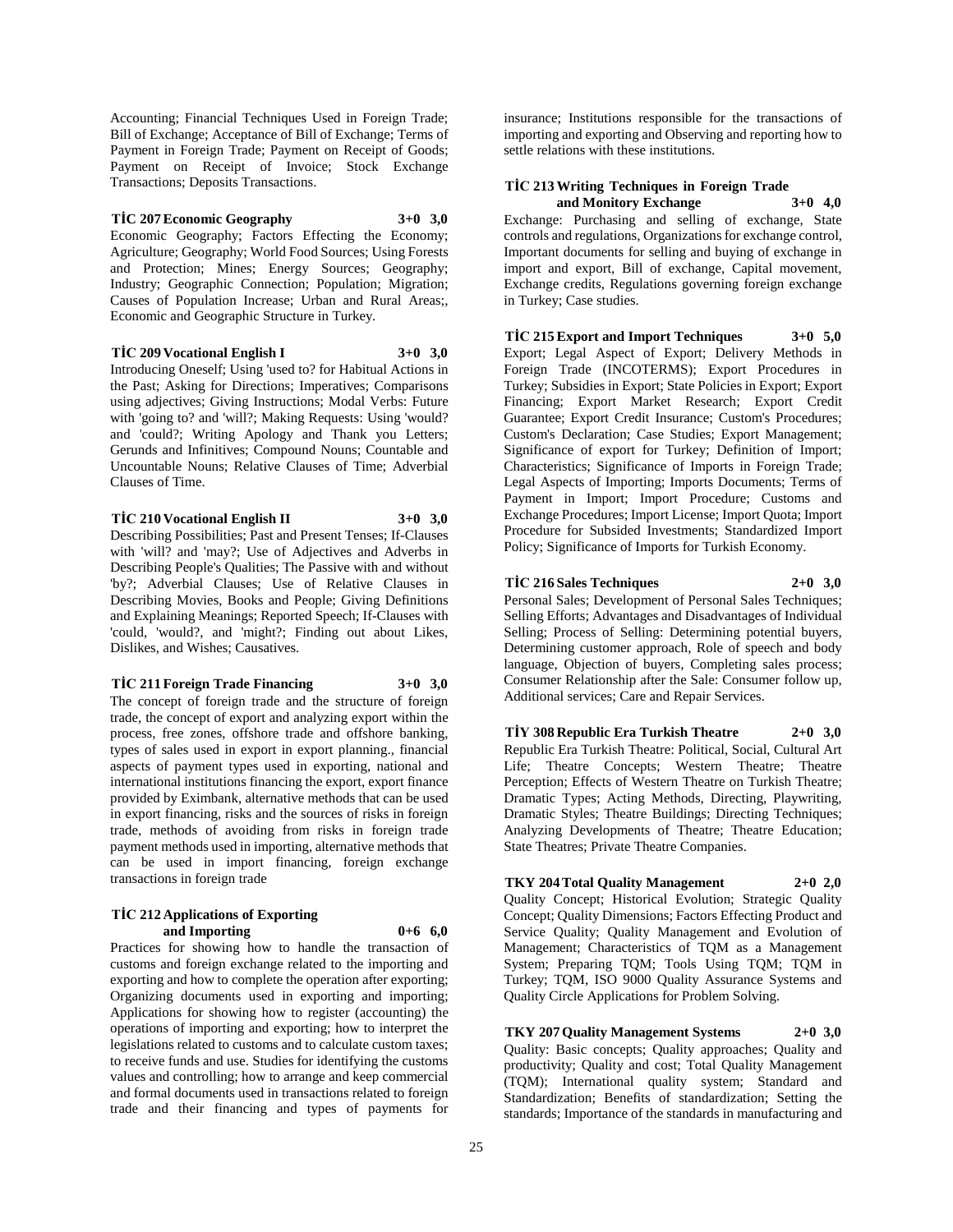service sectors; Certification and accreditation; Turkish Institute of Standards Certification Procedures; International standardization procedures; Management Quality and Standards: Importance and definition of TS EN ISO 9001 and 22000 Quality Management Systems; Fundamentals of TS EN ISO 9001 and 22000 Quality Management Systems; TS EN ISO 9001 and 22000 Quality Management Systems Certification Procedures; Environmental Standards: Definition and importance of environmental standards; TS EN ISO 14001 Standard; Environmental management system requirements; Implementation stages of environmental management standards; Waste recovery and recycling.

#### **TRZ 112 Hotel Management 2+0 4,0**

Tourism and Hospitality Industry; Historical Development and Features; Definition and Classification of Hotel Enterprises; Hotel Investments and Financing; Where to Built Hotels; Cost of Investment; Finance and Funds; Providing Capital by Hotel Credits and Demands for Credit; Calculations of Productivity; Management of Hotels and Management Functions; Job and Task Descriptions; Organizing Hotel Enterprises, Model of Organizational Function; Establishment of Hotel Organizations and Features of Organization Types.

#### **TRZ 114 Introduction to Tourism 2+0 3,0**

The Concepts of Tourism and Tourist; Types of Tourism; Basic Factors effecting the Evolution of Tourism: The tourism sector; Tourism supply; Components of touristic product; Demand in tourism; Factors effecting tourism demand; Interrelationship between Tourism Economical; Social and Physical Environment; Tourism in Turkey; Evolution of tourism in Turkey; Structure of tourism system and tourism organizations in Turkey; Tourism problems in Turkey; Sustainability in Tourism: Future trends in tourism; International tourism trends; Future trends in tourism in Turkey.

### **TRZ 118 Front Office Management 2+1 4,0**

Management Principles of The Front office Management; Security In Front office Operations; Security Principles For Whole Hotel; Management of Front office Reservations; Reception; Front Cash; Operations of Telephone Center And Process of Control; Price of Room Sales; Techniques of Room Sales And Reporting; Estimated Reports; Analysis of Expenditures And Revenues; Techniques of Reporting; Planning of Job Flow In Shift Systems; Systematic Control Processes For All Facilities; Managing And Auditing Personnel With Uniform; Integrating Services Performed By Personnel With Uniform Into Services Provided Inside The Hotel; Managing And Auditing Services of Night Shift; Contents And Auditing of Night Services In Front office; Transferring Services To The Morning Shift Smoothly; Hygiene of Front Office Personnel And Hygiene of Front office Work Area.

### **TRZ 131 Principles of Nutrition and Menu Planning 2+1 3,0**

Features of Food Necessary for Healthy Nutrition; Daily Food Requirements for Balanced Nutrition; Principles of

Nutrition; Food and Their Features; Definition of Menu Plan; Factors Effecting Menu Planning; What is Menu Planning?; Which Food Should be Included in the Menu?; Preparing Menus; Standard Recipes and Portions Suitable for Social and Economic Status of Guests; Identifying Pleasure and Preferences of Customers; Menu Applications and Converting Them into Standard Recipes.

**TRZ 132 Kitchen Services 2+1 3,0**

General Structure of the Tourism Industry; Food and Beverage Establishments: Definition, Purpose; Significance and Types; Management; Kitchen Management and Organization; Basic Kitchen Planning; Menu Planning and Development; Menu Creation Process in Food Preparation (Recipes on the Preparation of Standards); Food and Drinks Preparation and Preparation; Kitchen Hygiene.

# **TRZ 134 Special Interest Tourism 2+0 3,0**

Basic Concepts and Features of Special Interest Tourism; Groups of Special Interest; Features of Groups Joining Special Interest Tours; Scopes of Special Interest Group Activities; Types of Special Interest Tourism: Sports Tourism, Cultural Tourism, Ecological Tourism and Nature Tourism..

**TRZ 141 Housekeeping Management 2+0 2,0** Introduction to Housekeeping and Working Areas; Housekeeping and Service Industry: Lodging; Hospitals; Cleaning Firms; Business and Shopping Centers; Housekeeping Management Functions: Planning, Organization, Coordination, Control; Housekeeping and Human Resource Management: Recruiting, Selecting, Hiring, Orienting, Training, Scheduling, Motivating and Disciplining; Material Management in Housekeeping Department; Budgeting in housekeeping: Methods of hygienic cleaning and care; Laundry Services; Quality in housekeeping

**TRZ 208 Environmental Issues and Tourism 2+0 3,0** Importance of Environment for Development of Tourism; Tourism and Its Environmental Effects; Effects of Tourism Activities on Natural Environment; Ecological Risk Analysis and Planning of Tourism; Importance of Environment in Terms of Continual Tourism; Tourism and Balance of Environment in Terms of Continuing Tourism; Tourism and Balance of Environment; Tourism and Environment Policies in Turkey; National and International Standards for Tourism Sector; Internal and External Environment of Property; Municipalities and Environment in Tourist Regions.

**TRZ 217 Tourism Marketing 2+1 3,0** Basic Concepts in Marketing and Tourism Marketing; Market Segmentation in Tourism Companies; Strategies for Market and Marketing; Classification Strategies for Selecting Target Markets; Marketing Strategies; Components of Marketing Mix: Product, Price, Distribution and Promotion; Marketing Research by Using Various Research Methods; Modern Marketing Techniques for Tourism Enterprises; Data-based Marketing; Relational Marketing; Marketing on the Internet.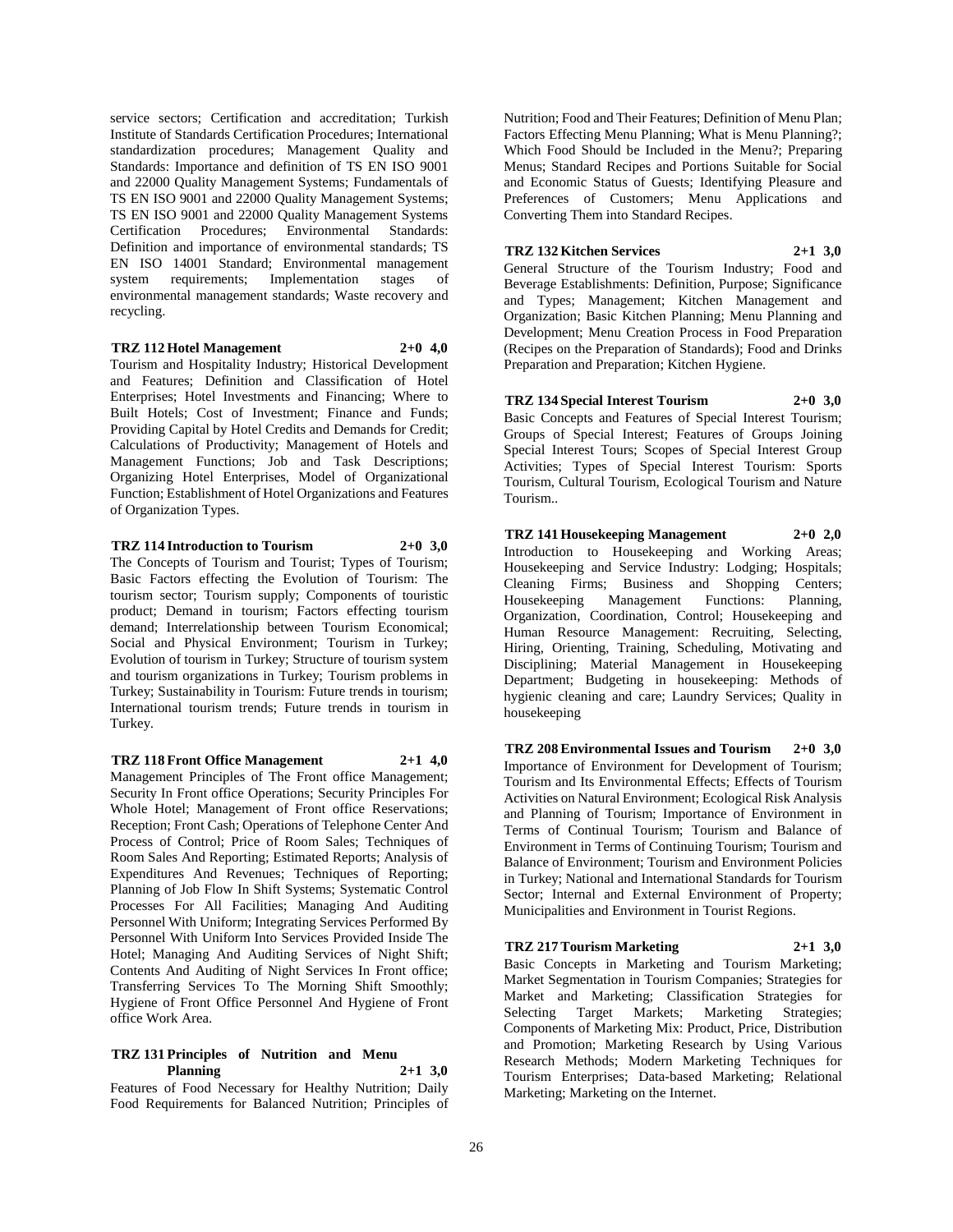#### **TRZ 223 Tourism Law 2+0 3,0**

Tourism Law; International Tourism Organizations; Travel Agency as Business; Principals of Employing Foreigners in Tourism; Principles of Marina and Marina Administration; Application Fundamentals for Foreign Yachters; Encouragements in Tourism Investments; Crediting Principles for Tourism; Description of House Pensions and Crediting Principles; Qualifications Required for Procedures for the Allotment of Real Properties for Tourism; The Law of Construction for Tourism Investments and Its Application; Laws and General Justification; Regulations; Certification of Second Houses.

#### **TRZ 225 Travel Agencies 2+0 3,0**

Reservations of Transportation Companies; Reservations of Airlines, Reservations of Maritime Lines, Reservations of Railways, Reservations of Travel Agencies; Reservation Systems Used by Transportation Companies, Stages of Operation in Reservation Systems, Domestic and International Reservations of Travel Agencies Related to Hotels and Tour Operators; Reservation Systems of Domestic and International Tourism and Their Applications, Being Enable to Use Reservation Systems among Reservation Systems Used in Travel Sector.

#### **TRZ 226 Automation of Food and Beverage Services 2+1 4,0**

General Information on Hotel Automation; Hotel Automation; Advantages of Using Automation; Computers and Computer Aided Services; Use of Computers in Management Planning; Use of Computers in Production Planning; Use of Computers in Sales Planning; Methods for Using Technology for Food and Beverage Enterprises; Equipment Used in Office Work; Devices Necessary for Conferences and Seminars; Programs Used in Sales and Marketing; Ensuring Continuity and Productivity of Devices Used in Units

#### **TRZ 246 Tourism Marketing 2+0 2,0**

Concept of Tourism Marketing; Development and Importance of Tourism Marketing; Structure of Market in Tourism; Tourist Behavior; Tourist Products and Service Policies; Promotion Studies in Tourism; Destination Management in Tourism; Marketing Planning in Tourism; Strategic Planning and Management in Tourism; Marketing Controlling and Performance Measurement; Marketing Research in Tourism; Global Tourism Strategies; Meeting Tourism Planning; importance of Communication in.

**TRZ 263 Food and Beverage Management 3+0 4,0** Food and Beverage Industry Food and Beverage Services: Importance, businesses services given, part of the Organizational Structure of the Food and Beverage, Food and Beverage Business Management, Managerial Levels and Skills, Management Process, Budgeting, Menu Planning: Menu development, and Pricing; Food and Beverage Cost Control System: Definition, Objectives and stages, The labor cost control; Production (Kitchen): Definition and importance of the kitchen, Production planning; Food Production Systems.

**TRZ 270 Sales and Pricing in the Hotel Business 2+1 3,0** Methods of Identifying Room Prices; Studies for Increasing Room Occupancies; Forecasting Formulas and Reporting; Room Sales-Marketing Activities; Reaching Market Segments and Advertisement; Selling to Intermediates; Processing Selling Negotiations; Yield Management in Hotels; Basic Principles in Marketing; Time Analysis; Definition of Yield Management; Information Systems in Hotels and Place of Yield Management; Applied Models of Yield Management in Hotels.

**TRZ 275 Conference and Fair Management 3+0 4,0** Social, Economic and Cultural Dimensions of Conference and Fair Tourism in the World and in Turkey; Development of International Social, Economic and Cultural Dimensions of Conference and Fair Management; Activities of Organizations Arranging Congress and Fairs; Preparation Techniques and the Processes of Organizing a Conference; Financial Dimension of Conferences and Conference Organizations; Keeping Accounts.

**TRZ 277 Management of Banquet and Catering 2+0 3,0** Definition and Importance of Services Given In and Out of Catering Organization; Definition and Importance of Catering Services; Banquets and Catering Services; Types of Management in Banquets; How to Organize the Best Banquet; Techniques for Economic Use of Materials; How to Organize a Profitable Banquet?; Information about Pleasures and Preferences of Customers; Types of Management to Satisfy These Pleasure and Preferences; Functions of Management; Sales and Marketing of Banquet and Catering Services; Issues Related to Reaching Targets; How to Reach Prospective Customers.

#### **TRZ 282 Front Office-Housekeeping Services Automation 2+2 5,0**

General Concepts Related to the Program; Characteristics of Programs; Differences Between Programs; Operating Methods for Programs; Use and Techniques; Front Office Programs: Booking procedures, Hotel check in and checkout procedures; Pre-accounting Procedures; Night report processing; Floor Services Programs; Rooms Transactions; Laboratory and Industry Applications; Front Office Automation Programs; Housekeeping Services Automation Programs.

#### **TRZ 284 Tourism Geography 2+0 3,0**

An Overview of Turkish Tourism; Tourism Geography Disclosure of Related Concepts; Presentation and Transport Facilities; Marmara Region and Aegean Region-Mediterranean Region: Date values; Maritime tourism; Health tourism; Mountain tourism; The tourists and tourism activities in the region; South East Anatolia Region East Anatolia Region: Date values; Maritime tourism; Health tourism; Mountain tourism; Tourists and tourism activities in the region; The Central Anatolia region: Date of values; Maritime tourism; Health tourism; Mountain tourism; Tourists and tourism activities in the region; Black Sea Area: Historical values; Maritime tourism; Health tourism; Mountain tourism; Tourists and tourism activities in the